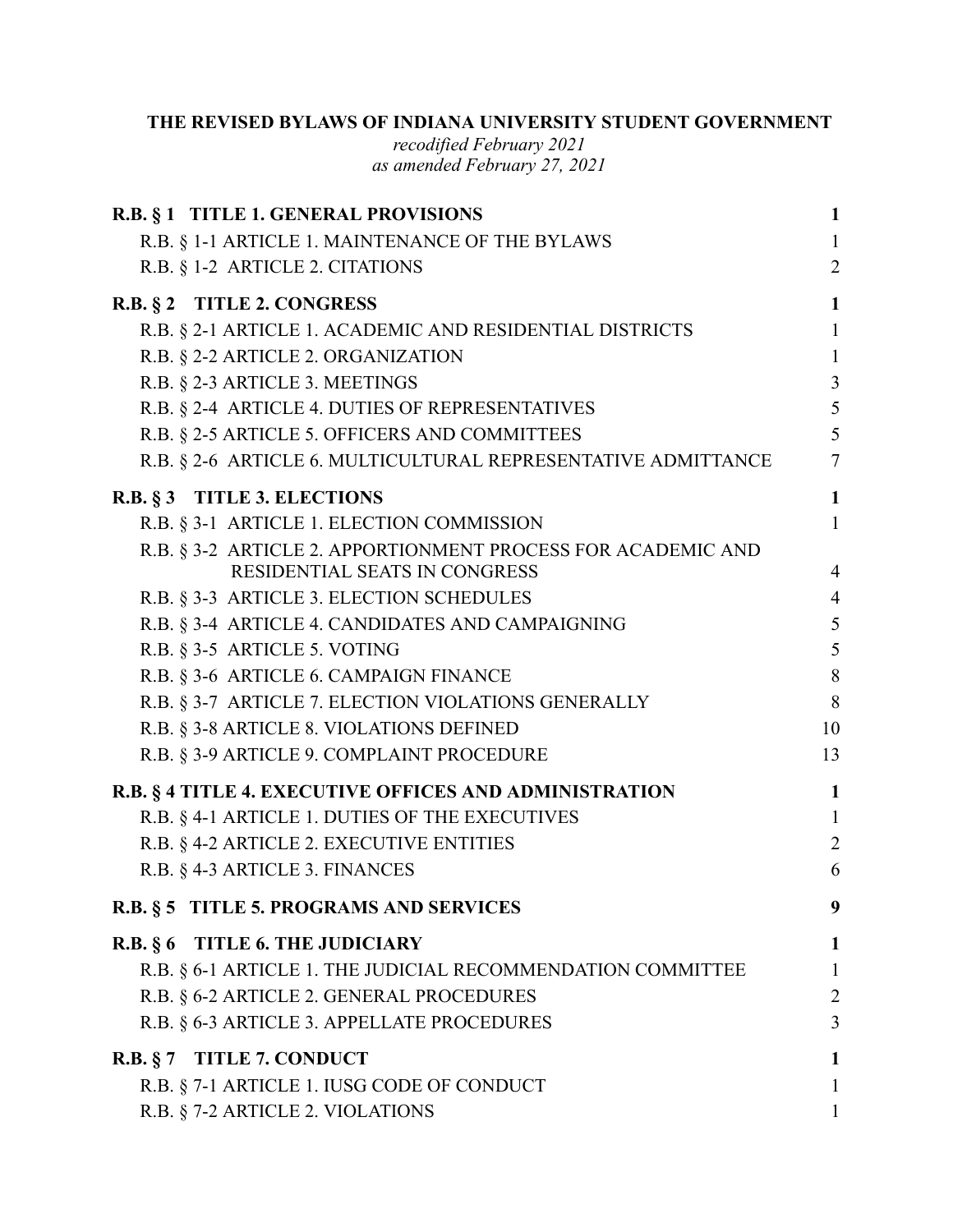| R.B. § 7-3 ARTICLE 3. IMPEACHABLE OFFENSES      | $\mathcal{D}_{\mathcal{L}}$ |
|-------------------------------------------------|-----------------------------|
| APPENDIX A. UNINCORPORATED ELECTION PROVISIONS  |                             |
| TITLE I. Candidates                             |                             |
| TITLE II. Campaign Spending                     |                             |
| APPENDIX B. MULTICULTURAL SEAT MINIMUMS         |                             |
| APPENDIX C. CURRENT CONGRESSIONAL APPORTIONMENT | ៗ                           |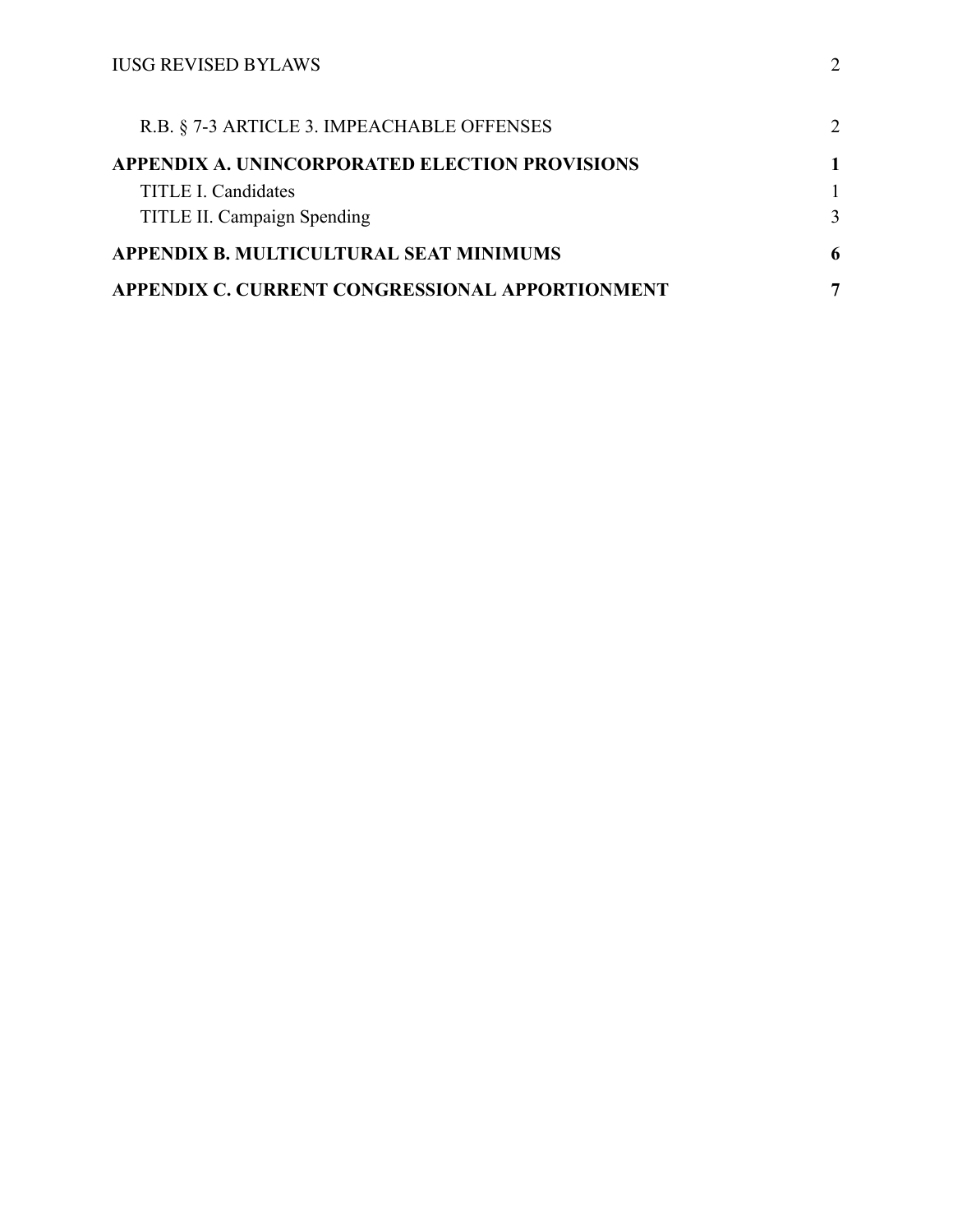### <span id="page-2-0"></span>**R.B. § 1 TITLE 1. GENERAL PROVISIONS**

[Art. 1.](#page-2-1) MAINTENANCE OF THE BYLAWS

[Art. 2. CITATIONS](#page-3-0)

### <span id="page-2-1"></span>**R.B. § 1-1 ARTICLE 1. MAINTENANCE OF THE BYLAWS**

[Sec. 1.](#page-2-2) [Duties of Officers](#page-2-2)

[Sec. 2.](#page-2-3) [Style](#page-2-3) 

### <span id="page-2-2"></span>**R.B. § 1-1-1 Duties of Officers**

Sec. 1. (a) The congressional secretary shall maintain the Bylaws, and this responsibility includes but is not limited to:

(1) Properly incorporating all amendments within five (5) days after they take effect.

(2) Updating any and all appendices to reflect any and all amendments to appended documents within five (5) days of such amendment taking effect.

(3) Ensuring that each subdivision, and each section that has no subdivisions, accurately states the act that added or last amended that section or subdivision, and the date that act took effect.

(4) Updating all citations within the Bylaws to reflect any numbering or lettering changes caused by amendments.

(5) Ensuring that:

(A) the table of contents of the Bylaws lists, in order, the heading of each Title of the Bylaws;

(B) every Title, beneath its heading, lists the heading of each article within that Title; and

(C) every article, beneath its heading, lists the heading of each section within that article.

(6) Upon amendment to the Bylaws, transmitting to the chief technology officer the updated IUSG Bylaws no later than five (5) days after such amendment takes effect.

(b) The congressional secretary may, in writing, delegate to the Recorder of congress their powers and duties under this article to whatever extent the congressional secretary sees fit, provided that the Recorder consents to such delegation.

(c) The Recorder of congress shall transmit each enrolled act to the congressional secretary at least twenty-four (24) hours after the act is signed by the speaker.

(d) The chief technology officer shall ensure that the latest version of the Bylaws is easily accessible on the IUSG website pursuant to  $R.B. § 4-2-7(2)$ . *(as added by IUSG.20-21-7, SEC. 3, 2/13/21)* 

### <span id="page-2-3"></span>**R.B. § 1-1-2 Style**

Sec. 2. (a) The congressional secretary may style and format the Bylaws as they see fit, but may not make changes that would alter the meaning, application, or interpretation of any provision.

(b) The congressional secretary shall ensure that every Title, article, and section begins with a heading that concisely conveys the subject matter of that Title, article, or section.

(c) Headings are not part of the text of the Bylaws and may be created and altered by the congressional secretary for the purposes of this article. Headings are intended for organizational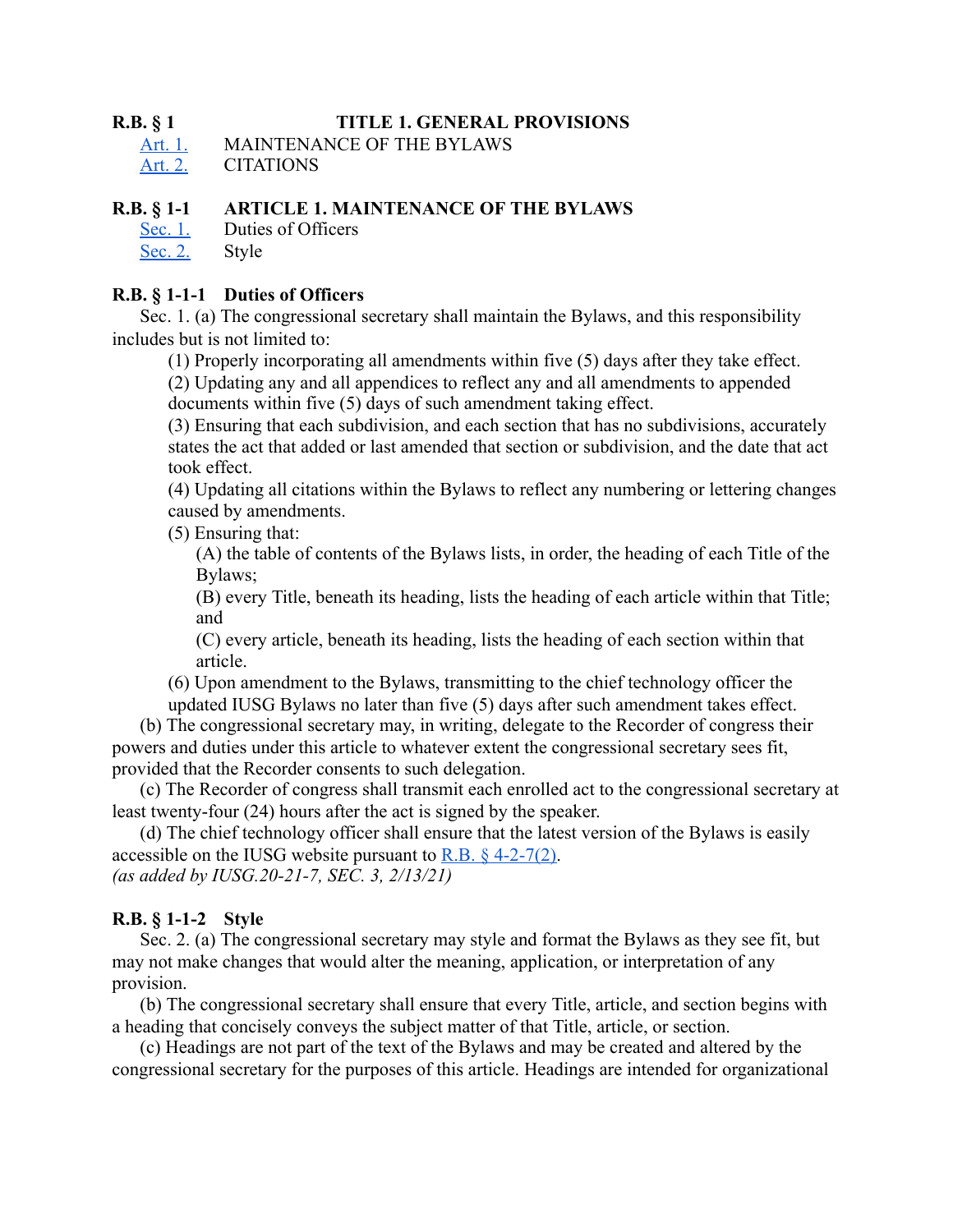purposes only and are not intended to affect the meaning, application, or interpretation of the statute they precede, even if enacted as part of that statute. *(as added by IUSG.20-21-7, SEC. 3, 2/13/21)* 

### <span id="page-3-0"></span>**R.B. § 1-2 ARTICLE 2. CITATIONS**

[Sec. 1.](#page-3-1) [Citing Enrolled Acts](#page-3-1)

[Sec. 2.](#page-3-2) [Citing Enrolled Proclamations](#page-3-2) 

### <span id="page-3-1"></span>**R.B. § 1-2-1 Citing Enrolled Acts**

Sec. 1. (a) Every enrolled act of the congress, after being enacted, shall be numbered consecutively by congressional term and may be cited as "IUSG.[term]-[#]". For example, the third act enacted during the 2020-2021 congressional term may be cited as "IUSG.20-21-3".

(b) As used in this section:

(1) "enacted" means signed by the president, passed over the president's veto, or effective without signature or veto;

(2) every enrolled constitution resolution, upon adoption by the congress, shall be numbered and cited as if it were an enrolled act; and

(3) "enrolled act" includes all enacted legislation of previous congressional terms that falls under the definition of "bill" set forth in R.B.  $\S$  2-2-4(a) or the definition of

"constitution resolution" set forth in R.B.  $\S$  2-2-4(c).

*(as added by IUSG.20-21-7, SEC. 3, 2/13/21)* 

### <span id="page-3-2"></span>**R.B. § 1-2-2 Citing Enrolled Proclamations**

Sec. 2. (a) Every enrolled proclamation of the congress, after being adopted, shall be numbered consecutively by congressional term and may be cited as "PR.[term]-[#]". For example, the third proclamation adopted during the 2020-2021 congressional term may be cited as "PR.20-21-3".

(b) As used in this section:

(1) "adopted" means signed by the president, passed over the president's veto, or effective without signature or veto; and

(2) "enrolled proclamation" includes all adopted legislation of previous congressional

terms that falls under the definition of "proclamation" set forth in R.B.  $\S$  2-2-4(b). *(as added by IUSG.20-21-7, SEC. 3, 2/13/21)*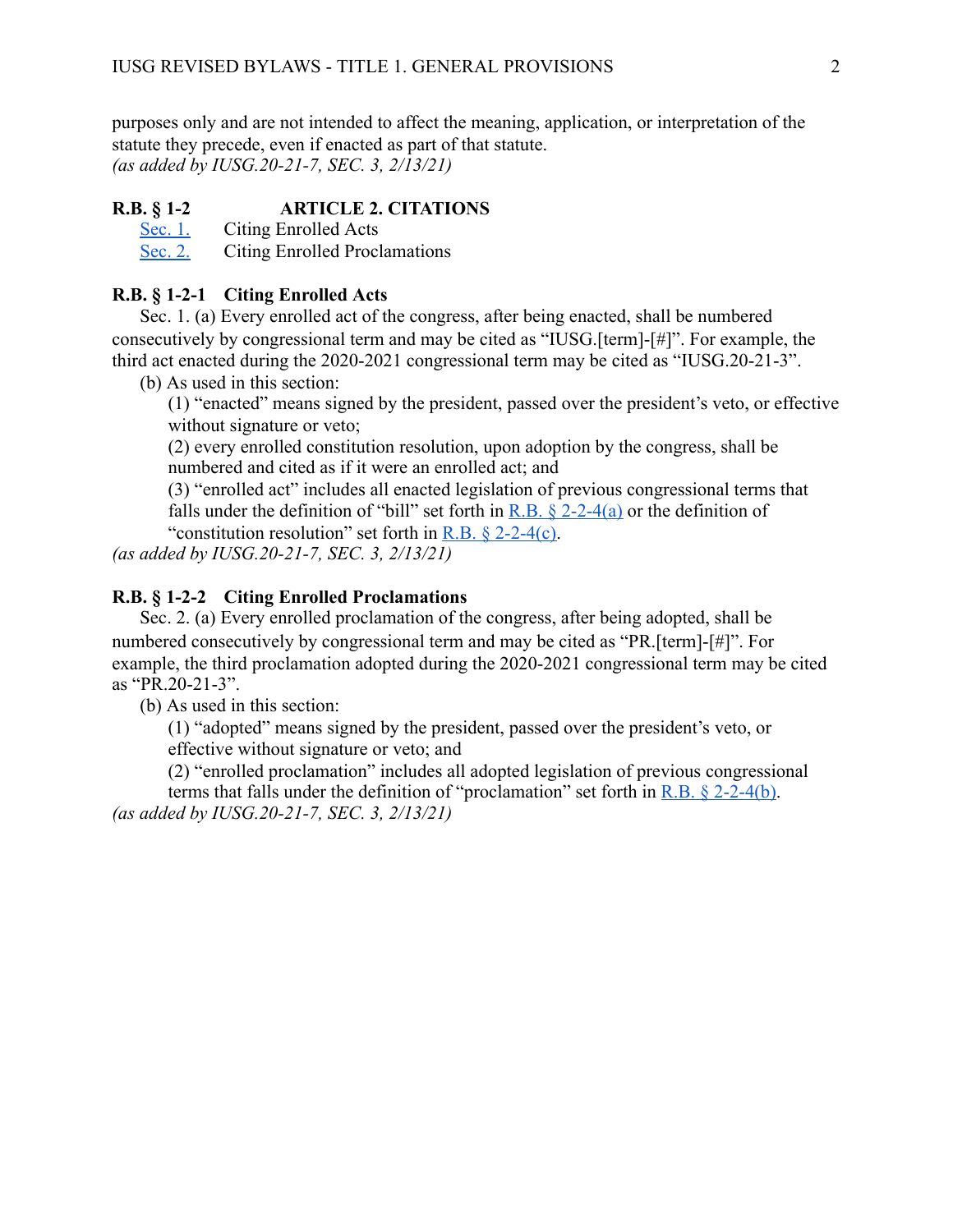### <span id="page-4-0"></span>**R.B. § 2 TITLE 2. CONGRESS**

- Art. 1. ACADEMIC AND RESIDENTIAL DISTRICTS
- [Art. 2. ORGANIZATION](#page-4-2)
- 
- Art. 3. MEETINGS<br>Art. 4. DUTIES OF DUTIES OF REPRESENTATIVES
- Art. 5. OFFICERS AND COMMITTEES
- [Art. 6. MULTICULTURAL REPRESENTATIVE ADMITTANCE](#page-10-0)

### <span id="page-4-1"></span>**R.B. § 2-1 ARTICLE 1. ACADEMIC AND RESIDENTIAL DISTRICTS**

*(as added by IUSG.20-21-7, 2/13/21)* 

### <span id="page-4-2"></span>**R.B. § 2-2 ARTICLE 2. ORGANIZATION**

- [Sec. 1. Organizational Meeting](#page-4-3)<br>Sec. 2. Standing Rules
- **Standing Rules**
- [Sec. 3. Standing and Ad Hoc Committee Appointments](#page-5-1)
- [Sec. 4. Types of Legislation](#page-5-0)

### <span id="page-4-3"></span>**R.B. § 2-2-1 Organizational Meeting**

Sec. 1 (a) Following the certification of congressional election results by the supreme court, the congress shall convene to do the following:

- (1) Organize itself.
- (2) Elect its officers.
- (3) Receive the oath of office.
- (b) Order of Business--Organizational Meeting:

(1) The congressional secretary shall preside at the organizational meeting pending the election of the speaker of the congress.

(2) The oath of office shall be administered to representatives-elect by the chief justice of the supreme court or an associate justice designated by the chief justice.

(3) The speaker shall be elected. The oath of office shall be administered to the speaker of the congress by the chief justice of the supreme court or an associate justice designated by the chief justice.

(4) Upon being elected and taking the oath of office, the speaker shall take the chair and conduct the further business of the congress, including the election and swearing in of the other officers of the congress.

(5) In the event there is no congressional secretary or they are absent or unable to serve, the chief justice of the supreme court or an associate justice designated by the chief justice shall preside pending the election of the speaker.

(6) The officers elected at the organizational meeting shall serve for the entire term of the congress, unless they resign, are removed, or are unable to serve.

*(as added by IUSG.20-21-1, SEC. 2, 11/23/20)* 

### <span id="page-4-4"></span>**R.B. § 2-2-2 Standing Rules**

Sec. 2. (a) Before the end of the second meeting of the congress, it shall adopt its standing rules. The adoption of the rules, as well as any amendments to or suspensions of the rules, shall not be subject to approval by the president.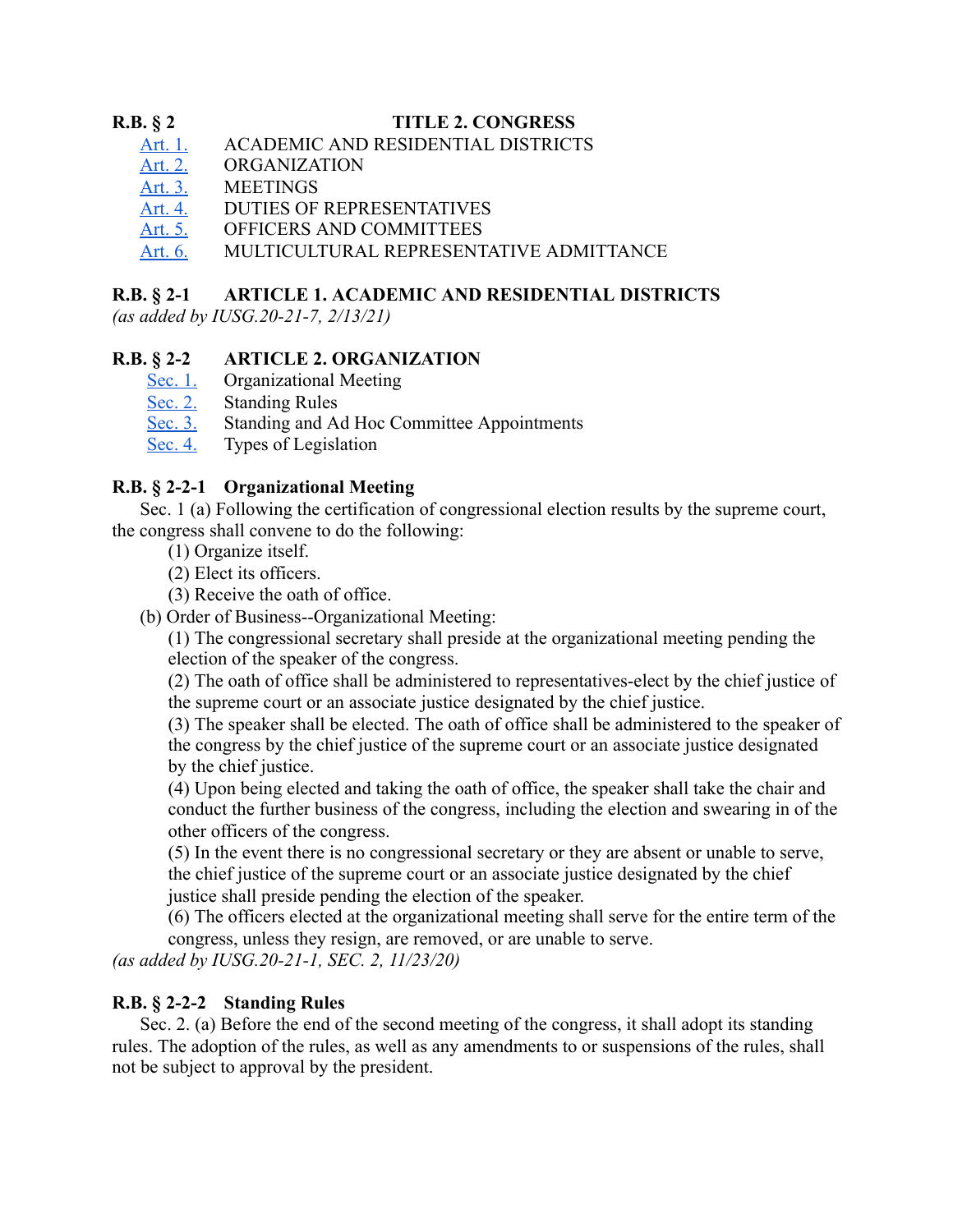(b) The standing rules may establish such other provisions for the workings of congress as congress sees fit.

(c) Initial adoption of the standing rules shall require a majority of all duly sworn in Members. The standing rules, as adopted, shall govern the congress for that term of the congress, unless amended or suspended.

(d) The standing rules of the previous congress, as last amended, shall continue in effect during the Organizational Meeting, but shall lose effect once the new congress either adopts its own standing rules or adjourns the Organizational Meeting, whichever occurs first.

(e) The new congress may re-adopt the standing rules of a previous congress. *(as added by IUSG.20-21-1, SEC. 2, 11/23/20)* 

### <span id="page-5-1"></span>**R.B. § 2-2-3 Standing and Ad Hoc Committee Appointments**

Sec. 3. (a) At the second meeting of the congress, the appointments to the standing committees shall be announced by the speaker. The list of appointments shall be made public.

(b) Each Member of the congress shall be a member of one (1), and not more than one (1), standing or ad hoc committee.

(c) Members of the congress shall be offered the opportunity to state their top three committee preferences, and the speaker shall make a reasonable effort to assign each Member to the committee of their choice.

(d) The speaker shall assign a reasonably equal number to each committee, the above provision notwithstanding.

(e) The chairs and members of the standing committees shall serve for the entire term of the congress, unless they resign, are removed, or are unable to serve. *(as added by IUSG.20-21-1, SEC. 2, 11/23/20)* 

#### <span id="page-5-0"></span>**R.B. § 2-2-4 Types of Legislation**

Sec. 4. (a) All measures exercising the powers of IUSG, and for which compliance shall be compulsory, including but not limited to measures amending the Bylaws or making appropriations, shall not be enacted except by bill.

(b) All measures expressing the opinion of IUSG or the Student Body, or advocating on behalf of the Student Body, shall be enacted by proclamation. Any and all external resolutions pending before the congress, or before the president, when this provision takes effect shall be redesignated as proclamations.

(c) Proposed amendments to the Constitution shall not be submitted for ratification except by Constitution Resolution.

(d) All measures expressing the opinion of the congress, or relating to the internal business of the congress, including but not limited to rules and appointment and expulsion of Members, shall be enacted by internal resolution.

(e) A nomination made by the president requiring the advice and consent of the congress shall not be considered a bill, a proclamation, or an internal resolution, but rather as a separate category of measure.

(f) The requirements for passage of bills and proclamations shall be the same, and shall be consistent with the requirements set forth in the Constitution.

(g) The requirements for passage of internal resolutions shall be the same as those for bills and proclamations, except that internal resolutions need never be presented to the president for approval.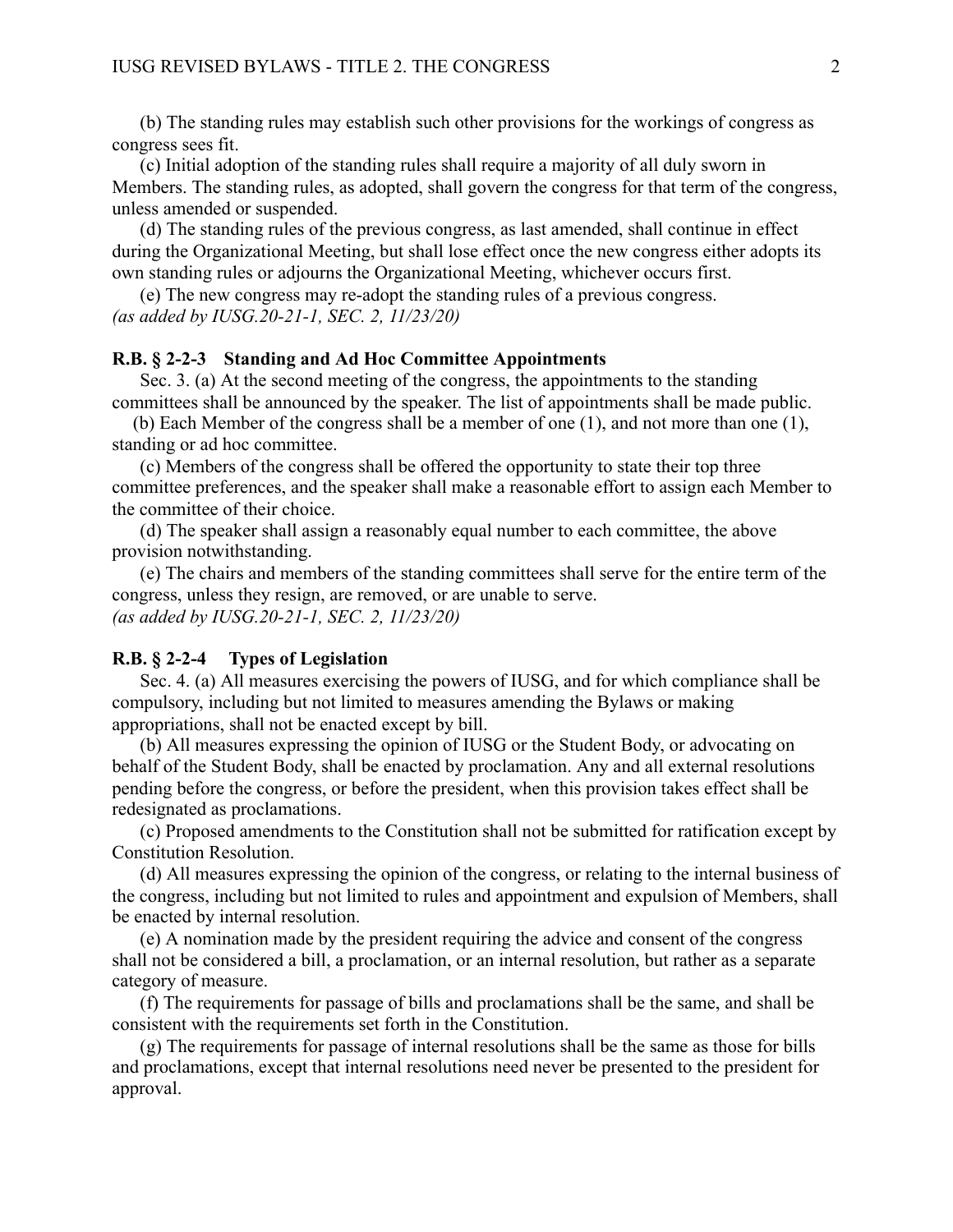(h) For final passage of bills, adoption of resolutions, and consent to nominations, approval by a Constitutional majority is required. For the purposes of this provision, "Constitutional Majority" is defined as a majority of all persons currently serving as Members of congress.

(i) No measure may be considered by the full congress unless:

(1) It has been passed by a committee.

(2) It is sponsored by a member of the standing or ad hoc committee to which it was referred and co-sponsored by at least one member of at least two other standing or ad hoc committees. In this case, the measure shall be automatically placed on the agenda for the next General Meeting if submitted in accordance with any deadline requirement the standing rules may make. It shall be placed on the appropriate section of the agenda as directed by the standing rules.

(A) A nomination or internal resolution to appoint a person to a vacant seat in the congress may not come to the floor under this provision without a three-fifths affirmative vote of the congress.

(j) congress may establish other methods of bringing a bill, proclamation, or internal resolution to the floor of the congress in its standing rules. *(as added by IUSG.20-21-1, SEC. 2, 11/23/20)* 

#### <span id="page-6-0"></span>**R.B. § 2-3 ARTICLE 3. MEETINGS**

- [Sec. 1.](#page-6-1) [Generally](#page-6-1)
- [Sec. 2.](#page-6-2) [Sessions](#page-6-2)
- [Sec. 3.](#page-7-0) [Announcement](#page-7-0)
- [Sec. 4.](#page-7-1) [Open meeting Policy](#page-7-1)
- [Sec. 5.](#page-7-2) [Vacancies](#page-7-2)
- [Sec. 6.](#page-7-3) [Quorum](#page-7-3)
- [Sec. 7.](#page-7-4) Proxies
- [Sec. 8.](#page-8-2) [Legitimacy](#page-8-2)

#### <span id="page-6-1"></span>**R.B. § 2-3-1 Generally**

Sec. 1. The Indiana University Student Government ("IUSG") Student Body congress ("congress") shall convene as a whole congress for a General Meeting a minimum of once every two weeks during each legislative session at a time and place designated by the standing rules of the congress, or otherwise called by the congress, the speaker, the president, or the congressional secretary, except under circumstances that preclude such a meeting. *(as amended by IUSG.20-21-3, SEC. 2, 12/8/20)* 

#### <span id="page-6-2"></span>**R.B. § 2-3-2 Sessions**

Sec. 2. Each term, the congress shall have three legislative sessions:

(1) Fall Session, beginning with the second Monday after the congressional elections and ending on the final Monday of the Fall semester as determined by the University.

(2) Spring Session, beginning on the first Monday of the Spring semester as determined by the University and ending on the final Monday of the same semester as determined by the same.

(3) Summer Session, beginning on the third Monday following the end of Spring session and ending on the second Monday of September.

*(as amended by IUSG.20-21-3, SEC. 2, 12/8/20)*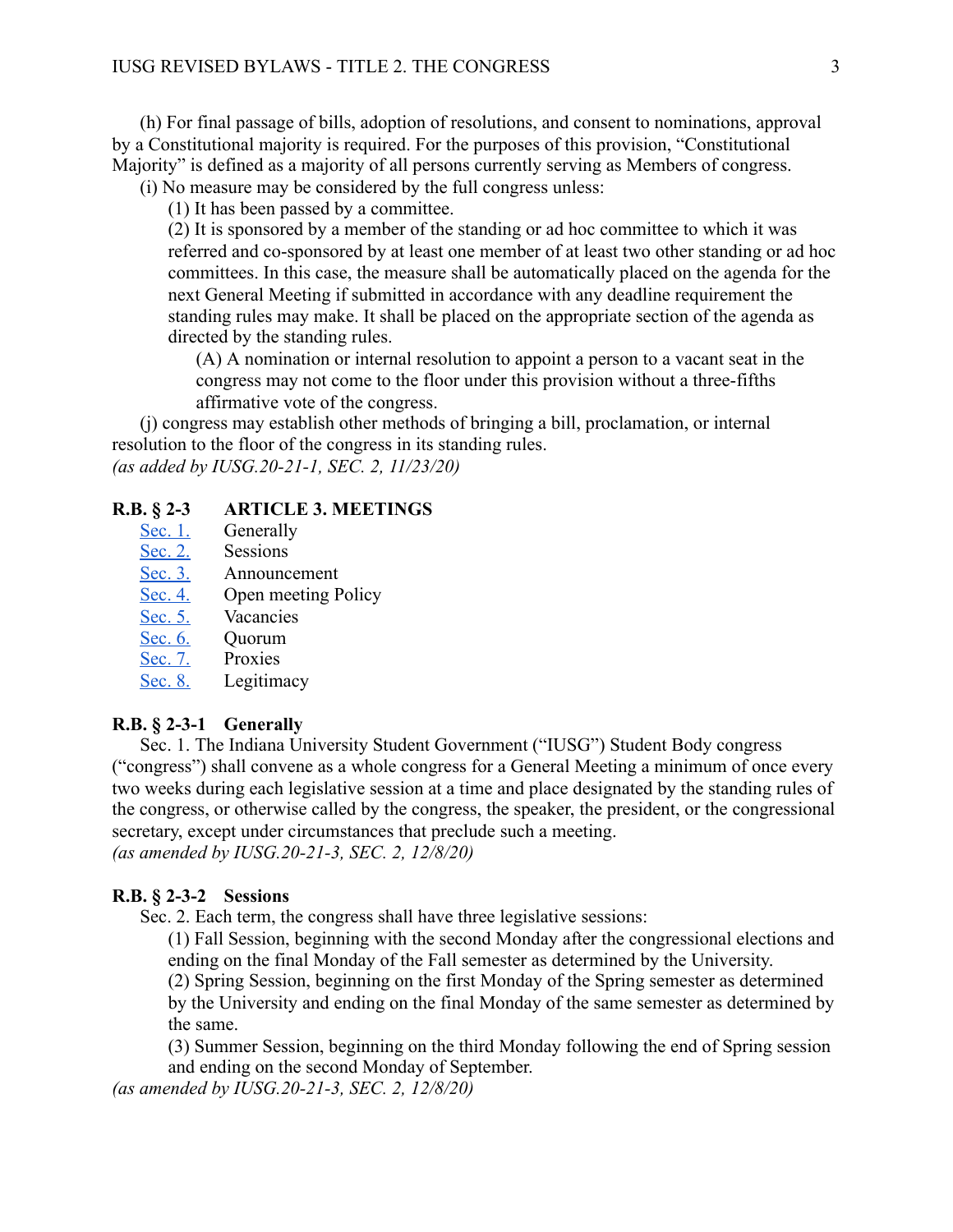#### <span id="page-7-0"></span>**R.B. § 2-3-3 Announcement**

Sec. 3. At least 24 hours before each General meeting, the speaker, Recorder, or such congressional officer as the speaker so designates shall send an email to all Members announcing:

(1) The time and place of the meeting.

(2) The Order of Business and Agenda for the meeting.

(3) A copy of each item on the Agenda.

(4) The time and place of each committee meeting scheduled for the upcoming seven (7) days. The chair of each committee shall inform the speaker and Recorder of the time and place of any meeting of their respective committee at least 48 hours before the respective General Meeting.

*(as amended by IUSG.20-21-3, SEC. 2, 12/8/20)* 

#### <span id="page-7-1"></span>**R.B. § 2-3-4 Open Meeting Policy**

Sec. 4. All the meetings of the congress shall be open to the public with the exception of a meeting of the steering committee, which may be closed by a vote of the steering committee. *(as amended by IUSG.20-21-3, SEC. 2, 12/8/20)* 

#### <span id="page-7-2"></span>**R.B. § 2-3-5 Vacancies**

Sec. 5. If any seats of congress remain or become empty following congressional elections, congress shall make a good-faith attempt to appoint candidates to any available vacancies. *(as amended by IUSG.20-21-3, SEC. 2, 12/8/20)* 

#### <span id="page-7-3"></span>**R.B. § 2-3-6 Quorum**

Sec. 6. The Recorder of congress shall keep a tally of the total number of Representatives currently serving, and a majority of all such Members shall constitute a quorum to so business. Only physical presence by the Member at the meeting, or virtual presence in the case of an online meeting, shall count toward quorum.

*(as amended by IUSG.20-21-3, SEC. 2, 12/8/20)* 

#### <span id="page-7-4"></span>**R.B. § 2-3-7 Proxies**

Sec. 7. If a Member cannot attend a General Meeting, they may designate a proxy to speak on their behalf at the meeting. Such designation must be in writing and sent to the speaker and Recorder at least one (1) hour prior to the meeting. Proxies may make and second motions, and they may vote on any matter except final passage of bills, final adoption of Constitution resolutions, and final consent to nominations. Proxies may not vote on impeachments. Proxies will not count toward quorum. The first three proxy appointments in a single session shall not count as absences, but any further proxy appointment will. No Member shall designate as a proxy any person serving in any position within IUSG. congress may adopt such additional rules governing proxies as it sees fit. Each committee may determine its own policy for proxies at its meetings, provided that such policies are not in conflict with the Bylaws or with the standing rules of the congress.

*(as amended by IUSG.20-21-3, SEC. 2, 12/8/20)*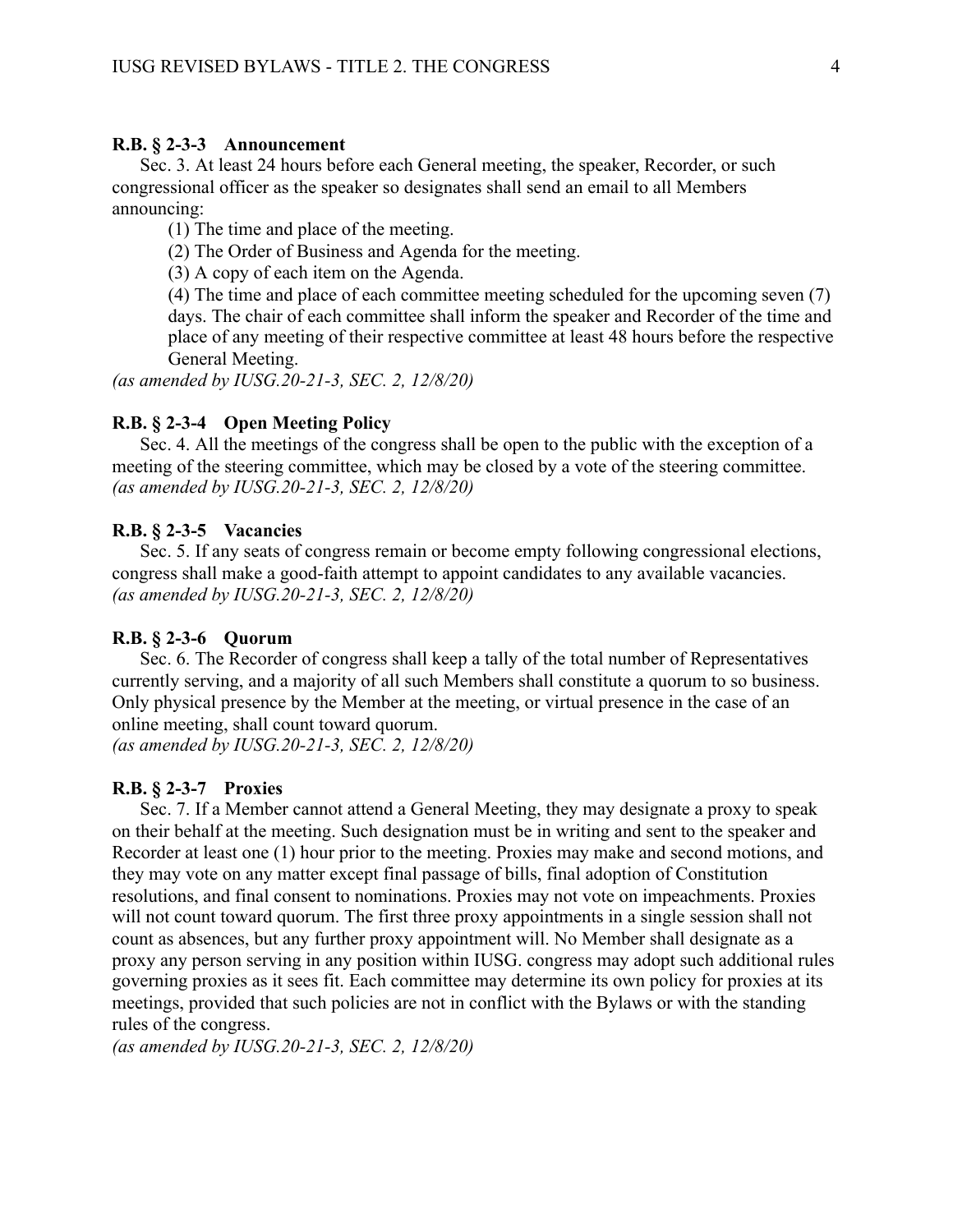### <span id="page-8-2"></span>**R.B. § 2-3-8 Legitimacy**

Sec. 8. A congress that is illegitimate under Article II, Section 8 of the Constitution may conduct no business except:

(1) Adjournment.

(2) Actions directly aimed at achieving legitimacy under Article II, Section 8 of the Constitution.

*(as added by IUSG.20-21-6, SEC. 2, 1/22/21)* 

### <span id="page-8-0"></span>**R.B. § 2-4 ARTICLE 4. DUTIES OF REPRESENTATIVES**

[Sec. 1.](#page-8-3) [General Duties](#page-8-3)<br>Sec. 2. Absence Policy

Absence Policy

#### <span id="page-8-3"></span>**R.B. § 2-4-1 General Duties**

Sec. 1. (a) Members shall exercise their authority in accordance with Article II, Section 2 of the Constitution and shall uphold the dignity of the IU Student Government and congress in their conduct and behavior, under penalty of impeachment.

(b) Members shall attend all congressional meetings and meetings of standing and ad hoc committees to which they belong, except as approved by the speaker of congress or the committee chairperson of the respective committee.

(c) Each Member shall hold Office Hours for at least one hour every week during which the congress is in Session. During such time, the Member shall make themself reasonably available to their constituents. The time and place of Office Hours for each Member shall be made public on the IUSG website at least 48 hours in advance.

(d) Representatives shall work towards representing the needs of their constituencies by creating actionable legislation.

(e) Members shall work towards creating an inclusive and accessible environment within congress and for constituents.

*(as added by IUSG.20-21-6, SEC. 3, 1/22/21)* 

### <span id="page-8-4"></span>**R.B. § 2-4-2 Absence Policy**

Sec. 2. Absence from three consecutive regularly scheduled General or committee meetings, or any four regularly scheduled meetings, during a single session shall be grounds for impeachment and removal. The congress shall adopt such other rules governing absences, and the excusal thereof, as it sees fit.

*(as amended by IUSG.20-21-3, SEC. 3, 12/8/20)* 

### <span id="page-8-1"></span>**R.B. § 2-5 ARTICLE 5. OFFICERS AND COMMITTEES**

- [Sec. 1.](#page-8-5) [Officers](#page-8-5)
- [Sec. 2.](#page-9-0) Standing and Ad Hoc Committees
- [Sec. 3.](#page-9-1) [The Steering Committee](#page-9-1)
- [Sec. 4.](#page-9-2) [Testimony](#page-9-2)

### <span id="page-8-5"></span>**R.B. § 2-5-1 Officers**

Sec. 1. (a) The congress shall elect from its Membership the following officers:

- (1) The speaker of the congress.
- (2) The Parliamentarian.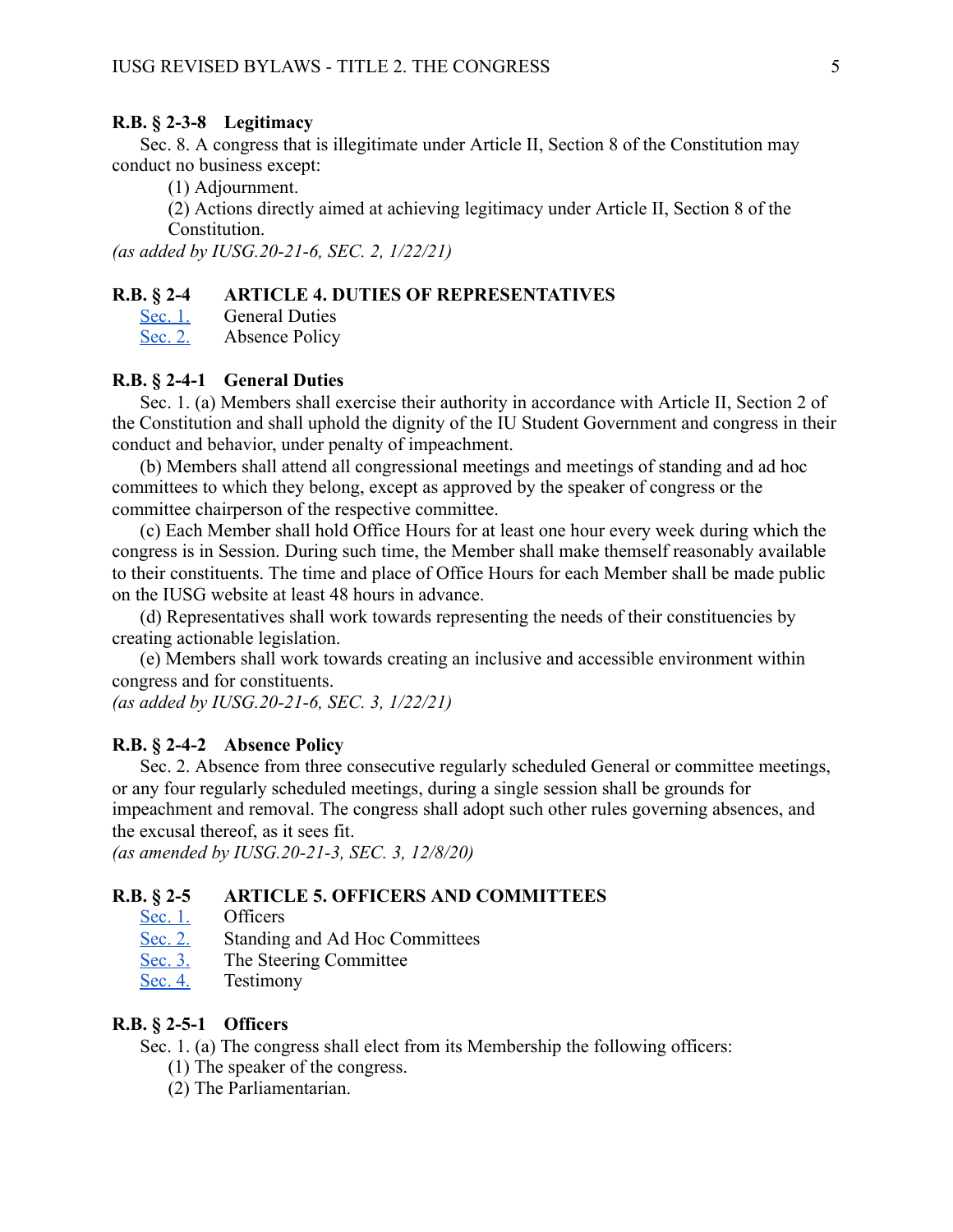(3) The Recorder.

(4) The Press Secretary.

(b) The officers shall have such powers and duties as the congress shall determine in its standing rules.

(c) The officers of the congress shall each serve for the session of the congress unless they resign, are removed, or are unable to serve.

*(as added by IUSG.20-21-1, SEC. 3, 11/23/20)* 

#### <span id="page-9-0"></span>**R.B. § 2-5-2 Standing and Ad Hoc Committees**

Sec. 2. (a) The following shall be the standing committees of the congress:

(1) The Committee on Diversity, Equity, and Inclusion.

(2) The Committee on Education.

(3) The Committee on Environmental Affairs.

(4) The Committee on Government Oversight and Reform.

(5) The Committee on Student Life.

(6) The Committee on Title IX.

(b) The congress shall determine the responsibilities of each of its standing committees in its standing rules.

(c) The congress may establish or dissolve ad hoc committees in its standing rules. congress shall delegate to any ad hoc committees such responsibilities as congress sees fit. *(as added by IUSG.20-21-1, SEC. 3, 11/23/20)* 

#### <span id="page-9-1"></span>**R.B. § 2-5-3 The Steering Committee**

Sec. 3. (a) The speaker of the congress, the Parliamentarian, the Recorder, the Press Secretary, and the chairperson of each standing committee shall each serve *ex officio* as members of the steering committee, and the speaker shall serve *ex officio* as its chairperson.

(b) The committee may recommend internal resolutions of reprimand or censure to the congress.

(c) Upon accusation of violation of the IUSG Code of Conduct by any official or employee of IUSG, the committee shall serve as a conduct committee under the provisions of Article XI, Section B.

(d) All resolutions of appointment of a person to a vacant seat in the congress shall be referred to the steering committee.

(e) The congress, in its standing rules, may delegate to the steering committee such other powers and duties as congress sees fit.

*(as added by IUSG.20-21-1, SEC. 3, 11/23/20)* 

#### <span id="page-9-2"></span>**R.B. § 2-5-4 Testimony**

Sec. 4. Each committee may request--and if it sees fit, may compel--documents of the other branches, and testimony from officers of the other branches, to be provided pursuant to its respective legislative or other responsibility. "Documents" shall only mean documents directly related to IUSG or the official business of an officer or employee of IUSG and shall not include documents protected under the laws of the United States or the State of Indiana. *(as added by IUSG.20-21-1, SEC. 3, 11/23/20)*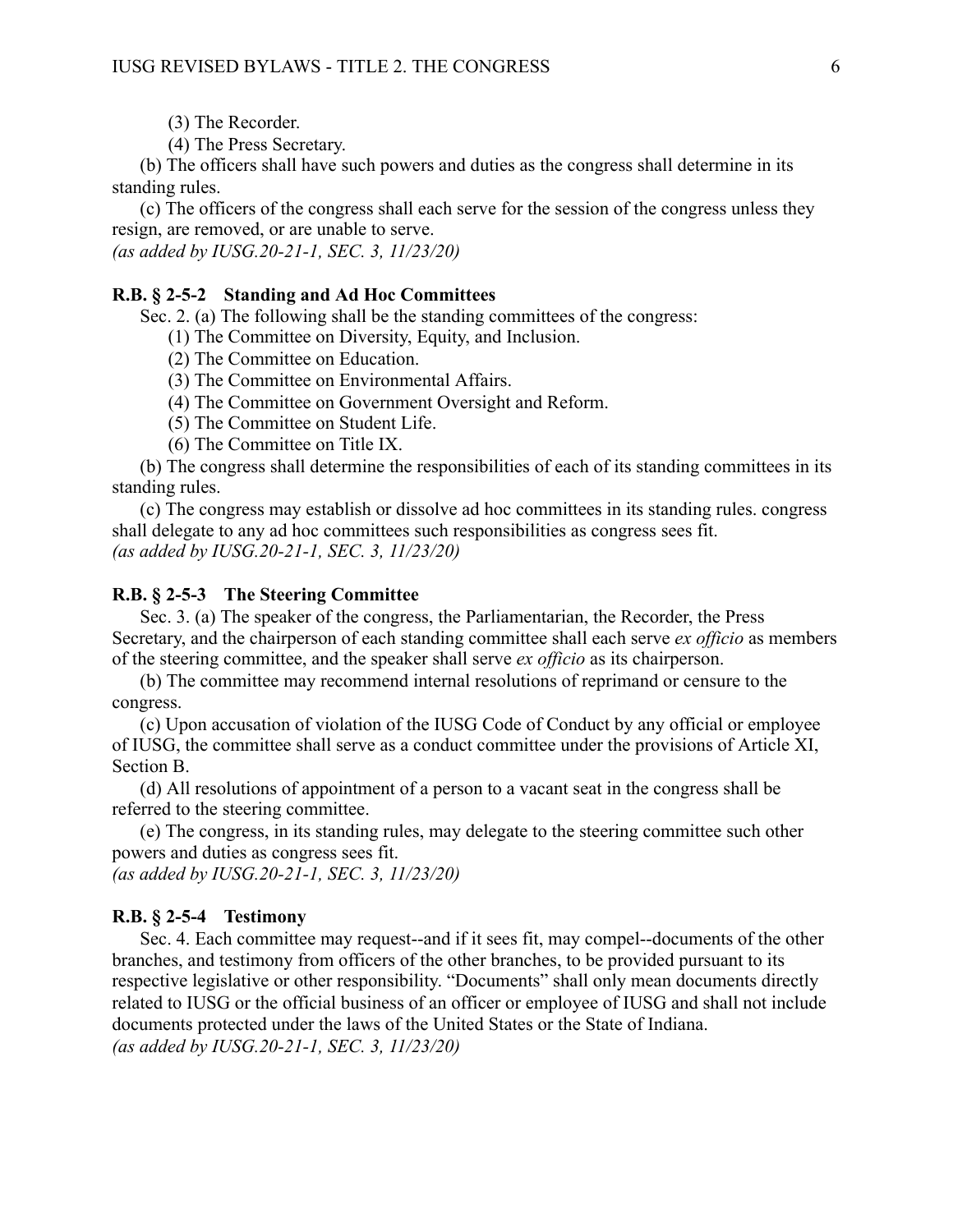### <span id="page-10-0"></span>**R.B. § 2-6 ARTICLE 6. MULTICULTURAL REPRESENTATIVE ADMITTANCE**

- [Sec. 1.](#page-10-1) [Multicultural Seats](#page-10-1)
- [Sec. 2.](#page-10-2) [Definitions](#page-10-2)
- [Sec. 3.](#page-11-0) Petitioning System<br>Sec. 4. Legitimacy
- Legitimacy
- [Sec. 5.](#page-11-2) Limitations
- [Sec. 6.](#page-11-3) [Category Minimums](#page-11-3)

### <span id="page-10-1"></span>**R.B. § 2-6-1 Multicultural Seats**

Sec. 1. Student Organizations that believe they fit within the definition of Article II, Section II of the IUSG Constitution have the right to petition to appoint a representative to the IUSG congress. These representatives will be chosen by their respective Student Organizations and do not have to run for office in the general election. These seats will be granted the same authority as defined by Article, II Section 3 of the Constitution, upon certification by the IUSG election commission.

*(as added by IUSG.20-21-6, SEC. 4, 1/22/21)* 

### <span id="page-10-2"></span>**R.B. § 2-6-2 Definitions**

Sec. 2. (a) "Historically underrepresented" is a term that refers to groups who have been denied access and/or suffered past institutional discrimination, such as BIPOC the LGBTQIA+ community, people with disabilities, etc.

(b) "Disadvantaged": refers to communities or individuals who have been historically and are currently subjected to prejudice or bias based on their race, ethnicity, nationality, gender, sexuality, or disability that have resulted in barriers or limited accessibility to equal opportunities.

(c) "NPHC": National Pan-Hellenic Council, founded on May 10, 1930, is the organization home to nine historically Black Greek organizations here at Indiana University Bloomington.

(d) "MCGC": Multicultural Greek Council is one of the four Greek Councils on Indiana University's campus; it is an umbrella organization for 13 multicultural Greek-letter organizations.

(e) "Black/African-American": A person of Black African descent:

nationality/ethnicity/preference sometimes plays a role in who identifies as either Black and/or African American.

(f) "Latin/o/a/x": a person of Latin American origin or descent (used as a gender-neutral or nonbinary alternative to Latino or Latina).

(g) "Jewish": a person who identifies as Jewish either religiously or ethnically.

(h) "Indigenous": a person that identifies as a member of any of the indigenous peoples of North, Central and South America that are culturally distinct groups affected by colonization.

(i) "LGBTQIA+": a person that identifies as Lesbian, Gay, Bisexual, Transgender, Queer, Intersex, Agender, Asexual, or other gender or sexual minority.

(j) "Religious Minorities": religious communities that have been historically and currently subjected to stigma, discrimination, and marginalization.

(k) "Middle Eastern": a person of Middle Eastern origin or descent.

(l) "AAPI": a person that identifies as Asian-American and/or Pacific Islander.

(m) "Students with Disabilities": a person with physical or mental impairment that substantially limits one or more major life activities.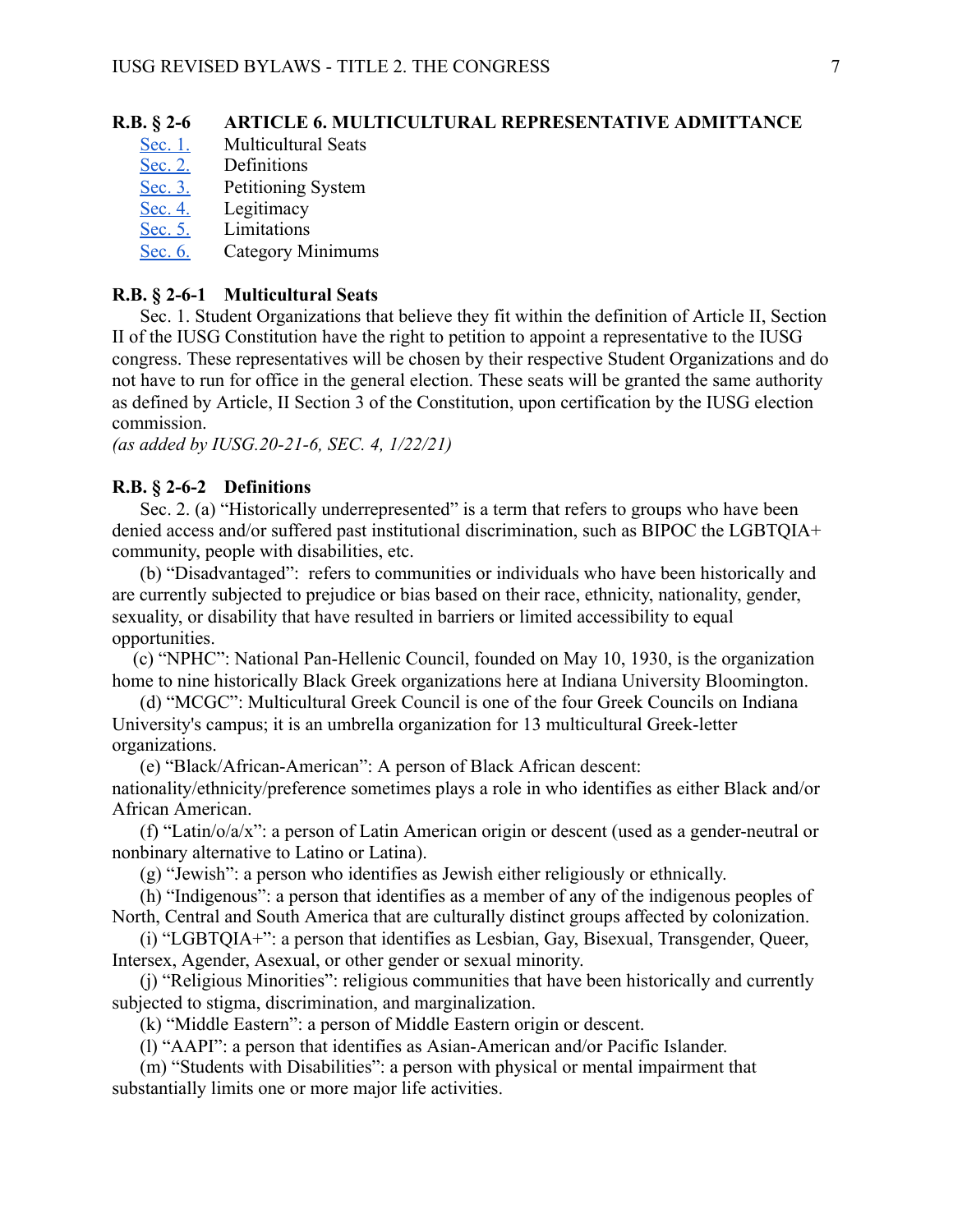(n) "International Students": non-immigrant students that come to take classes in the United States temporarily.

(o) "Intersectionality": the interconnected nature of social categorizations such as race, class, and gender as they apply to a given individual or group, regarded as creating overlapping and interdependent systems of discrimination of disadvantage.

(p) "Intersectional Student Groups": any student organization that exists or has the goal of meeting and addressing the needs of intersectional identities on campus. *(as added by IUSG.20-21-6, SEC. 4, 1/22/21)* 

#### <span id="page-11-0"></span>**R.B. § 2-6-3 Petitioning System**

Sec. 3. Student organizations that meet the following requirements can petition for a multicultural seat in congress:

(1) Be a registered student organization on IU's BeInvolved.

(2) Fits within the parameters provided in Article II Section II of the Constitution and its definitions in this document.

(3) Has informed the election commission of its intent to participate in the IUSG congress through channels publicized by the commission, or informally through an email, if no such formal channel exists.

(4) Be reviewed and certified by the election commission. *(as added by IUSG.20-21-6, SEC. 4, 1/22/21)* 

### <span id="page-11-1"></span>**R.B. § 2-6-4 Legitimacy**

Sec. 4. Filling thirty-one multicultural seats is required to achieve a legitimate congress, as defined in Article II, Section 8 of the Constitution. *(as added by IUSG.20-21-6, SEC. 4, 1/22/21)* 

#### <span id="page-11-2"></span>**R.B. § 2-6-5 Limitations**

Sec. 5. To ensure equity, petitions for multicultural seats in congress are limited to the groups defined in Article V. Section B of the IUSG Bylaws. Further, MCGC and NPHC will be limited to 1 seat per council per legislative session.

*(as added by IUSG.20-21-6, SEC. 4, 1/22/21)* 

#### <span id="page-11-3"></span>**R.B. § 2-6-6 Category Minimums**

Sec. 6. congress and the Executive Branch shall take all practical steps to contact relevant organizations and encourage them to petition for entry in accordance with the minimums delineated in Appendix B.

*(as added by IUSG.20-21-6, SEC. 4, 1/22/21)*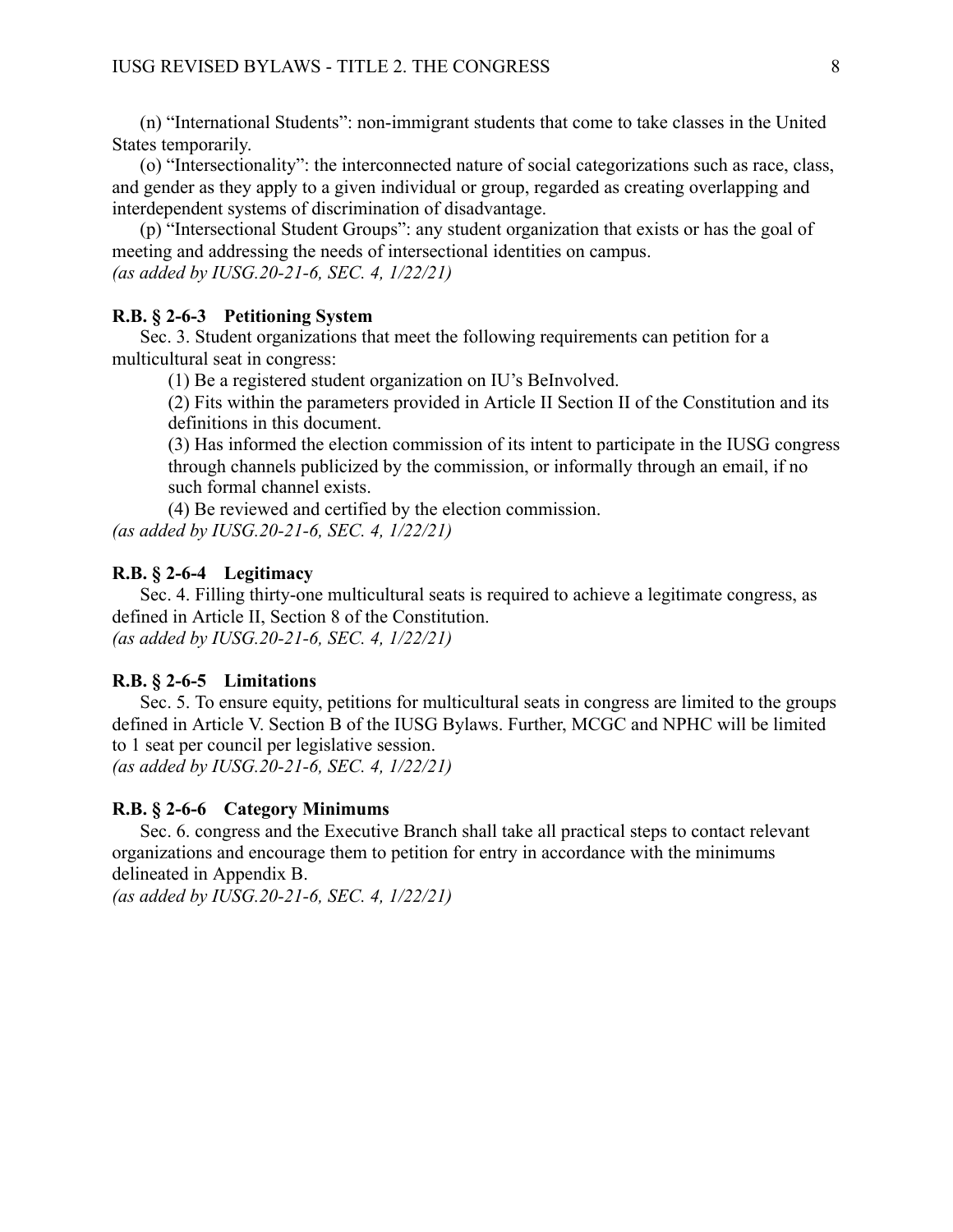### <span id="page-12-0"></span>**R.B. § 3 TITLE 3. ELECTIONS**

- [Art. 1. ELECTION COMMISSION](#page-12-1)
- [Art. 2. APPORTIONMENT PROCESS FOR ACADEMIC AND RESIDENTIAL](#page-15-0)  [SEATS IN CONGRESS](#page-15-0)
- [Art. 3. ELECTION SCHEDULES](#page-15-1)
- [Art. 4. CANDIDATES AND CAMPAIGNING](#page-16-0)
- [Art. 5. VOTING](#page-16-1)
- Art. 6. CAMPAIGN FINANCE
- [Art. 7. ELECTION VIOLATIONS](#page-19-1) GENERALLY
- [Art. 8.](#page-21-0) VIOLATIONS DEFINED
- [Art. 9.](#page-24-0) COMPLAINT PROCEDURE

### <span id="page-12-1"></span>**R.B. § 3-1 ARTICLE 1. ELECTION COMMISSION**

- 
- [Sec. 1.](#page-12-2) "Commission"<br>Sec. 2. Election Comm [Sec. 2.](#page-12-3) Election Commission Established<br>Sec. 3. Co-Chairs
- Co-Chairs
- [Sec. 4.](#page-13-0) General Duties
- [Sec. 5.](#page-13-1) Petition Process for Multicultural Seats in Congress
- [Sec. 6.](#page-14-0) Conflict of Interest, Failure of Duty
- [Sec. 7.](#page-14-1) Meetings

### <span id="page-12-2"></span>**R.B. § 3-1-1 "Commission"**

Sec. 1. As used in this Title, "commission" refers to the election commission. *(as added by IUSG.20-21-10, SEC. 2, 2/27/21)* 

### <span id="page-12-3"></span>**R.B. § 3-1-2 Election Commission Established**

Sec. 2. (a) There is established the election commission. The commission consists of eleven (11) election commissioners.

(b) The commission shall nominate, and with the advice and consent of the congress shall appoint, election commissioners.

(c) An election commissioner shall serve for a term of two (2) years except in case of resignation or removal. An election commissioner may be re-appointed to subsequent terms.

(d) An election commissioner shall only be removed upon:

(1) impeachment; or

(2) a two-thirds majority vote by the commission for such purpose. *(as added by IUSG.20-21-10, SEC. 2, 2/27/21)* 

### <span id="page-12-4"></span>**R.B. § 3-1-3 Co-Chairs**

Sec. 3. (a) In October and April of each year, the commission shall elect one (1) of its members to serve as co-chair of the commission for a term of one year, such that the commission always has two (2) co-chairs serving staggered terms.

(b) In the event of a vacancy in a co-chair position, the most senior election commissioner who is not a co-chair shall serve as acting co-chair until the commission elects a co-chair to serve until the expiration of the term.

*(as added by IUSG.20-21-10, SEC. 2, 2/27/21)*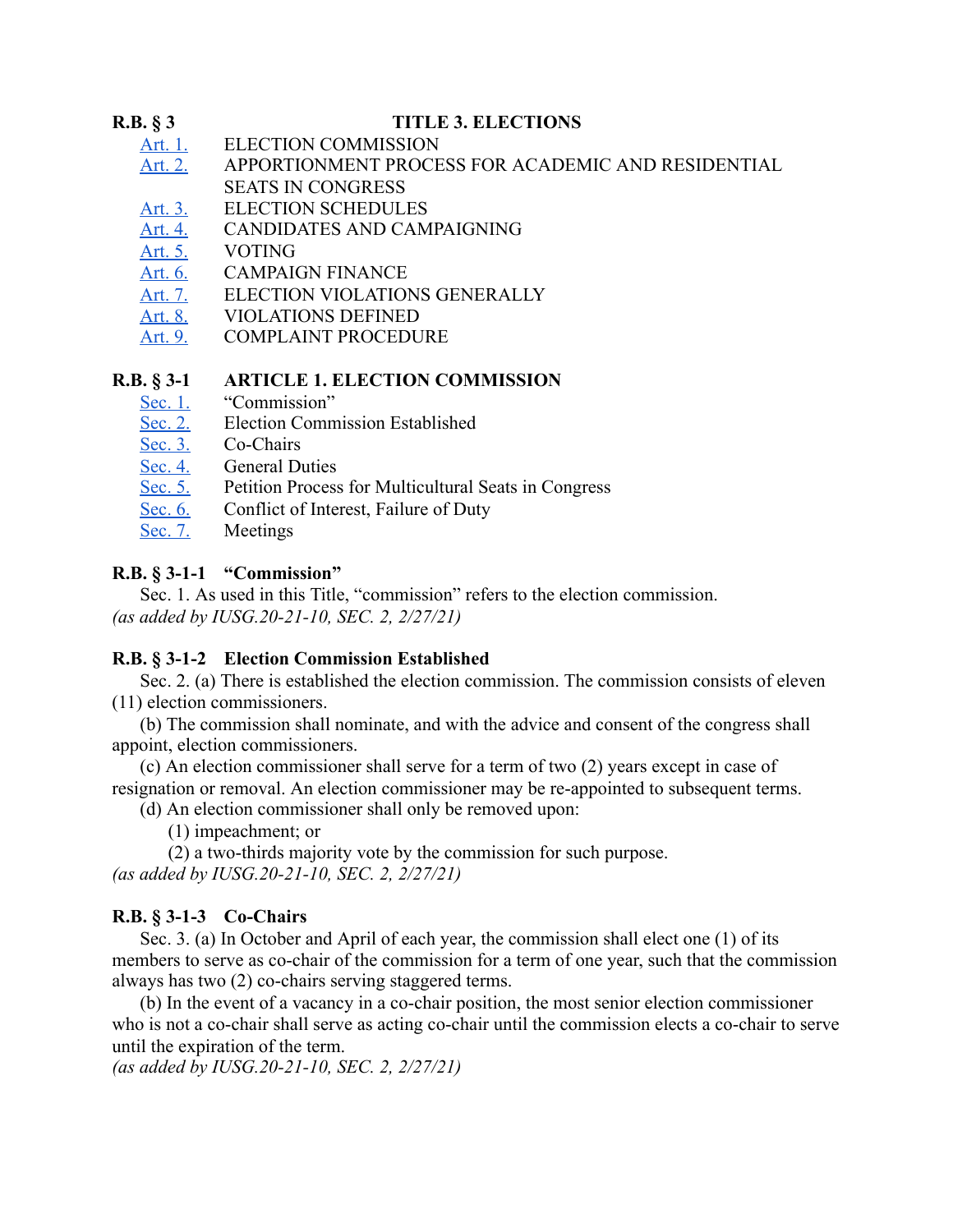#### <span id="page-13-0"></span>**R.B. § 3-1-4 General Duties**

Sec. 4. The commission shall:

(1) Facilitate all IUSG elections and referenda and carry out and enforce the provisions of this Title.

(2) Take all steps necessary or proper to maximize voter turnout and raise voter awareness of IUSG elections, including but not limited to publicly announcing and promoting the events listed in R.B.  $\S$  3-3-2 and R.B.  $\S$  3-3-3.

(3) Take all steps necessary or proper to encourage the participation of eligible multicultural student organizations in the congress.

(4) Issue public advisory opinions to any individual or body requesting interpretation of any provision of this Title. An advisory opinion shall be issued within three (3) days after receiving a request, and shall be issued within thirty-six (36) hours if the request is submitted within seven (7) days before the start of a voting period. Advisory opinions are not binding upon any person or entity.

(5) Make publicly available records of the commission, including but not limited to past advisory opinions, complaints, appeals, and rulings.

(6) Produce, maintain, and make public a concise, thorough, easy-to-read campaign guide for prospective candidates. This guide shall contain all information directly relevant to running for an IUSG office, including but not limited to the requirements provided for in this Title.

(7) Recommend to congress such amendments to this Title as it deems necessary or prudent.

(8) Execute all duties provided for in this Title unless otherwise specified. *(as added by IUSG.20-21-10, SEC. 2, 2/27/21)* 

#### <span id="page-13-1"></span>**R.B. § 3-1-5 Petition Process for Multicultural Seats in Congress**

Sec. 5. (a) The commission shall produce a petition form for organizations wishing to appoint a Multicultural Representative in congress and shall make said form public no later than twenty-one (21) days before each petition submission deadline set forth in subdivision (b) of this section.

(b) Petition submission deadlines are as follows:

(1) A petition for entry to a given session of the congress may be submitted no later than the time when that session convenes.

(2) In the event of an illegitimate congress as defined by Article II, Section 8 of the Constitution, the deadline shall be waived until thirty-one (31) Multicultural

Representatives have been duly appointed to serve in congress for that session.

(c) The commission shall approve each timely submitted petition from an organization allowed under Article II, Section 3 and Article II, Section 5 of the Constitution and  $R.B. § 2-6$ . The commission shall reject all other petitions.

(d) The commission shall take a final vote on each petition no later than seven (7) days after receiving that petition. This subdivision shall not be construed to require the commission to take a final vote on a petition earlier than fourteen (14) days before the start of the legislative session to which the petition requests entry.

(e) Pursuant to section 7 of this article, the commission shall approve no petition except by an affirmative vote by a majority of all election commissioners. The commission shall notify the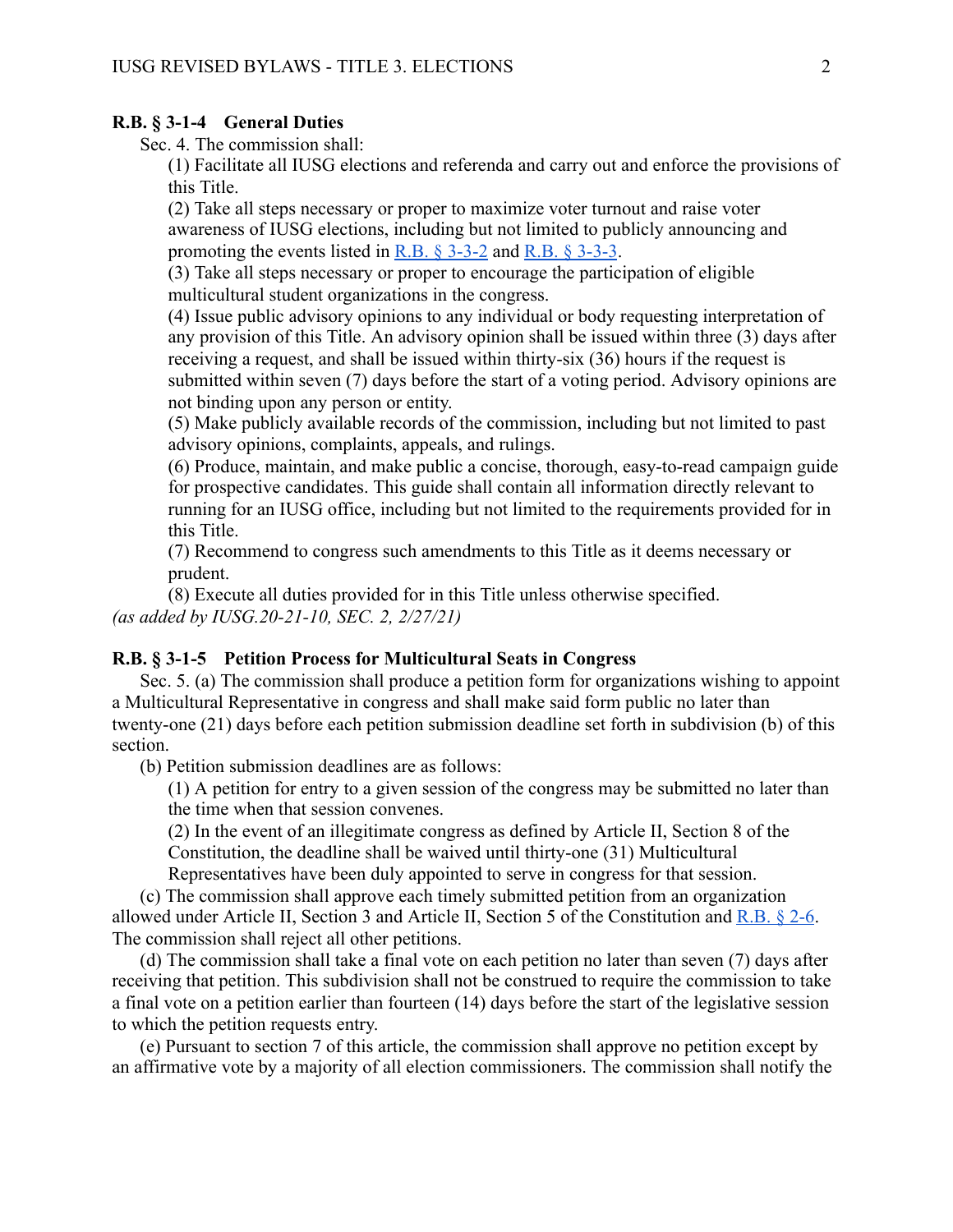petitioning organization of its decision no later than twenty-four (24) hours after its final vote on the petition.

(f) Upon approval of a petition, the commission shall issue a certificate of admittance setting forth:

(1) the name of the organization;

(2) the congressional term to which the organization is admitted; and

(3) the final vote of the commission.

(g) The two co-chairs of the commission shall sign each certificate of admittance and shall transmit each to:

(1) the congressional secretary; and

(2) the petitioning organization;

no later than twenty-four (24) hours after the final vote of the commission on that petition. *(as added by IUSG.20-21-10, SEC. 2, 2/27/21)* 

#### <span id="page-14-0"></span>**R.B. § 3-1-6 Conflict of Interest, Failure of Duty**

Sec. 6. (a) A Conflict of Interest (COI) is a set of circumstances that creates a risk that professional judgment or actions regarding the directives of the commission will be unduly influenced by a secondary interest.

(b) Every election commissioner shall discuss with the commission co-chairs possible COI situations once the filing deadline set forth in  $R.B. \$ § 3-3-3(c) has expired.

(c) If the commission finds that any COI would unduly influence the judgement of that election commissioner, then that election commissioner shall recuse themself from participating in commission decisions about that candidate or matter.

(d) It is a failure of duty if any election commissioner:

(1) works, speaks, or performs publicly or privately for or against any candidate or referendum question;

(2) fails to carry out the responsibilities provided for in R.B.  $\S 3$ -1-4; or

(3) allows an unresolved COI situation to influence a commission decision.

(e) failure of duty is grounds for removal from office.

*(as added by IUSG.20-21-10, SEC. 2, 2/27/21)* 

#### <span id="page-14-1"></span>**R.B. § 3-1-7 Meetings**

Sec. 7. (a) The commission shall determine the times and places of its meetings. All meetings shall be open to the public unless the commission, for the purpose of conducting an investigation into a suspected election violation, decides to meet in private.

(b) During each election period as defined by R.B.  $\S$  3-3-1(b) and during the thirty (30) days immediately preceding the start of each regular session of the congress, the commission shall convene at least once every week.

(c) During the seven (7) days immediately preceding, through the three (3) days immediately following, each voting period as defined by R.B.  $\S$  3-3-1(f), the commission shall convene every day.

(d) At all times not during an election period as defined by R.B.  $\S$  3-3-1(b) and not during the thirty (30) days immediately preceding the start of a session of the congress, the commission shall convene at least once every month.

(e) Six election commissioners constitute a quorum.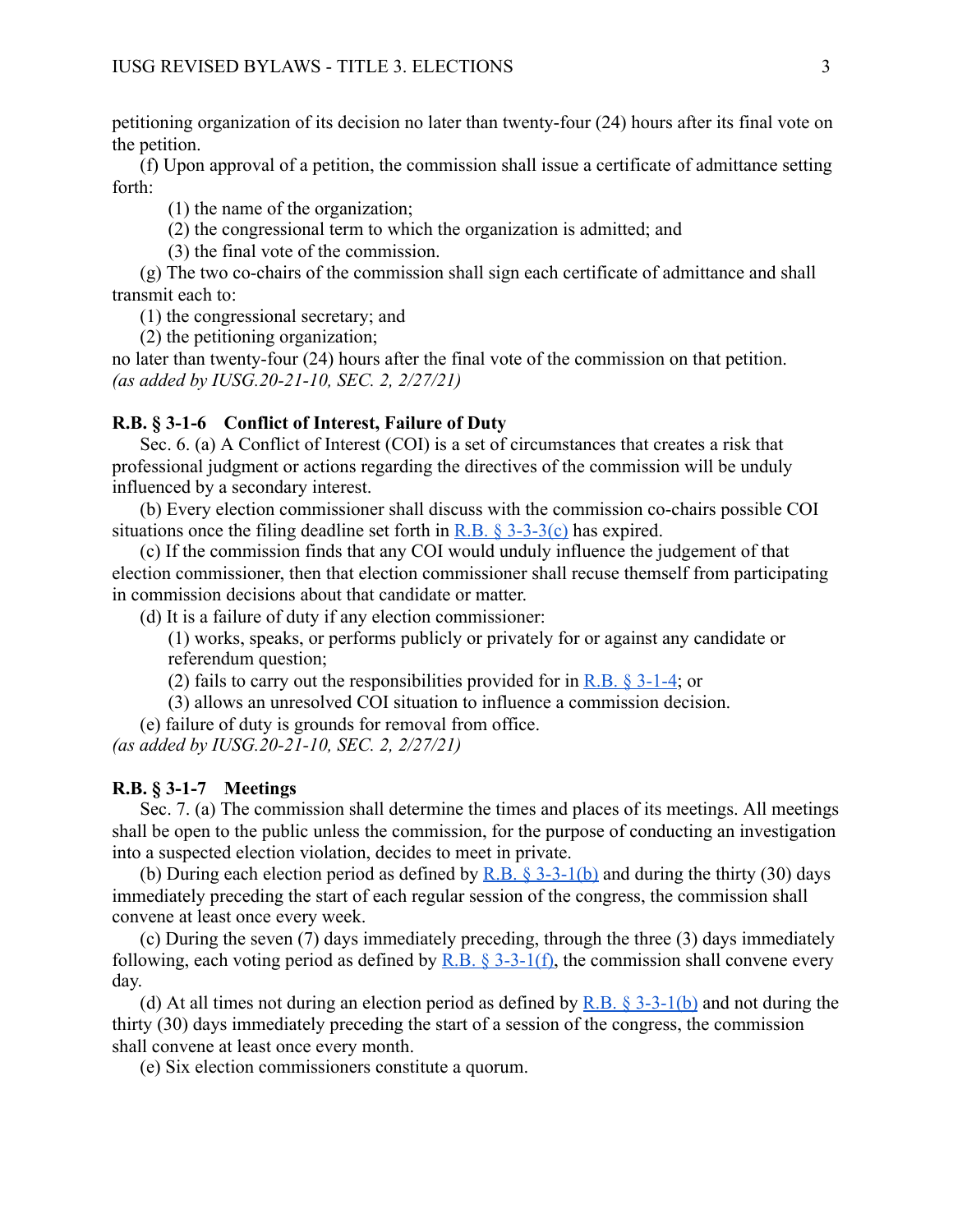(f) The commission shall take no action on any matter except upon an affirmative vote by a majority of all election commissioners.

(g) The commission may adopt such internal rules of proceedings as it sees fit, provided that such rules are not in conflict with the Constitution or the Bylaws. *(as added by IUSG.20-21-10, SEC. 2, 2/27/21)* 

### <span id="page-15-0"></span>**R.B. § 3-2 ARTICLE 2. APPORTIONMENT PROCESS FOR ACADEMIC AND RESIDENTIAL SEATS IN CONGRESS**

*(as added by IUSG.20-21-7, SEC. 3, 2/13/21)* 

#### <span id="page-15-1"></span>**R.B. § 3-3 ARTICLE 3. ELECTION SCHEDULES**

- [Sec. 1.](#page-15-4) Definitions
- [Sec. 2.](#page-15-2) Election Dates
- [Sec. 3.](#page-15-3) Schedule of Events and Deadlines During Election Period
- [Sec. 4.](#page-16-2) Campaigning Restricted to Campaign Period; Exceptions

#### <span id="page-15-4"></span>**R.B. § 3-3-1 Definitions**

Sec. 1. (a) The definitions in this section apply throughout this Title.

(b) "Election period" means the six (6) weeks immediately preceding, through the seven (7) days immediately following, the conclusion of a voting period.

(c) "Campaign period" means the time beginning the day after the filing deadline set by  $R.B.$ [§ 3-3-3\(c\)](#page-15-3) and ending at the conclusion of the voting period for that election.

- (d) "Campaigning" means public-facing promotion of a particular candidate or ticket.
- (e) "Candidate" means a constituent of IUSG:

(1) who has filed a declaration of candidacy with the commission for an election, provided that the election period for that election has not yet concluded;

(2) whose declaration has not been rejected by the commission, unless and until said rejection is reversed; and

(3) who has not been disqualified from that election, unless and until said disqualification is reversed.

(f) "Voting period" means the thirty-six (36) hours during which voters may cast votes in a general election.

*(as added by IUSG.20-21-10, SEC. 3, 2/27/21)* 

#### <span id="page-15-2"></span>**R.B. § 3-3-2 Election Dates**

Sec. 2. (a) There is established annually a fall general election, the voting period for which shall begin at 10:00 a.m. ET on the fourth Tuesday following the start of the fall semester as determined by the University and end at 10:00 p.m. ET on the following day.

(b) There is established annually a spring general election, the voting period for which shall begin at 10:00 a.m. ET on the final Tuesday of March and end at 10:00 p.m. ET on the following day.

*(as added by IUSG.20-21-10, SEC. 3, 2/27/21)* 

### <span id="page-15-3"></span>**R.B. § 3-3-3 Schedule of Events and Deadlines During Election Period**

Sec. 3. (a) Each of the following events must occur in each election period, with the inclusion of additional events being at the discretion of the commission.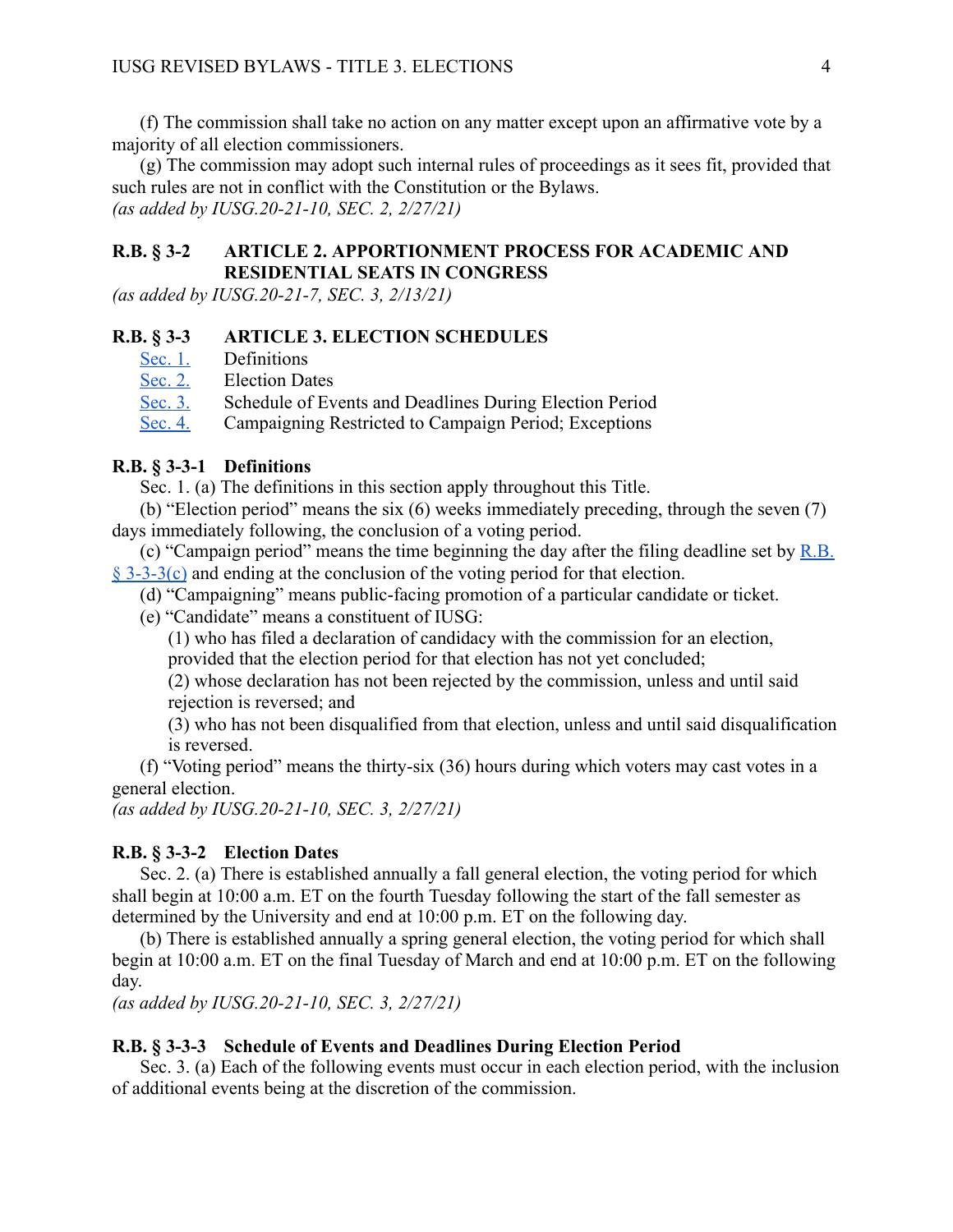(b) No Later than Four (4) Weeks Before the Election: Call-Out. There shall be one campus-wide callout for the IUSG Election that will serve as a general introduction to the election, including a timeline of events for the election. It shall also give all who are interested in becoming candidates an opportunity to ask questions about the election.

(c) Three (3) Weeks Before the Election: Filing Deadline. Declarations of Candidacy shall be made available to the Student Body by the commission no later than the call-out meeting and shall be due at 11:59 p.m. ET on the date occurring twenty-one (21) days before the start of the voting period for that election.

(d) No Later than Two (2) Weeks Before the Election: All-Candidate Meeting. There shall be at least one all-candidate meeting and each ticket or candidate must have at least one (1) representative present at the all-candidate meeting. If a candidate or ticket does not have a representative present at the All-Candidate meeting and does not notify the election commission in advance, the ticket will be disqualified.

(e) Weeks Leading up to the Election: Debate & Town Hall. These events apply only to spring general elections. A debate and town hall shall each occur during the fourteen (14) days immediately preceding the start of the voting period. All pairs of executive candidates shall be required to participate in both events. The commission has full discretion over the planning, rules, and procedures of both events.

(f) One (1) Week Before the Election: Withdrawal Deadline. Any candidates or tickets wishing to withdraw their name from the ballot must provide a written request for a withdrawal from the election to the commission no later than seven (7) days before the voting period begins.

(g) Five (5) Days Before the Election: Review of Ballot. Each candidate shall have the opportunity to review the official ballot no later than five (5) days prior to the beginning of the voting period and shall bring any issues of accuracy to the commission within two (2) days. Unless otherwise directed by the commission, no other ballot review requests may be honored.

(h) No Later than Twenty-Four (24) Hours Before the Election: Testing the Election System. The commission shall verify that the online voting system works by testing the system at least twenty-four (24) hours in advance of the polls opening. *(formerly I P.E.C. 108; as amended by IUSG.20-21-10, SEC. 3, 2/27/21)* 

### <span id="page-16-2"></span>**R.B. § 3-3-4 Campaigning Restricted to Campaign Period; Exceptions**

Sec. 4. (a) Campaigning by congressional candidates or executive tickets may only occur during the campaign period as defined by R.B.  $\S$  3-3-1(c).

(b) staffing, fundraising, and logistical support for campaigns may be done ahead of this time period.

(c) This section shall not be construed to prohibit prospective tickets from taking such actions as are absolutely necessary to collect the requisite student signatures pursuant to [I P.E.C. § 103](#page-43-0) . *(formerly I P.E.C. 109; as amended by IUSG.20-21-10, SEC. 3, 2/27/21)* 

### <span id="page-16-0"></span>**R.B. § 3-4 ARTICLE 4. CANDIDATES AND CAMPAIGNING**

*(as added by IUSG.20-21-7, SEC. 3, 2/13/21)* 

#### <span id="page-16-1"></span>**R.B. § 3-5 ARTICLE 5. VOTING**

- [Sec. 1.](#page-17-0) All Constituents Eligible to Vote<br>Sec. 2. Voting Software; Availability
- Voting Software; Availability
- [Sec. 3.](#page-17-2) Voting Scheme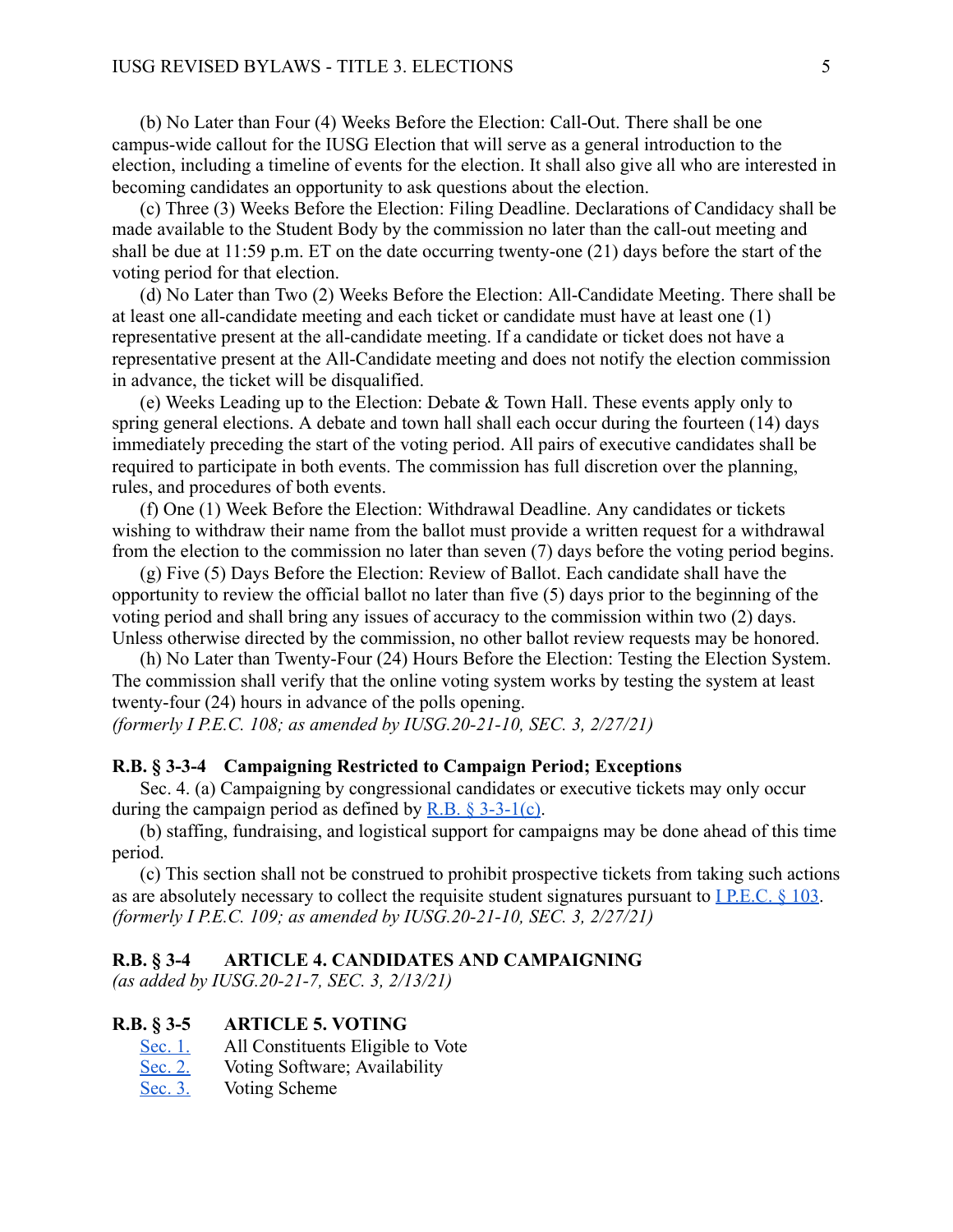- [Sec. 4.](#page-17-3) Offices to be Elected
- [Sec. 5.](#page-17-4) Form of Congressional Election Ballots
- [Sec. 6.](#page-18-0) Form of Executive Election Ballots
- [Sec. 7.](#page-18-1) Determination of Results; Certification of Results

### <span id="page-17-0"></span>**R.B. § 3-5-1 All Constituents Eligible to Vote**

Sec. 1. Every constituent member of IUSG as defined by Article I of the Constitution is eligible to vote in every IUSG general election. A voter may cast one (1) ballot, and that ballot may only be on their own behalf.

*(as added by IUSG.20-21-10, SEC. 4, 2/27/21)* 

### <span id="page-17-1"></span>**R.B. § 3-5-2 Voting Software; Availability**

Sec. 2. A ballot may only be cast through the IU beInvolved system. For every election, the commission shall ensure that every constituent member of IUSG receives a link to their ballot via University email no later than the start of the voting period for that election. *(as added by IUSG.20-21-10, SEC. 4, 2/27/21)* 

#### <span id="page-17-2"></span>**R.B. § 3-5-3 Voting Scheme**

Sec. 3. For each office on a voter's ballot, the voter may vote for as many candidates or tickets as the voter chooses, or may vote for none at all. *(as added by IUSG.20-21-10, SEC. 4, 2/27/21)* 

#### <span id="page-17-3"></span>**R.B. § 3-5-4 Offices to be Elected**

Sec. 4. (a) At each fall general election as set forth in R.B.  $\S$  3-3-2(a), the following offices shall be elected:

(1) all thirty-one (31) Academic Representatives in congress for the term beginning that year; and

(2) all thirty-one (31) Residential Representatives in congress for the term beginning that year.

(b) At each spring general election as set forth in R.B.  $\S$  3-3-2(b), the following offices shall be elected:

(1) the student body president for the term beginning on the next occurring April 15; and

(2) the student body vice president for the term beginning on the next occurring April 15. *(as added by IUSG.20-21-10, SEC. 4, 2/27/21)* 

#### <span id="page-17-4"></span>**R.B. § 3-5-5 Form of Congressional Election Ballots**

Sec. 5. (a) For each fall general election as set forth in R.B.  $\frac{8}{3}$ -3-2(a), each voter's individualized ballot shall include the academic district(s) of which that voter is a constituent pursuant to Appendix C of the Bylaws, followed by the residential district of which that voter is a constituent pursuant to the same appendix.

(b) For each of the districts described in subdivision (a), the ballot shall list all candidates for that district alphabetically by last name.

(c) For each candidate, the following shall appear on the ballot in the following order:

(1) the candidate's legal first and last name, or the candidate's preferred name if approved by the commission; and

(2) the statement submitted by that candidate pursuant to I P.E.C.  $\S$  102.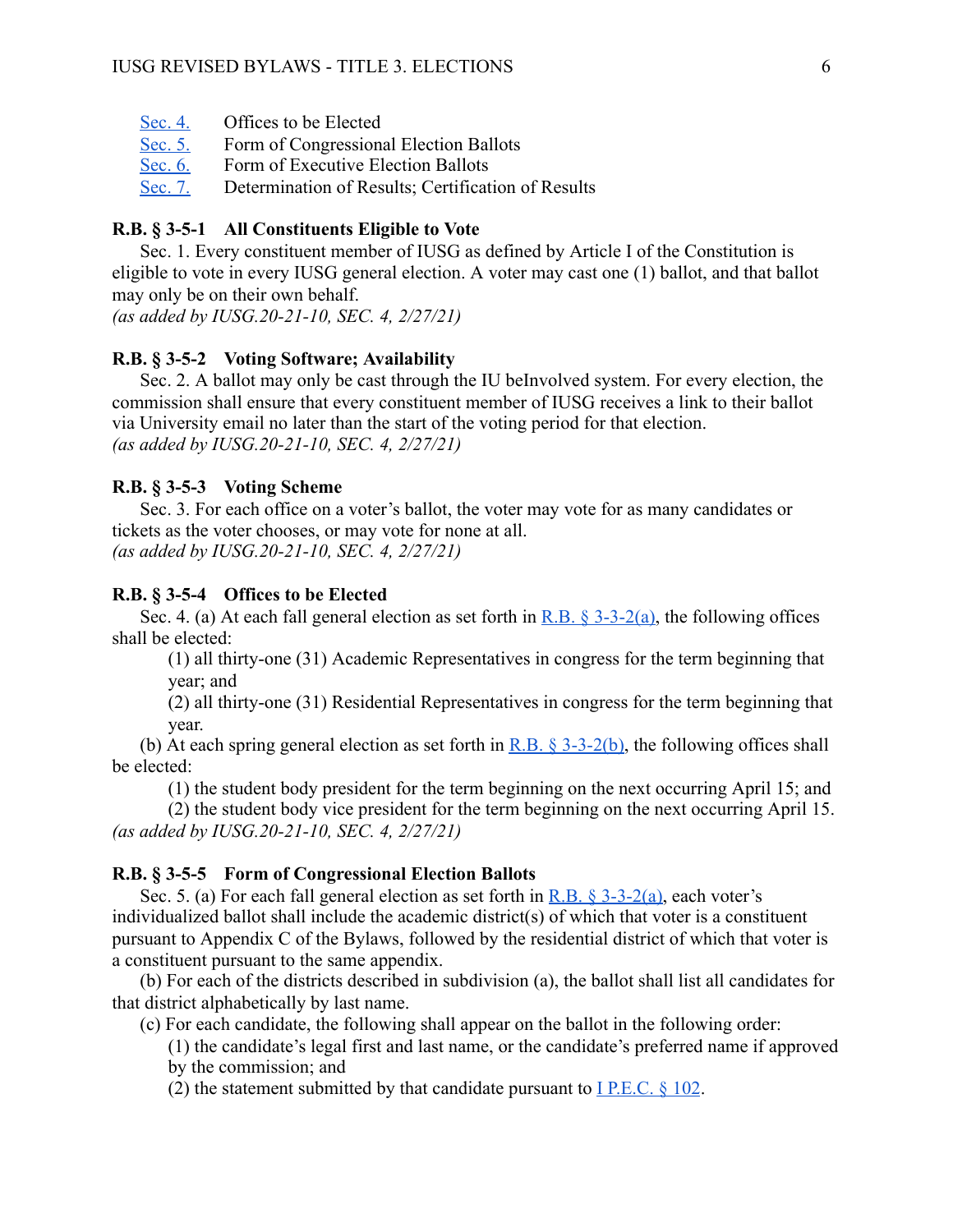(d) For each district that appears on a voter's ballot, the ballot shall clearly state how many Representatives that district may elect pursuant to R.B.  $\S$  2-1 and that the voter may vote for as many candidates for that district as the voter chooses.

*(as added by IUSG.20-21-10, SEC. 4, 2/27/21)* 

### <span id="page-18-0"></span>**R.B. § 3-5-6 Form of Executive Election Ballots**

Sec. 6. (a) For each spring general election as set forth in [R.B. § 3-3-2\(b\)](#page-15-2), all ballots shall be identical in form, and shall list every ticket name.

(b) Under each ticket's name shall appear, in the following order:

(1) the legal first and last name of the ticket's candidate for student body president, or the candidate's preferred name if approved by the commission, followed by the words "for student body president";

(2) the legal first and last name of the ticket's candidate for student body vice president, or the candidate's preferred name if approved by the election commission, followed by the words "for Student Body vice president"; and

(3) a statement submitted by the ticket, not to exceed one hundred (100) words.

(c) The ballot shall clearly state that the voter may vote for as many tickets as the voter chooses.

*(as added by IUSG.20-21-10, SEC. 4, 2/27/21)* 

#### <span id="page-18-1"></span>**R.B. § 3-5-7 Determination of Results; Certification of Results**

Sec. 7. (a) Following the conclusion of the voting period, the commission and the Indiana University Student Involvement and Leadership Center shall jointly review all ballots cast during the voting period and shall tabulate all properly cast votes for each office.

(b) Once all votes have been tabulated for an office, the commission shall declare elected to that office the same number of persons as the number of officers to which the district is entitled, provided that:

(1) those persons received the greatest number of votes cast for said office; and

(2) none of those persons is disqualified from that election.

(c) In the event that an equal number of votes are cast for two or more candidates or tickets for the same office, the commission shall determine the winner(s) by fair coin flip.

(d) The commission shall report the tabulated vote totals to the supreme court no later than seventy-two (72) hours after the conclusion of the voting period, unless under extraordinary circumstances. The two (2) co-chairs of the commission and at least one (1) representative of the Student Involvement and Leadership Center shall sign the report to verify accuracy.

(e) When all election complaints and appeals therefrom have been resolved and at least five (5) days have expired since the end of the voting period, the supreme court shall issue a certificate of election setting forth the name, as it appeared on the ballot, of each person elected and their respective office.

(f) The supreme court shall issue said certificate of election to congress and to the president no later than:

(1) the next occurring May 5 for each spring general election; and

(2) forty-eight (48) hours before the start of the next occurring fall legislative session for each fall general election;

all other provisions and statutes notwithstanding. *(as added by IUSG.20-21-10, SEC. 4, 2/27/21)*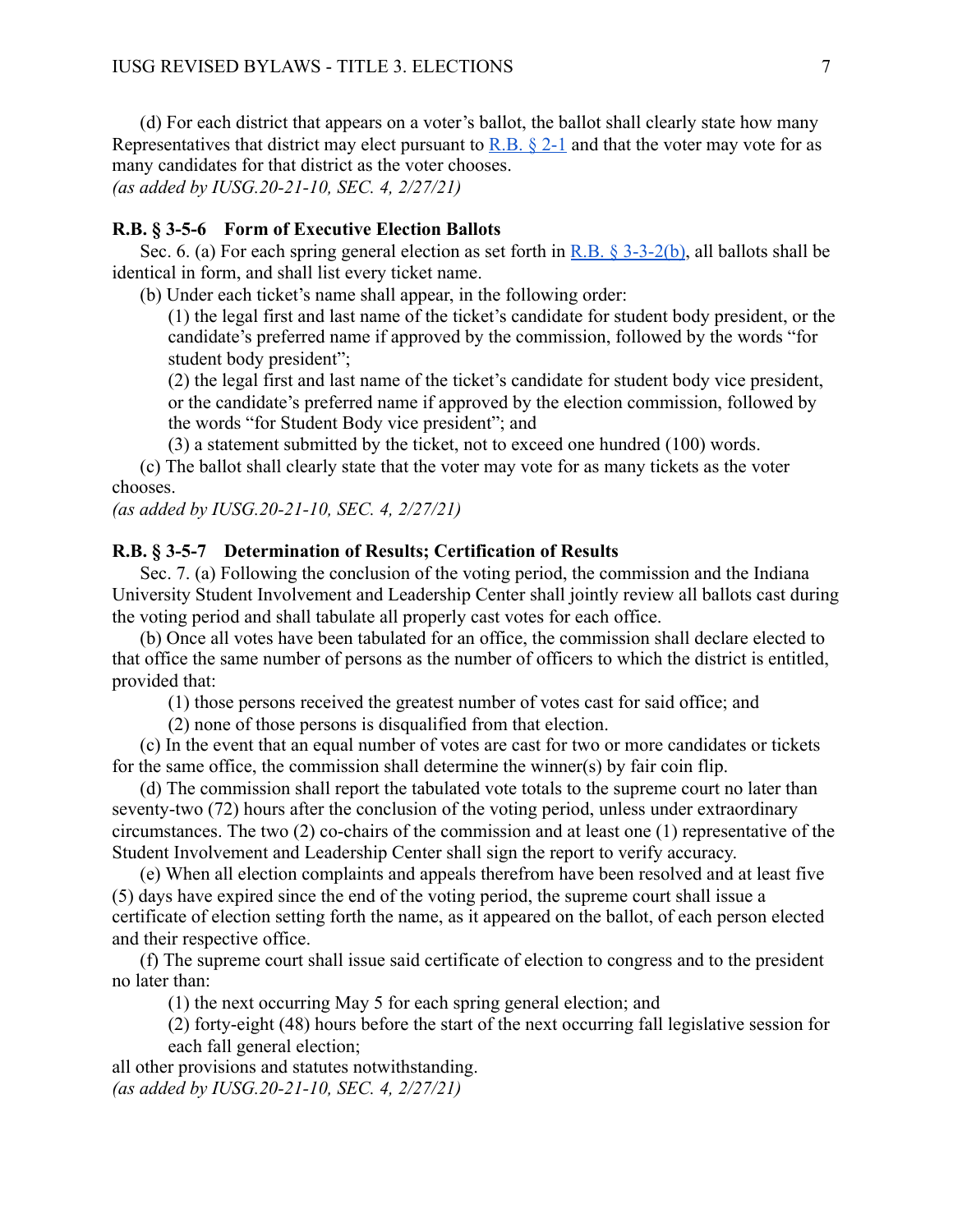#### <span id="page-19-0"></span>**R.B. § 3-6 ARTICLE 6. CAMPAIGN FINANCE**

*(as added by IUSG.20-21-7, SEC. 3, 2/13/21)* 

### <span id="page-19-1"></span>**R.B. § 3-7 ARTICLE 7. ELECTION VIOLATIONS GENERALLY**

- [Sec. 1.](#page-19-2) Evidentiary Standard
- [Sec. 2.](#page-19-3) Point Assessment for Election Violation
- [Sec. 3.](#page-19-4) Ticket Liability for Violations by Leaders or Staff
- [Sec. 4.](#page-20-0) Point Tracking and Reporting
- [Sec. 5.](#page-20-1) Disqualification
- [Sec. 6.](#page-20-2) Violation Classes and Point Penalties
- [Sec. 7.](#page-20-3) Standard of Leniency in Cases of Statutory Ambiguity

### <span id="page-19-2"></span>**R.B. § 3-7-1 Evidentiary Standard**

Sec. 1. When reviewing complaints, the commission shall use the evidentiary standard of clear and convincing evidence to determine if a violation has been committed. Clear and convincing evidence means that, based on the available evidence, an allegation is highly and substantially more likely true than not.

*(as added by IUSG.20-21-11, SEC. 2, 2/27/21)* 

#### <span id="page-19-3"></span>**R.B. § 3-7-2 Point Assessment Required for Election Violation**

Sec. 2. (a) When the commission determines that an election violation has occurred, it shall assess the offending person or ticket a number of points according to the class of violation and the severity of the case.

(b) No other type of penalty shall ever be assessed in cases of election violations. *(as added by IUSG.20-21-11, SEC. 2, 2/27/21)* 

#### <span id="page-19-4"></span>**R.B. § 3-7-3 Ticket Liability for Violations by Leaders or staff**

Sec. 3. (a) As used in this section:

(1) "Authorize" means to act or communicate in such a way that would cause a reasonable person to believe that:

(A) a person is granted permission to perform a certain act;

(B) a person is commanded to perform a certain act; or

(C) a certain act by a person is condoned.

(2) "staff" means a person who has entered into a mutual agreement with a ticket to perform work for said ticket. This definition applies regardless of:

(A) pay or lack thereof; or

(B) documentation that said person is a staffer of said ticket, or lack thereof.

(3) "Ticket leader" means any of the following:

(A) a ticket's candidate for president;

(B) a ticket's candidate for vice president; or

(C) a ticket's campaign manager.

(b) If an election violation is found to have been committed by a ticket leader, the commission shall assess the respective point penalty to the ticket as a whole.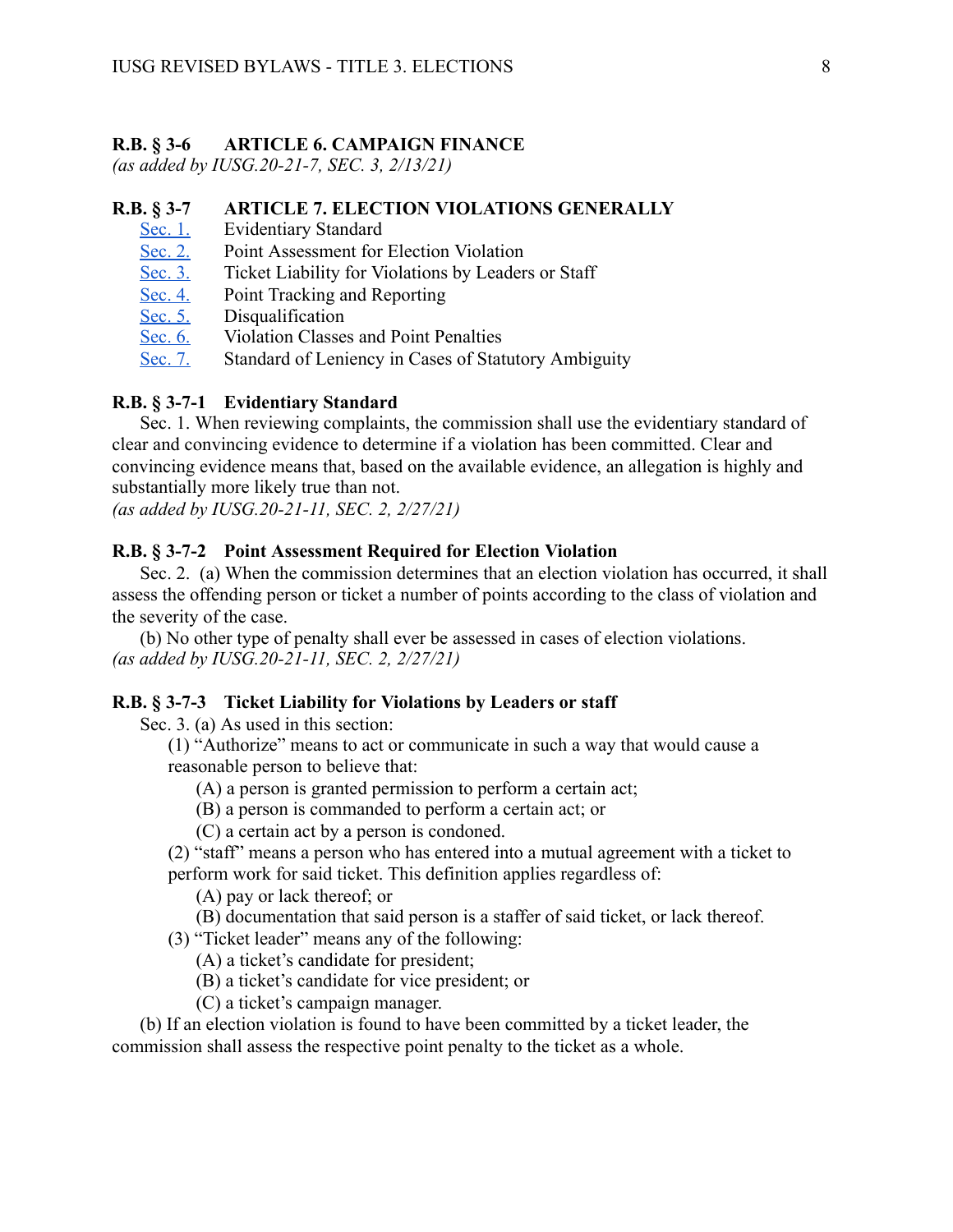(c) Except in case of sabotage, if an election violation is found to have been committed by staff of a ticket, the commission shall assess the respective point penalty to the ticket as a whole if:

(1) said campaign staff was listed as a staff member of the ticket at the time of said violation; or

(2) the violator is not listed as a staff member, and a ticket leader directly or indirectly authorized the violator's act or acts that constituted said violation, regardless of whether said authorization occurred before, during, or after said act or acts.

(d) For the purposes of this section, a person who knowingly or intentionally commits an election violation for the purpose of causing a ticket of which they are a staffer to incur a point assessment commits sabotage.

*(as added by IUSG.20-21-11, SEC. 2, 2/27/21)* 

### <span id="page-20-0"></span>**R.B. § 3-7-4 Point Tracking and Reporting**

Sec. 4. (a) The commission shall keep track of the cumulative number of points assessed to each candidate or ticket throughout the election period.

(b) The commission shall make each assessment of points public no later than five (5) days following the ruling.

(c) Upon request from any candidate or ticket, the commission shall inform that candidate or ticket of how many points that candidate or ticket has been assessed thus far. *(as added by IUSG.20-21-11, SEC. 2, 2/27/21)* 

#### <span id="page-20-1"></span>**R.B. § 3-7-5 Disqualification**

Sec. 5. (a) A candidate or ticket to which is assessed ten (10) or more points cumulatively during a single election period is immediately disqualified from that election.

(b) A candidate or ticket may be disqualified after the conclusion of the voting period, but:

(1) no candidate or ticket shall be disqualified for any reason; and

(2) no disqualification shall be reversed for any reason;

after the election results are certified by the supreme court pursuant to R.B.  $\S 3-5-6$ . *(as added by IUSG.20-21-11, SEC. 2, 2/27/21)* 

#### <span id="page-20-2"></span>**R.B. § 3-7-6 Violation Classes and Point Penalties**

Sec. 6. The following are the classes of election violations and the point penalty that each carries:

(1) Class A, ten (10) points.

(2) Class B, no fewer than six (6) and no more than eight (8) points.

(4) Class C, no fewer than four (4) and no more than six (6) points.

(5) Class D, no fewer than two (2) and no more than four (4) points.

(6) Class E, no fewer than one (1) and no more than two (2) points.

*(as added by IUSG.20-21-11, SEC. 2, 2/27/21)* 

#### <span id="page-20-3"></span>**R.B. § 3-7-7 Standard of Leniency in Cases of Statutory Ambiguity**

Sec. 7. In the event of ambiguity relating to the application of a provision of this Title to a given case, the commission shall employ a rule of leniency such that the commission shall apply the understanding of the provision that is most favorable to the accused party. *(as added by IUSG.20-21-11, SEC. 2, 2/27/21)*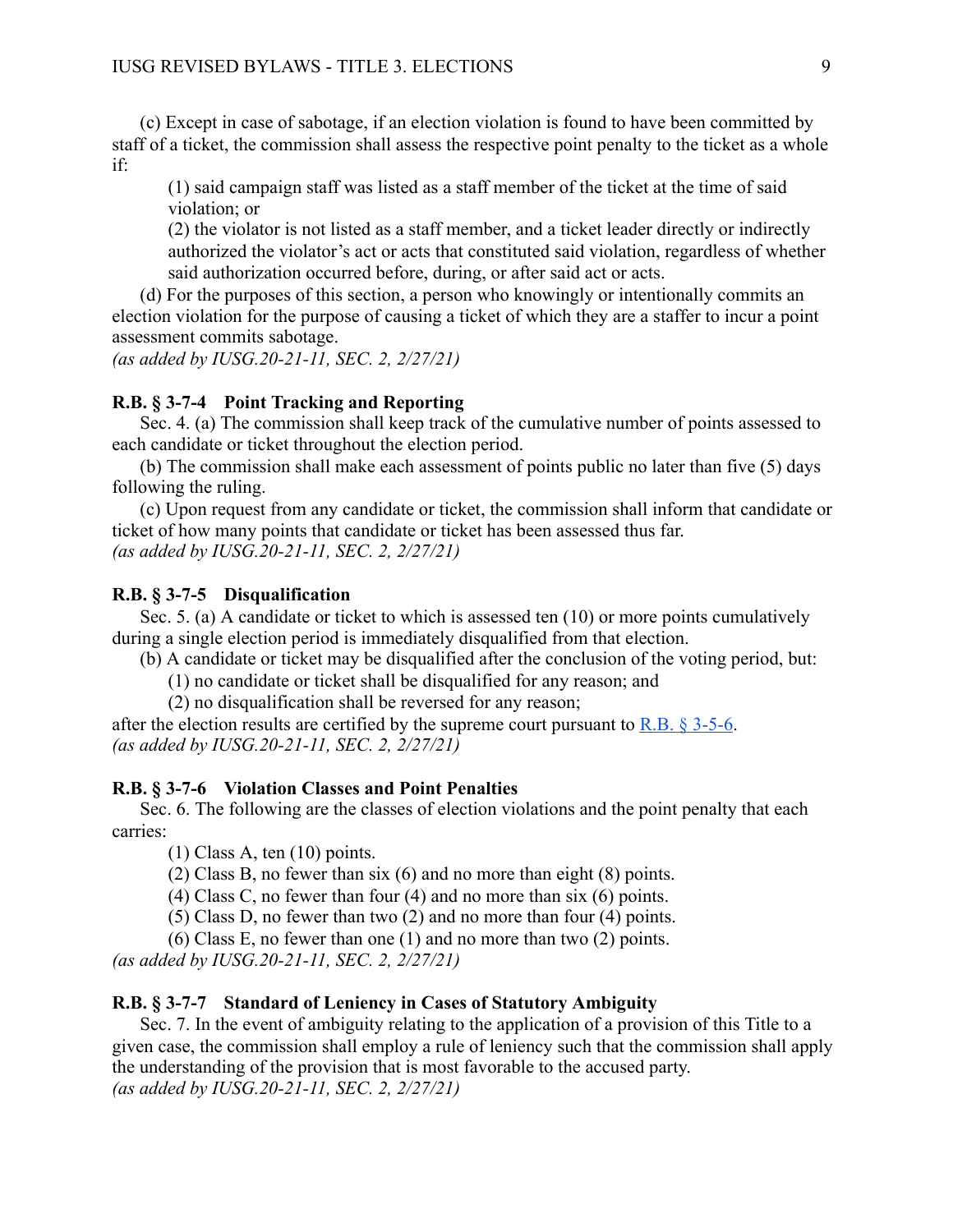### <span id="page-21-0"></span>**R.B. § 3-8 ARTICLE 8. VIOLATIONS DEFINED**

- [Sec. 1.](#page-21-1) Vote Interference: Class A
- [Sec. 2.](#page-21-2) Campaign Finance Offense: Class Varies
- [Sec. 3.](#page-22-0) Candidate Dishonesty: Class A
- [Sec. 4.](#page-22-1) Improper Use of IUSG Office: Class C
- [Sec. 5.](#page-22-2) Improper Use of Telecommunications: Class Varies
- [Sec. 6.](#page-22-3) Improper Use of IUSG Branding: Class C
- [Sec. 7.](#page-23-0) Restricted Area Campaigning: Class D
- [Sec. 8.](#page-23-1) Campaigning Before Campaign Period: Class E<br>Sec. 9. Print Materials Offense: Class E
- [Sec. 9.](#page-23-2) Print Materials Offense: Class E<br>Sec. 10. Campaign Interference: Class Va
- Campaign Interference: Class Varies
- [Sec. 11.](#page-24-1) University Policy Violation: Class Varies

### <span id="page-21-1"></span>**R.B. § 3-8-1 Vote Interference: Class A**

Sec. 1. A person or ticket who knowingly or intentionally:

(1) prevents a voter from casting a vote in any IUSG election or from casting it for the candidate of their choice, or attempts to;

(2) in any way removes a voter's right to cast a vote for himself or herself, or attempts to;

(3) purchases, by way of cash or online transaction, a voter's vote, or attempts to;

(4) provides to a voter a good or service, the fair market value of which is greater than twenty dollars (\$20.00) as determined by the commission, for the purpose of influencing that voter's vote;

(5) intimidates a voter or potential voter for the purpose of influencing that voter's vote, or attempts to;

(6) harasses a voter for the purpose of influencing their vote while the voter is in the immediate act of voting;

(7) casts a vote on behalf of another person, or attempts to;

(8) casts more than one ballot in an election, or attempts to; or

(9) falsifies a vote record, or attempts to;

commits vote interference, a Class A election violation. *(as added by IUSG.20-21-11, SEC. 3, 2/27/21)* 

### <span id="page-21-2"></span>**R.B. § 3-8-2 Campaign Finance Offense: Class Varies**

Sec. 2. (a) A person or ticket who:

(1) accepts campaign contributions, or makes campaign expenditures, in violation of [II](#page-45-0)  P.E.C. § 202; or

(2) fails to submit a required financial statement by the deadline set in  $II$  P.E.C.; commits a campaign finance offense, an election violation.

(b) For a case of campaign finance offense that falls under clause (1) above:

(1) an excess of less than or equal to one hundred dollars (\$100.00) in accepted contributions or less than or equal to one hundred dollars (\$100.00) in expenditures constitutes a Class B election violation; and

(2) an excess of one hundred dollars (\$100.00) or more in accepted contributions or one hundred dollars (\$100.00) or more in expenditures constitutes a Class A election violation.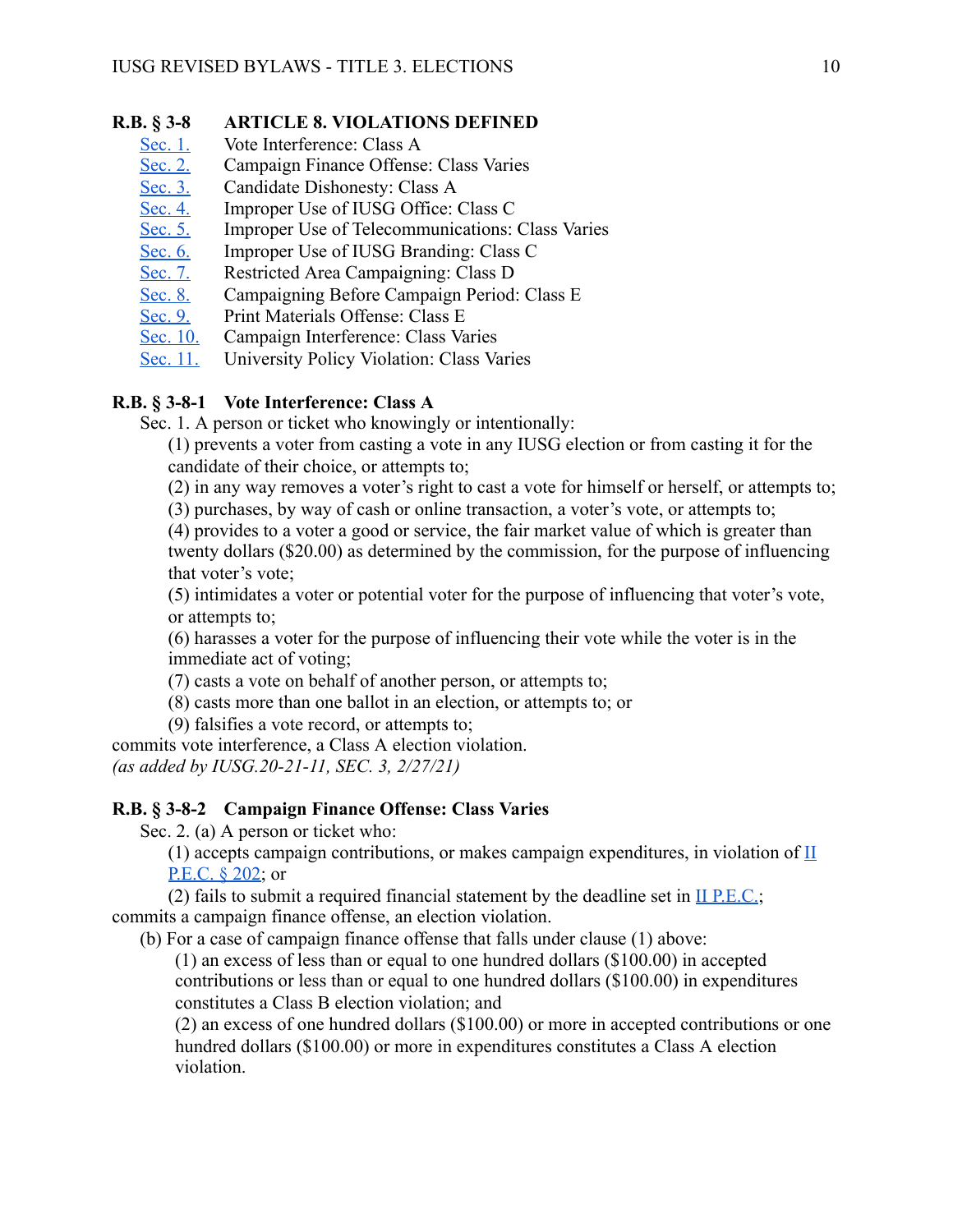(c) A case of campaign finance offense that falls under subdivision (a), clause (2) of this section is a Class A election violation. *(as added by IUSG.20-21-11, SEC. 3, 2/27/21)* 

### <span id="page-22-0"></span>**R.B. § 3-8-3 Candidate Dishonesty: Class A**

Sec. 3. A person or ticket who knowingly or intentionally:

(1) provides provably false information to the commission;

(2) withholds from the commission information required to be provided under this Title; or

(3) withholds evidence compelled by the election commission in relation to a duly conducted inquiry or investigation;

commits candidate dishonesty, a Class A election violation. *(as added by IUSG.20-21-11, SEC. 3, 2/27/21)* 

### <span id="page-22-1"></span>**R.B. § 3-8-4 Improper Use of IUSG Office: Class C**

Sec. 4. A person or ticket who uses IUSG office space for campaign purposes of any nature commits improper use of IUSG office, a Class C election violation. *(as added by IUSG.20-21-11, SEC. 3, 2/27/21)* 

### <span id="page-22-2"></span>**R.B. § 3-8-5 Improper Use of Telecommunications: Class Varies**

Sec. 5. (a) A person or ticket who:

(1) emails, texts, or calls a student or students for the purpose of campaigning without clearly offering the recipient the option not to receive further communications from that person or ticket;

(2) emails multiple students for the purpose of campaigning without placing all recipients' email addresses in the blind carbon copy (BCC) line; or

(3) emails, texts, or calls a student for the purpose of campaigning after that student has requested to stop receiving such communications from that candidate or ticket;

commits improper use of telecommunications, an election violation.

(b) A person or ticket who commits this violation in communication with:

(1) one (1) to fifty (50) persons, cumulatively, commits a Class D election violation;

(2) fifty-one (51) to five hundred (500) persons, cumulatively, commits a Class C election violation;

(3) five hundred one (501) to five thousand (5,000) persons, cumulatively, commits a Class B election violation; and

(4) more than five thousand (5,000) persons, cumulatively, commits a Class A election violation.

*(as added by IUSG.20-21-11, SEC. 3, 2/27/21)* 

### <span id="page-22-3"></span>**R.B. § 3-8-6 Improper Use of IUSG Branding: Class C**

Sec. 6. A person or ticket who:

(1) uses the IUSG seal or other official branding on campaign literature, communications, or other materials; or

(2) acts or communicates in such a way; or makes or distributes literature,

communications, or other materials; that would cause a reasonable person to inaccurately believe that the candidate's or ticket's speech, literature, communications, or other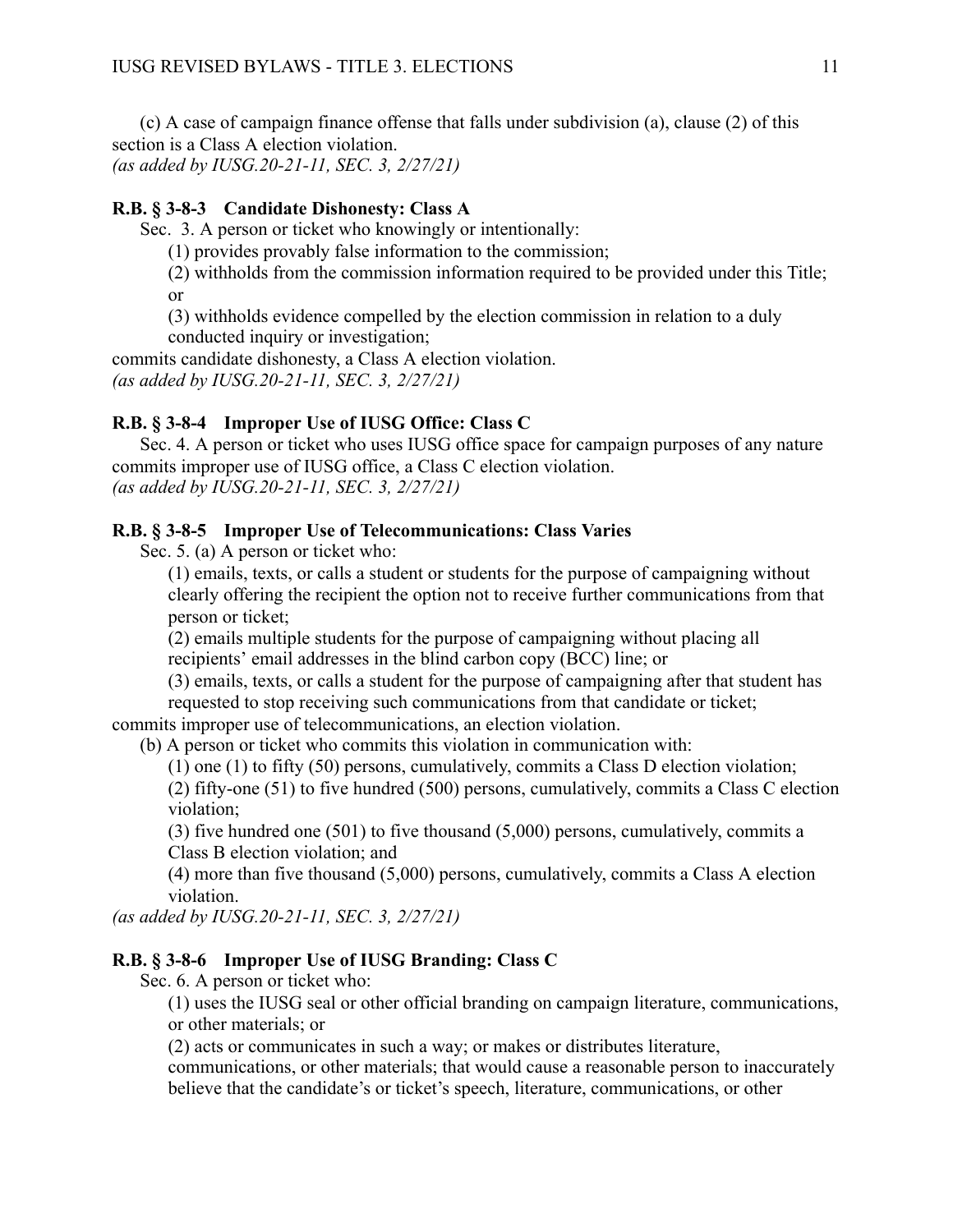campaign materials are made or distributed on behalf of IUSG or any IUSG organ; or on behalf of any IUSG official or employee acting in their official capacity; commits improper use of IUSG branding, a Class C election violation. *(as added by IUSG.20-21-11, SEC. 3, 2/27/21)* 

### <span id="page-23-0"></span>**R.B. § 3-8-7 Restricted Area Campaigning: Class D**

Sec. 7. (a) A person or ticket who:

(1) campaigns in Residential Programs and Services ("RPS") facilities in violation of a policy or guideline promulgated by RPS without written consent from the proper authority within RPS;

(2) actively and intentionally campaigns inside a University library or computer lab, except for lobbies or public gathering areas therein or at locations and times reserved for such purpose through the commission;

(3) campaigns at an establishment that requires patrons to be twenty-one (21) or more years of age; or

(4) campaigns in a University classroom, or online equivalent, during instruction without express permission from the instructor;

commits restricted area campaigning, a Class D election violation.

(b) as used in this section:

(1) "campaigning" does not include posting campaign materials, wearing campaign clothing, or sending campaign communications; and

(2) "written" includes email or other documented online communication. *(as added by IUSG.20-21-11, SEC. 3, 2/27/21)* 

### <span id="page-23-1"></span>**R.B. § 3-8-8 Campaigning Before Campaign Period: Class E**

Sec. 8. A person or ticket who campaigns before the start of the campaign period as defined by R.B. § 3-3-1(c), except such actions as are absolutely necessary to collect the requisite signatures pursuant to II P.E.C., to recruit a team of campaign staff, or encourage students to run for office, commits campaigning before campaign period, a Class E election violation. *(as added by IUSG.20-21-11, SEC. 3, 2/27/21)* 

### <span id="page-23-2"></span>**R.B. § 3-8-9 Print Materials Offense, Class E**

Sec. 9. A person or ticket who posts or distributes posters, flyers, or other print campaign materials in violation of policies promulgated by the University, Residential Programs and Services, or University Information Technology Services commits a print materials offense, a Class E election violation. For the purposes of this section, the commission is a body of competent jurisdiction to determine whether a person or ticket has violated said policies. *(as added by IUSG.20-21-11, SEC. 3, 2/27/21)* 

### <span id="page-23-3"></span>**R.B. § 3-8-10 Campaign Interference: Class Varies**

Sec. 10. (a) A person or ticket who affirmatively and deliberately:

(1) causes a candidate or ticket with whom they are not affiliated to commit an election violation, or attempts to; or

(2) defaces, destroys, removes, or otherwise alters campaign material of a candidate or ticket with which they are not affiliated without that candidate's or ticket's written consent;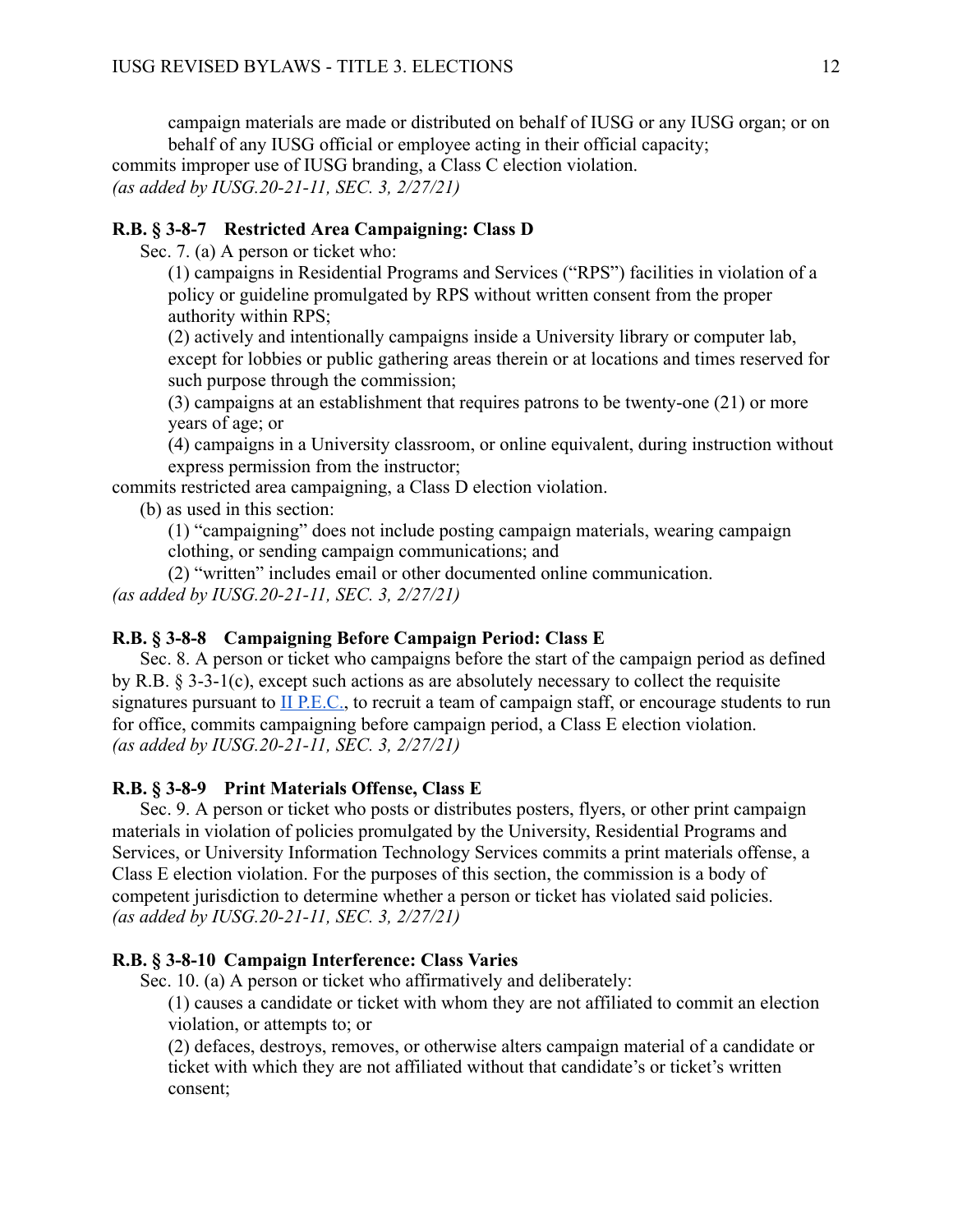commits campaign interference, an election violation.

(b) for a case of campaign interference that falls under clause (1) above, the class of the violation is the same as the class of the violation the offender caused or attempted to cause to be committed; and

(c) for a case of campaign interference that falls under clause (2) above, the commission shall determine whether the violation is a Class D or Class C election violation based on the severity of the case.

*(as added by IUSG.20-21-11, SEC. 3, 2/27/21)* 

### <span id="page-24-1"></span>**R.B. § 3-8-11 University Policy Violation: Class Varies**

Sec. 11. (a) A person or ticket who is found responsible of a University policy violation, pertaining to an action taken in a campaign, by a University judicial authority commits university policy violation, an election violation.

(b) The commission shall determine the class of this violation in accordance with the severity of the case.

*(as added by IUSG.20-21-11, SEC. 3, 2/27/21)* 

### <span id="page-24-0"></span>**R.B. § 3-9 ARTICLE 9. COMPLAINT PROCEDURE**

- [Sec. 1.](#page-24-2) Affirmative Duty to Report Election Violations
- [Sec. 2.](#page-24-3) Investigative Powers of the Election Commission
- [Sec. 3.](#page-24-4) Complaint Deadline
- [Sec. 4.](#page-25-0) Form of Complaints<br>Sec. 5. Commission Action
- Commission Action on Complaints
- [Sec. 6.](#page-25-2) Reply Brief
- [Sec. 7.](#page-25-3) Investigations
- [Sec. 8.](#page-25-4) Final Judgment of Election Commission

#### <span id="page-24-2"></span>**R.B. § 3-9-1 Affirmative Duty to Report Election Violations**

Sec. 1. A person or ticket who has credible evidence that a person or ticket has committed an election violation has an affirmative duty to report the violation to the commission by filing an election complaint.

*(as added by IUSG.20-21-11, SEC. 4, 2/27/21)* 

#### <span id="page-24-3"></span>**R.B. § 3-9-2 Investigative Powers of the Election Commission**

Sec. 2. (a) The commission has the authority to take such steps as may be necessary to investigate a person or ticket reasonably suspected of having committed an election violation.

(b) The commission may request that a candidate or ticket provide such information as may be relevant to such an investigation, but such requests shall not be unduly burdensome. *(as added by IUSG.20-21-11, SEC. 4, 2/27/21)* 

### <span id="page-24-4"></span>**R.B. § 3-9-3 Complaint Deadline**

Sec. 3. A complaint may be filed no later than seventy-two (72) hours after the conclusion of the voting period.

*(as added by IUSG.20-21-11, SEC. 4, 2/27/21)*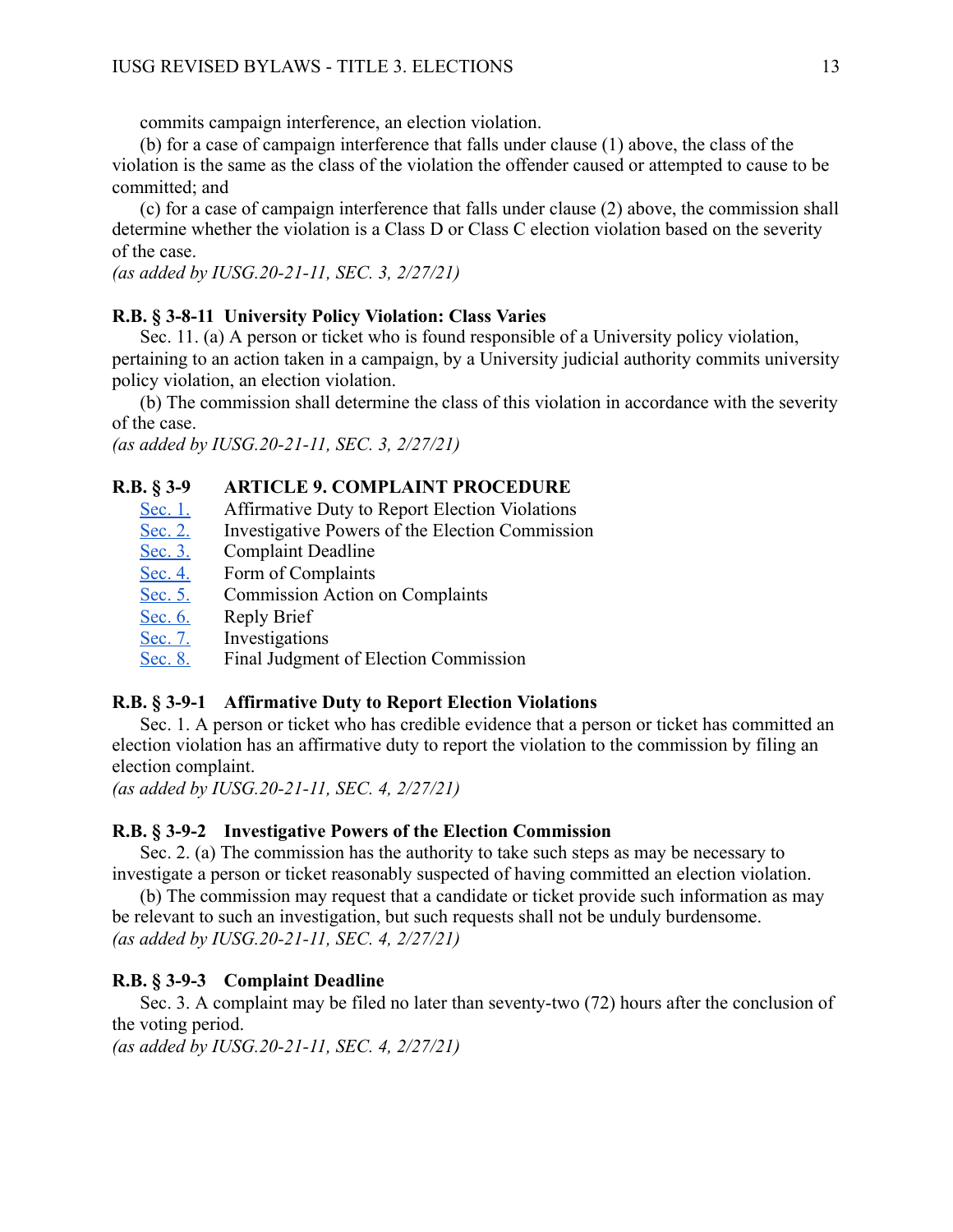### <span id="page-25-0"></span>**R.B. § 3-9-4 Form of Complaints**

Sec. 4. (a) The commission shall produce an election complaint form and make the same public on the IUSG website no later than the candidate call-out meeting.

(b) Every complaint must include:

(1) the name and University email address of the complainant;

(2) a specific, detailed allegation of wrongdoing by one or more persons, including the name(s) of the alleged offender(s) and the date of the alleged offense;

(3) citations to any provision(s) of the Bylaws or other act or statute violated by the alleged offense; and

(4) any exhibits of evidence that the complainant considers necessary or relevant to support the allegation.

*(as added by IUSG.20-21-11, SEC. 4, 2/27/21)* 

### <span id="page-25-1"></span>**R.B. § 3-9-5 Commission Action on Complaints**

Sec. 5. For each timely and properly filed complaint, the commission shall:

(1) distribute the complaint to all candidates or tickets within forty-eight (48) hours of receipt;

(2) publish the complaint on the IUSG website in a timely manner; and

(3) accept the complaint if it determines that there is a substantial possibility that the alleged violation(s) did occur, in whole or in part, and dismiss the complaint if not. In no

case must the commission explain its decision to accept or dismiss a complaint.

*(as added by IUSG.20-21-11, SEC. 4, 2/27/21)* 

### <span id="page-25-2"></span>**R.B. § 3-9-6 Reply Brief**

Sec. 6. (a) Upon accepting a complaint, the election commission shall notify all relevant parties and request that the accused party submit a reply brief.

(b) A reply brief:

(1) may be submitted no later than seventy-two (72) hours after the request by the commission;

(2) must include a response to the allegation(s) made in the complaint and any exhibits of evidence that the accused party considers necessary or relevant to support their position; and

(3) may not introduce any new allegations unless in the event of suspected candidate dishonesty, as defined in R.B. § 3-8-3, on the part of the complainant.

*(as added by IUSG.20-21-11, SEC. 4, 2/27/21)* 

### <span id="page-25-3"></span>**R.B. § 3-9-7 Investigations**

Sec. 7. The commission shall conduct a thorough investigation into each accepted complaint according to its own procedures.

*(as added by IUSG.20-21-11, SEC. 4, 2/27/21)* 

### <span id="page-25-4"></span>**R.B. § 3-9-8 Final Judgment of Election Eommission**

Sec. 8. (a) The commission shall issue a final judgment of "responsible" or "not responsible" according to the standard set forth in  $R.B. \$ § 3-7-1(b), but no judgment shall be issued except by a two-thirds majority vote of the commission.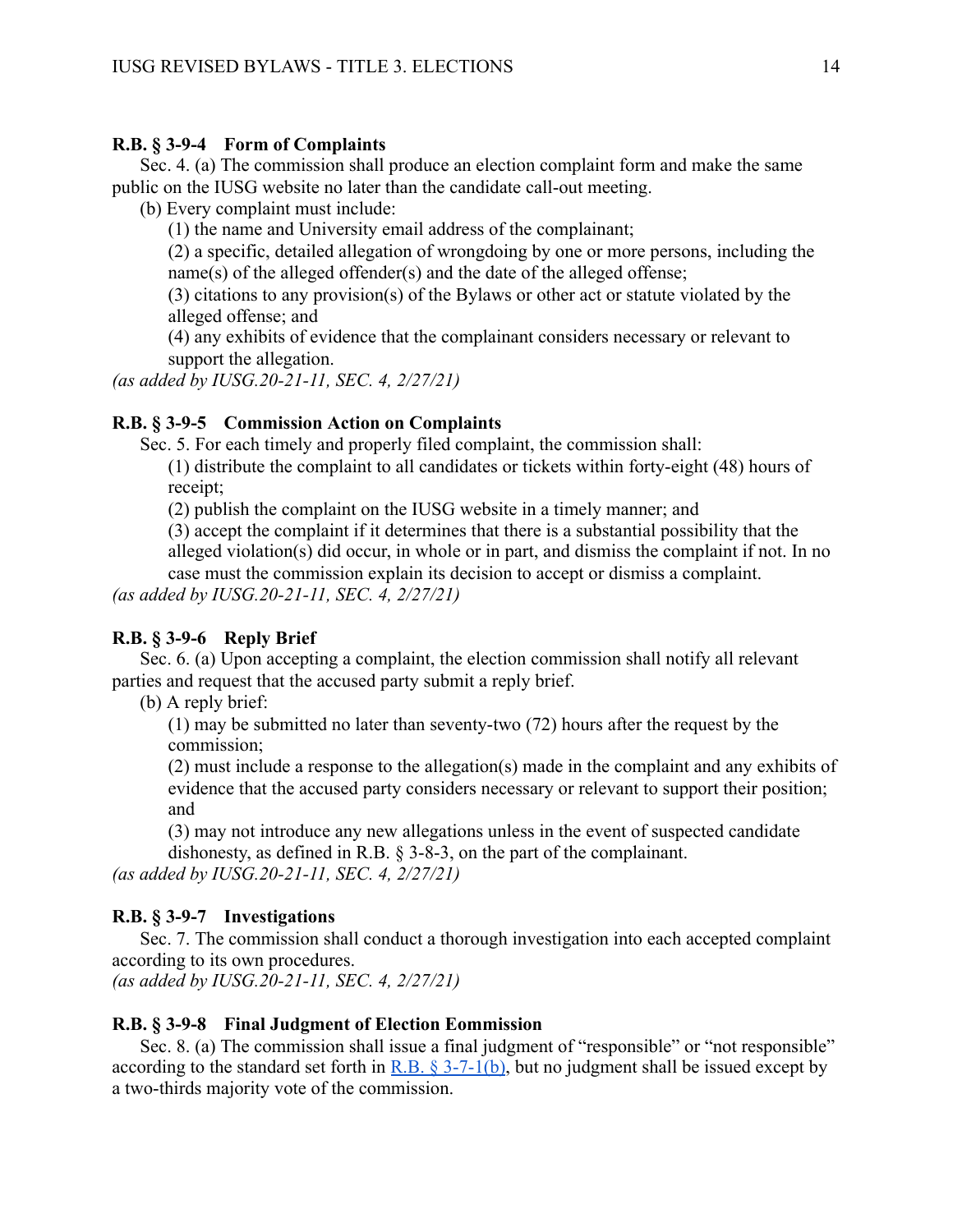(b) The commission shall notify all parties of its decision and shall make the decision public on the IUSG website.

(c) No finding of "not responsible" shall be later reconsidered by the commission except in the case of an extraordinary discovery of evidence. *(as added by IUSG.20-21-11, SEC. 4, 2/27/21)*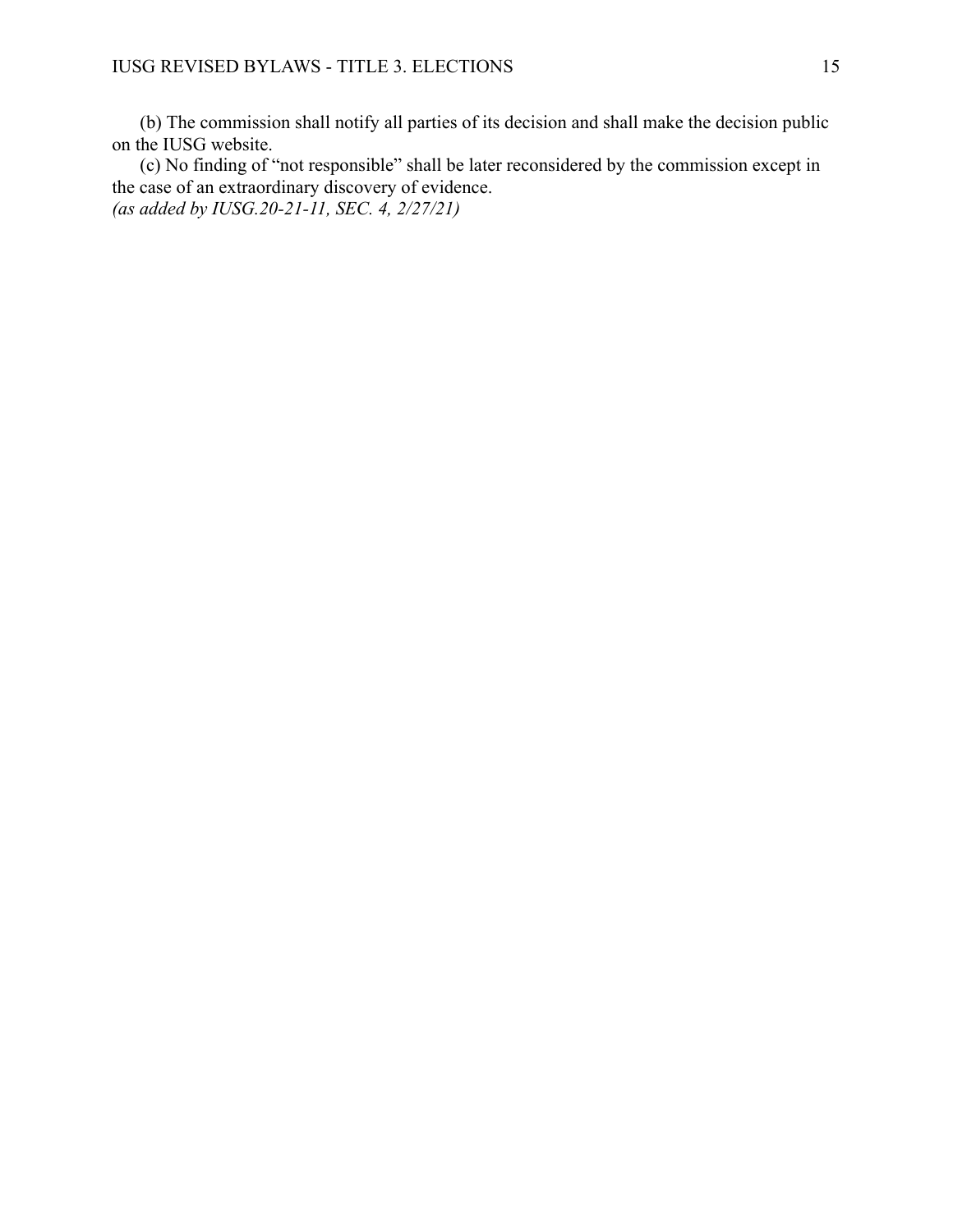### <span id="page-27-0"></span>**R.B. § 4 TITLE 4. EXECUTIVE OFFICES AND ADMINISTRATION**

- [Art. 1. DUTIES OF THE EXECUTIVES](#page-27-1)<br>Art. 2. EXECUTIVE ENTITIES
- **EXECUTIVE ENTITIES**
- [Art. 3. FINANCES](#page-32-0)

### <span id="page-27-1"></span>**R.B. § 4-1 ARTICLE 1. DUTIES OF THE EXECUTIVES**

- [Sec. 1.](#page-27-2) [General Duties](#page-27-2)<br>Sec. 2. Additional Duti
- **Additional Duties**
- [Sec. 3.](#page-28-1) [Interim Leadership](#page-28-1)
- [Sec. 4.](#page-28-2) [Simultaneous Vacancies of Interim Offices](#page-28-2)

### <span id="page-27-2"></span>**R.B. § 4-1-1 General Duties**

Sec. 1. The duties of the executives of IUSG, which for these purposes shall be defined as the student body president, the vice president, the congressional secretary, and the treasurer, shall be to carry out their respective duties in accordance with Article III, Section 2 of the Constitution and to uphold the dignity of IUSG in their conduct and behavior. The president shall have the power to appoint further executives by a signed order submitted to congress. *(as amended by IUSG.19-20-9, 04/27/20)* 

### <span id="page-27-3"></span>**R.B. § 4-1-2 Additional Duties**

Sec. 2. (a) The president and the congressional secretary shall attend each regularly scheduled general meeting of the congress. For each such meeting, the president shall designate at least one of the following officers, who shall also attend the meeting in addition to the president and the congressional secretary:

- (1) the vice president;
- (2) the chief of staff; or
- (3) the deputy chief of staff for policy.

(b) Any of the abovementioned executive officers, if they are unable to attend a meeting, may send a proxy to speak on their behalf. Each officer may send a proxy to no more than three (3) general meetings during a single session of the congress.

(c) Absence by an officer at more than three meetings in a single session which they were designated to attend by this Section or by the president may be subject to such penalties as the congress sees fit, including but not limited to revocation of stipend or impeachment. This clause will become effective May 10, 2021.

(d) The congressional secretary shall be tasked with the creation, maintenance, and control of resources, including but not limited to social media pages, document sharing sites, etc. necessary for the execution of Executive duties.

(e) Further, the congressional secretary shall be tasked with ensuring the transfer the control of resources, including but not limited to Google Drive, social media pages, document sharing sites, etc. necessary for the execution of executive duties to the next congressional secretary as a result of impeachment, resignation, or conclusion the year as defined in Article III Section 1 of the IUSG Constitution.

*(as amended by IUSG.20-21-8, SEC. 2, 02/23/21)*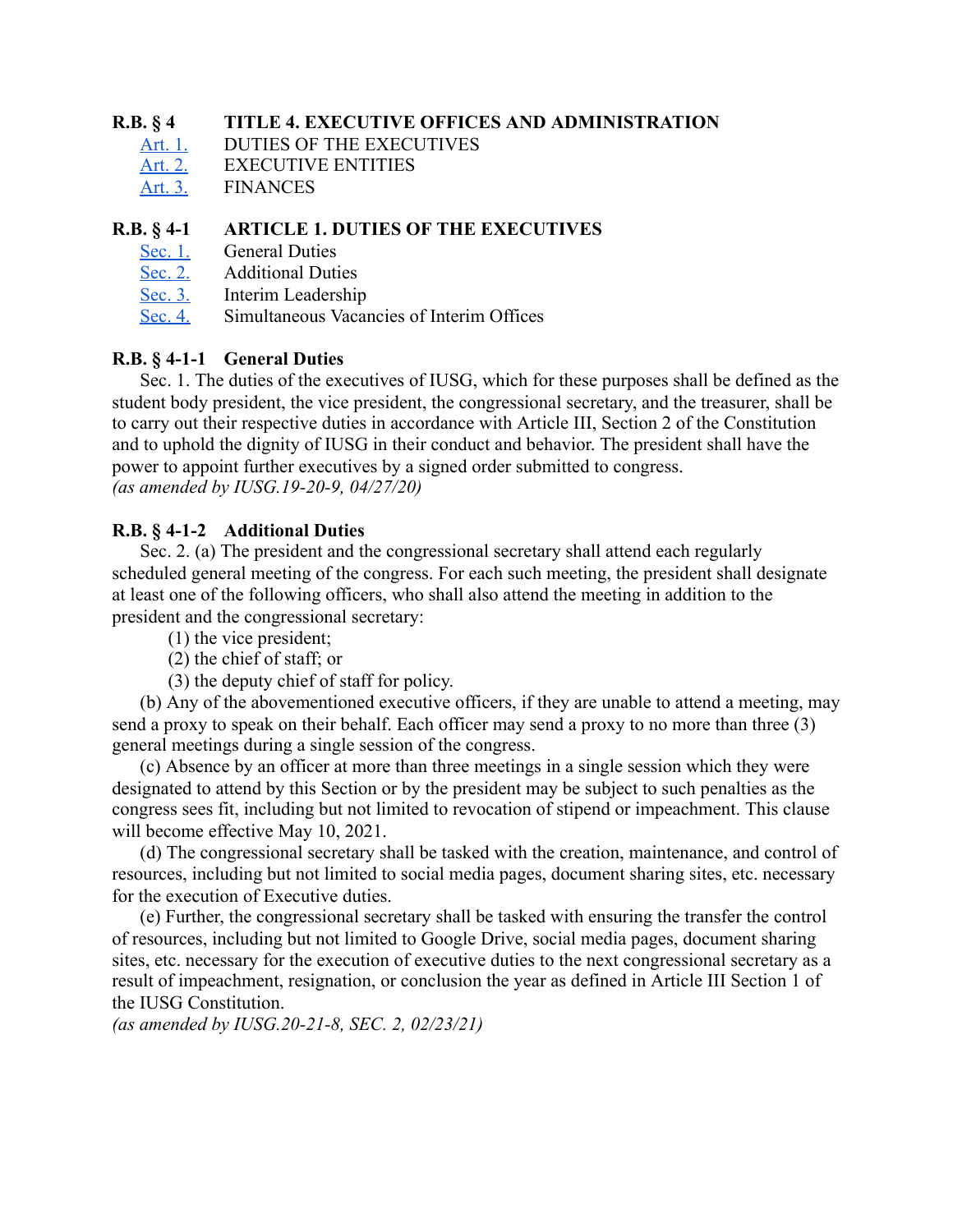### <span id="page-28-1"></span>**R.B. § 4-1-3 Interim Leadership**

Sec. 3. If, by 11:59 EST April 15, a ticket has not been certified in an Executive Branch election, the current president and vice president shall continue in their roles in the interim until certification unless no longer eligible because of impeachment, resignation, or graduation. *(as added by IUSG.19-20-9, 04/27/20)* 

### <span id="page-28-2"></span>**R.B. § 4-1-4 Simultaneous Vacancies of Interim Executives**

Sec. 4. (a) If the interim presidency and vice presidency become vacant simultaneously, congress shall elect a candidate from their own.

(b) The Interim Summer president will maintain a close and collaborative relationship with the outgoing president and president-elect to ensure a successful transfer of knowledge and responsible decision making until the Executive election is certified. Once certified, the new president will be transitioned by the interim summer president in addition to the outgoing president.

(c) The Interim Summer president shall consult the outgoing president, president-elect, and other relevant IUSG leaders on all student advocacy decisions and organizational matters. *(as added by IUSG.19-20-9, 04/27/20)* 

### <span id="page-28-0"></span>**R.B. § 4-2 ARTICLE 2. EXECUTIVE ENTITIES**

- [Sec. 1.](#page-28-3) Mandatory Executive Committees
- [Sec. 2.](#page-28-4) Ad-Hoc Executive Committees
- [Sec. 3.](#page-29-0) [Executive Directors](#page-29-0)
- [Sec. 4.](#page-29-1) [Committee Members](#page-29-1)
- [Sec. 5.](#page-29-2) [Chief of Staff](#page-29-2)
- [Sec. 6.](#page-30-1) [Director of Communications and Engagement](#page-30-1)
- [Sec. 7.](#page-30-0) Chief Technology Officer
- [Sec. 8.](#page-31-0) Congressional Secretary<br>Sec. 9. ABTS Liaison
- ABTS Liaison
- [Sec. 10. ABTS Executive Board Positions](#page-32-2)
- [Sec. 11. Student Advisors](#page-32-3)

### <span id="page-28-3"></span>**R.B. § 4-2-1 Mandatory Executive Committees**

Sec. 1. executive directors will be in charge of maintaining the following committees: Academic Affairs, City Relations, Government Relations, Equity and Inclusion, Health and Wellbeing, Student Life, and Sustainability. The Communications committee and Technology committee shall be considered as committees, and the director of communications and engagement and the chief technology officer ("CTO") shall be considered as executive directors. *(as recodified by IUSG.20-21-7, SEC. 3, 2/13/21)* 

### <span id="page-28-4"></span>**R.B. § 4-2-2 Ad-Hoc Executive Committees**

Sec. 2. The president may create ad-hoc committees to address their administration's unique needs. Ad-hoc committees do not need to be approved by congress, but executive directors of ad-hoc committees must be approved by resolution of congress. *(as recodified by IUSG.20-21-7, SEC. 3, 2/13/21)*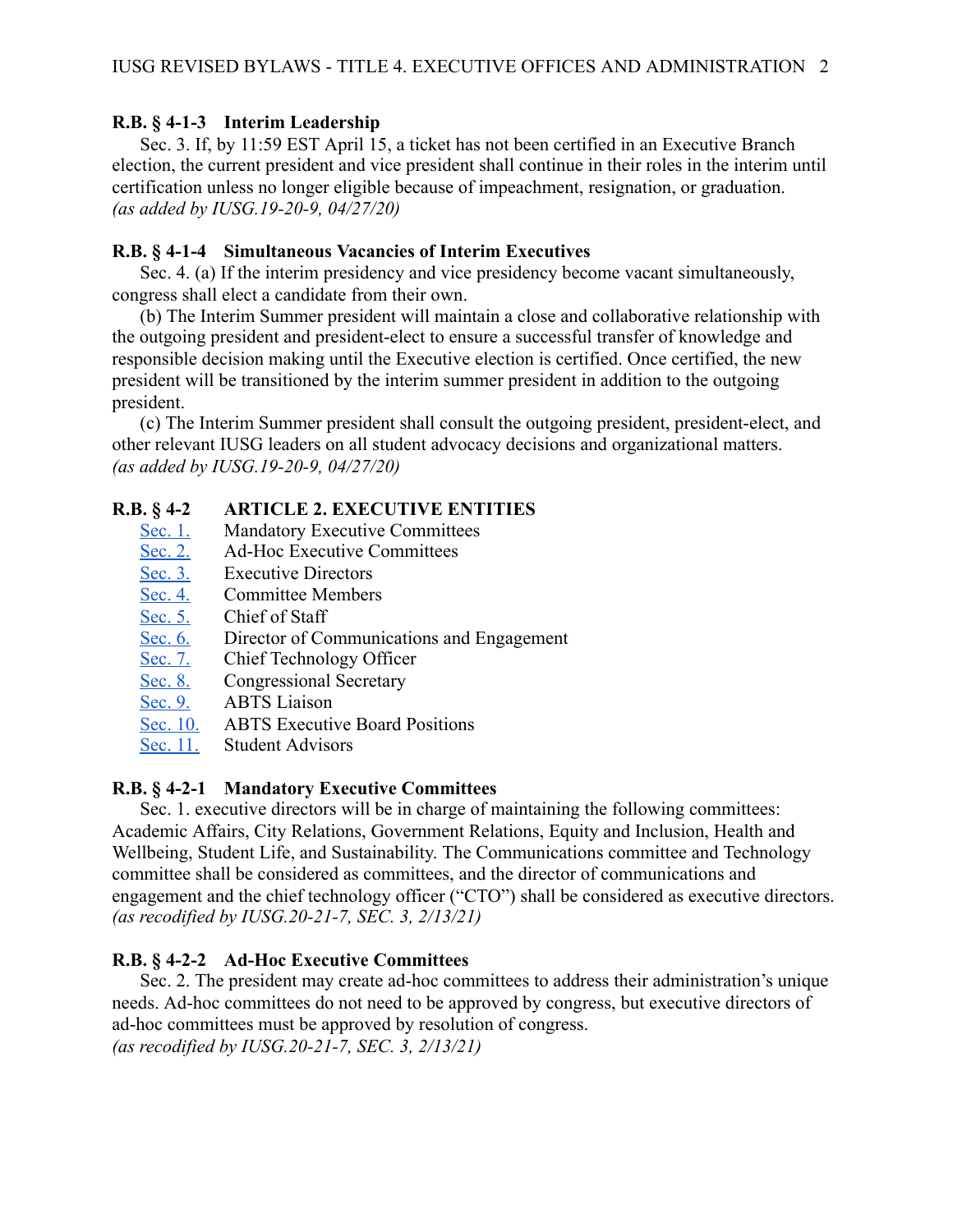### <span id="page-29-0"></span>**R.B. § 4-2-3 Executive Directors**

Sec. 3. executive directors will lead mandatory executive committees. executive directors will be appointed by the vice president and be confirmed by a resolution of congress. The duties of the executive directors shall include, but are not limited to:

(1) Regular attendance at mandatory meetings.

(A) executive directors must be present at weekly cabinet meetings, led by the chief of staff.

(B) executive directors must be present at other meetings relevant to their work, as designated by the president.

(C) Directors must host a weekly or biweekly meeting of their committee.

(2) Submission of progress reports to the chief of staff.

(A) Midyear report submitted to the chief of staff by December 1st including a summary of progress throughout the first half of term.

(B) If monetary expenditures arise, creating and maintaining a committee budget by keeping accurate records of all expenditures and following all appropriate procedures as directed by the treasurer.

(3) Appointment and Removal of executive directors.

(A) Appointment of executive directors shall be made by either the vice president or the chief of staff and shall require confirmation via a resolution by congress.

(B) Removal of executive directors shall be made by either the vice president or the chief of staff and shall not require a vote by the congress.

*(as recodified by IUSG.20-21-7, SEC. 3, 2/13/21)* 

### <span id="page-29-1"></span>**R.B. § 4-2-4 Committee Members**

Sec. 4.

(1) Regular attendance at mandatory meetings.

(A) committee members must be present at committee meetings, led by the respective Executive Director.

(2) Appointment and Removal of committee members.

(A) Appointment of committee Members shall be made directly by the chief of staff or the relevant Executive Director.

(B) Removal of committee Members shall be made directly by either the vice president or the chief of staff.

*(as amended by IUSG.19-20-9, 4/27/20)* 

### <span id="page-29-2"></span>**R.B. § 4-2-5 Chief of Staff**

Sec. 5. The chief of staff of the IU Student Government shall be appointed by the president to lead and advise executive directors in the Executive Branch. The chief of staff will be appointed by the president and be confirmed by a resolution of the congress. The duties of the chief of staff shall include, but not be limited to:

(1) The chief of staff shall maintain office hours at least open to the public at least ten hours a week.

(2) Mandatory Meetings:

(A) chief of staff shall prepare the agenda for all cabinet meetings and lead the weekly Executive cabinet meeting.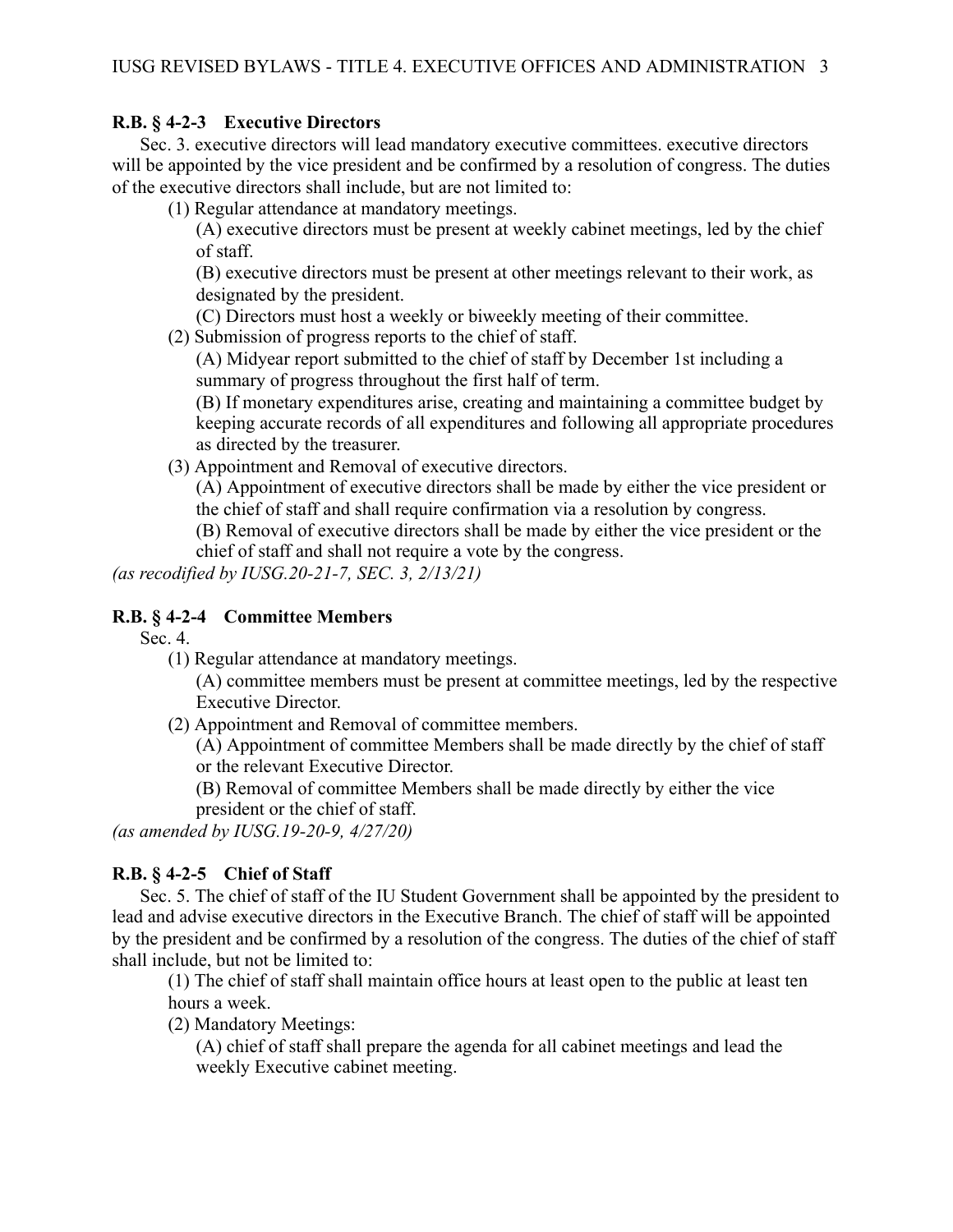(B) The chief of staff shall meet with executive directors individually throughout the semester to check in on progress and advise.

(3) The chief of staff will be responsible for reporting the progress of the Executive Branch throughout the school year.

(A) The chief of staff will compile monthly and midyear reports from the executive directors along with progress reports from other staff members to inform the student body of the progress of the Executive Branch.

(B) The chief of staff will work with the Executive director of communications and engagement to create social media and website posts reflecting the monthly and bi-annual progress reports.

*(as recodified by IUSG.20-21-7, SEC. 3, 2/13/21)* 

### <span id="page-30-1"></span>**R.B. § 4-2-6 Director of Communications and Engagement**

Sec. 6. The director of communications and engagement of the IU Student Government shall be appointed by the president and confirmed by a resolution of congress. The Director serves to inform and engage with the student body on behalf of IUSG. The duties of the Director shall include, but not be limited to:

(1) Mandatory Meetings.

(A) The director of communications and engagement must attend Executive cabinet meetings.

(B) Director may host weekly committee meetings of the Communications committee.

(C) Director must attend or send a committee member to attend meetings or events requiring media coverage.

(2) IUSG Promotion.

(A) The director of communications and engagement will run the IU Student Government social media pages including, but not limited to Twitter, Instagram, and Facebook.

(B) They shall be responsible for posting on behalf of all branches and departments of IUSG to respond to students' messages and repost other organizations' events.

(C) They shall update and design graphics or delegate a committee member to create designs for mass purchase orders such as pens, stickers, and other hand-outs.

(D) They shall update and design graphics for, or at the request of, the CTO or other members of the Executive cabinet.

(E) They, or their designee, shall communicate between news outlets and IUSG and draft statements on behalf of the organization and the student body president.

(3) Collaboration with the Technology committee.

(A) They shall collaborate with the Technology committee to coordinate website development and other campus engagement.

*(as recodified by IUSG.20-21-7, SEC. 3, 2/13/21)* 

### <span id="page-30-0"></span>**R.B. § 4-2-7 Chief Technology Officer**

Sec. 7. The chief technology officer ("CTO") of the IU Student Government shall be appointed by the president and confirmed by a resolution of congress. The CTO serves to manage and develop IUSG technological services and servers. The duties of the CTO shall include, but not be limited to: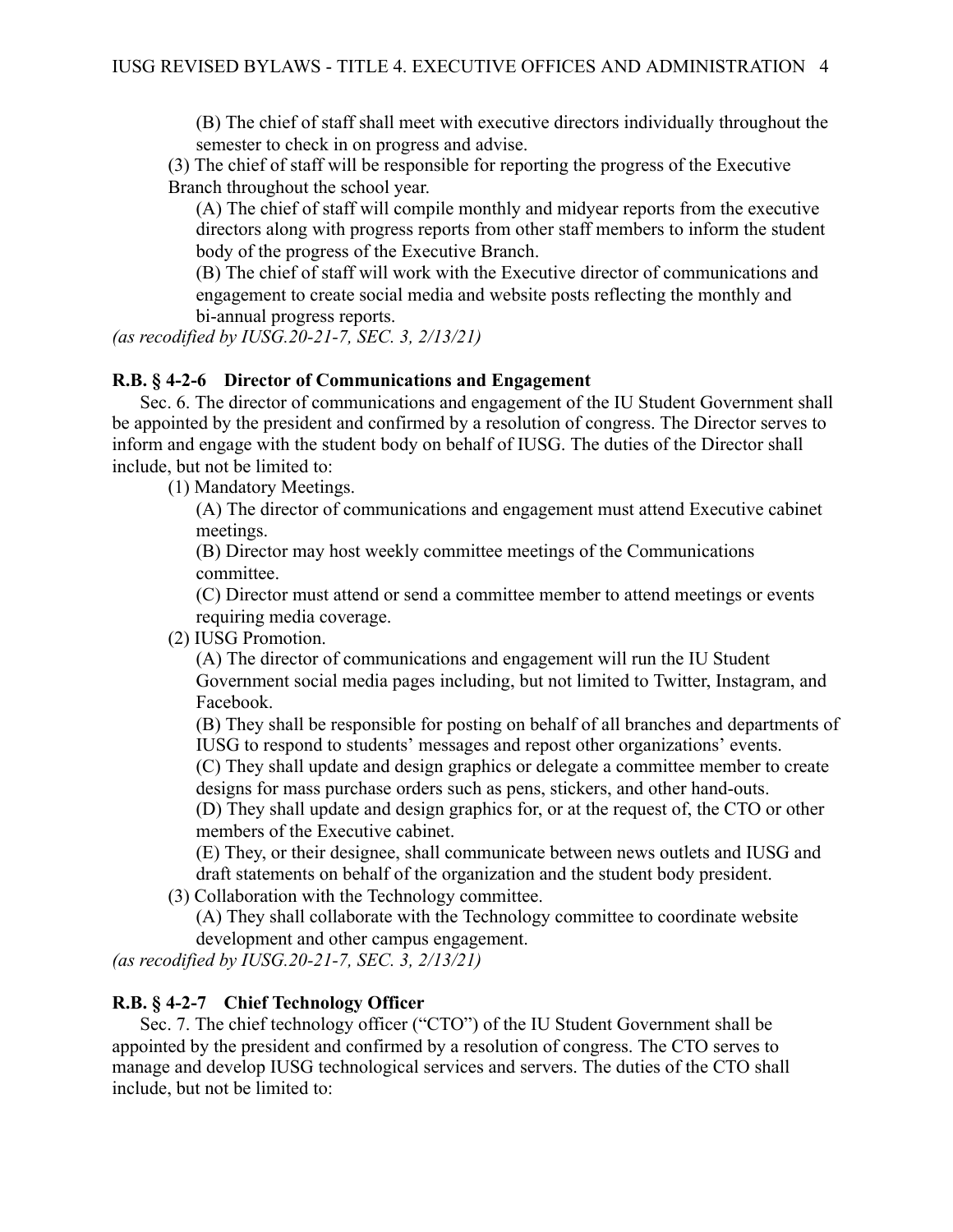(1) Mandatory Meetings.

(A) CTO must attend Executive cabinet meetings.

(B) CTO may host weekly committee meetings of the Technology committee to check in and work on projects.

(C) CTO must attend or send a committee member to attend meetings or events requiring media coverage.

(2) Web Presence.

(A) The CTO shall be in charge of development and maintenance of the IUSG website on behalf of all branches and departments.

(B) The CTO shall ensure that the Constitution, Bylaws, and standing rules of the congress, each as last amended, are made public on the website in an easily accessible location and format. Such publication of the Constitution, Bylaws, and standing rules shall be updated to reflect any and every amendment to the Constitution, Bylaws, and standing rules within ten (10) calendar days, not including University holidays, of the date on which such amendment takes effect.

(C) The CTO shall be responsible for obtaining from the Press Secretary of congress the schedule of all regular General Meetings and committee meetings of the congress and ensuring that the same, including times, locations, and--in the case of online meetings--links, are publicly available on the IUSG website in an easily accessible location and format.

(D) The CTO shall coordinate with the Press Secretary of congress to keep the IUSG website updated on the doings of the congress, including but not limited to making public on the website, in an easily accessible location and format, such documents relating to the doings of the congress as the Press Secretary sees fit.

(E) The CTO shall provide to the Press Secretary of congress access to the congressional pages of the IUSG website so that the Press Secretary may edit the same as the press Secretary sees fit.

(3) Technological Services.

(A) The CTO shall be in charge of development and maintenance of the IUSG technological services, including but not limited to web applications, internal tools, and automated messaging and emailing services.

(4) Collaboration with the Communications committee.

(A) The CTO will collaborate with the Communications committee to coordinate website development and other campus engagement.

*(as amended by IUSG.20-21-4, SEC. 2, 12/8/20)* 

### <span id="page-31-0"></span>**R.B. § 4-2-8 Congressional Secretary**

Sec. 8. The congressional secretary shall be appointed by the president and confirmed by resolution of congress. The congressional secretary will act as an Executive Liaison to the Executive Branch:

(1) Mandatory Meetings:

(A) Must attend Executive cabinet meetings.

(B) Must attend congress meetings.

(2) Duties.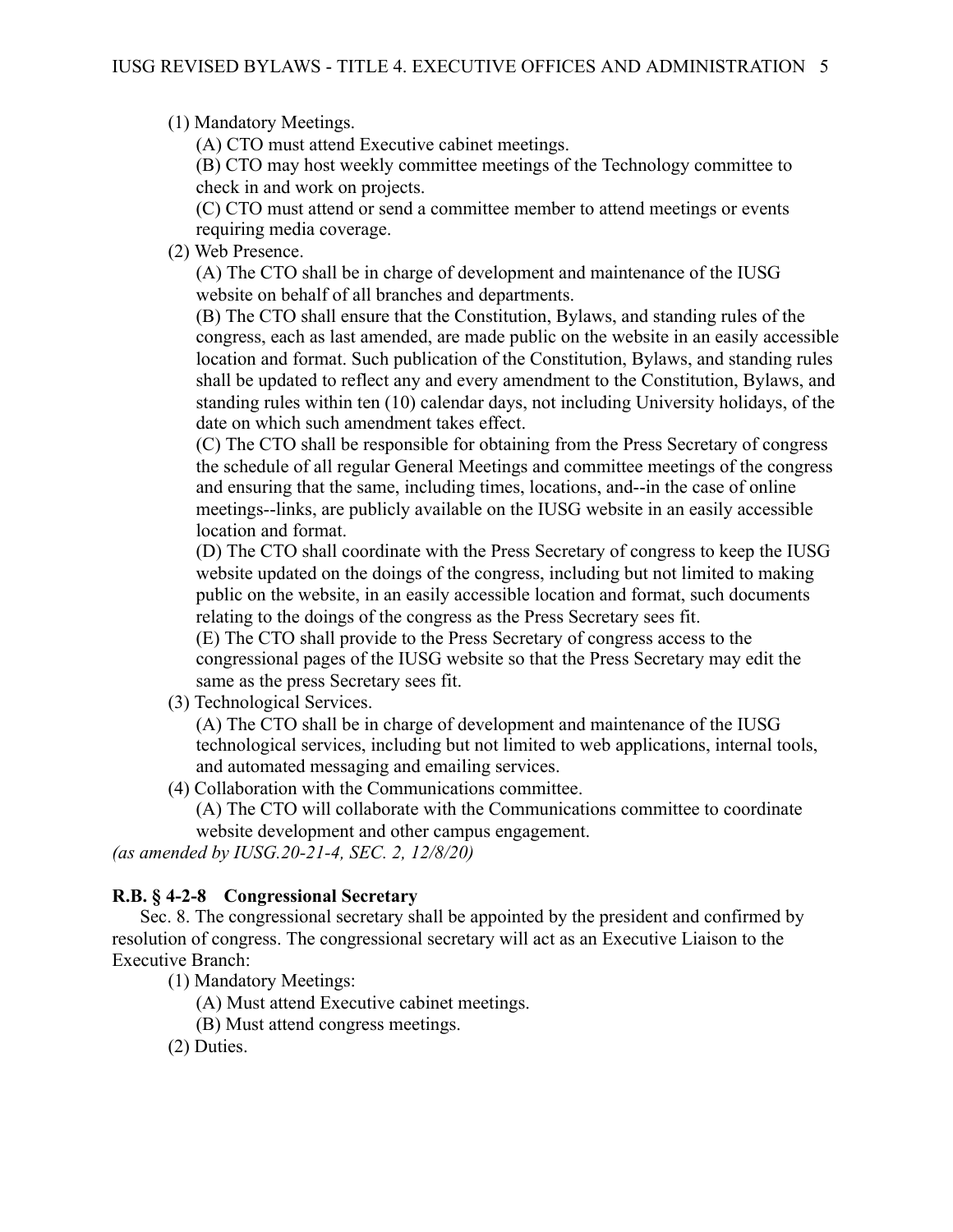(A) Responsible for transmitting important congressional records (such as the Minutes, Attendance Rolls, and Voting Records) to report back to the Executive Branch.

(B) Connect congressional and executive counterparts for collaboration.

(C) Responsible for upkeep of internal data and transition materials for Legislative Branch year-round.

(D) Maintain relevant congressional references to governing documents and parliamentary procedure.

*(as recodified by IUSG.20-21-7, 2/13/21)* 

### <span id="page-32-1"></span>**R.B. § 4-2-9 ABTS Liaison**

Sec. 9. The president will appoint one member of the Executive cabinet to serve as the Liaison to the Association of Big Ten Students and will be confirmed by resolution of the congress. The ABTS Liaison shall serve a term set by the ABTS. The duties of the ABTS Liaison shall include, but not be limited to:

(1) Communicating between other Big Ten schools on behalf of IUSG to research, coordinate, and collaborate on policies and initiatives.

(2) Communicating regularly with the other ABTS Liaisons to source information and respond to information requests.

(3) Participate in regular conference calls with the ABTS Liaisons throughout the term.

(4) Lead application and registration efforts prior to conferences.

(5) Along with the president and vice president, the ABTS Liaison shall attend all ABTS Conferences for the term: Summer, Winter, and Big Ten on the Hill.

(6) Update Executive and Legislative branches of action steps following conferences. *(as recodified by IUSG.20-21-7, 2/13/21)* 

### <span id="page-32-2"></span>**R.B. § 4-2-10 ABTS Executive Board Positions**

Sec. 10. Any member of the Executive cabinet who has attended an Association of Big Ten Schools (ABTS) conference may run for ABTS Executive Board. They shall include, but not be limited to:

(1) Attending all ABTS Conferences for the term: Summer, Winter, and Big Ten on the Hill.

(2) They will serve a term set by the ABTS.

*(as recodified by IUSG.20-21-7, 2/13/21)* 

### <span id="page-32-3"></span>**R.B. § 4-2-11 Student Advisors**

Sec. 11. The president and vice president may appoint student advisors. Advisors are not required to be approved by congress but may be removed by a majority vote of congress. *(as recodified by IUSG.20-21-7, 2/13/21)* 

### <span id="page-32-0"></span>**R.B. § 4-3 ARTICLE 3. FINANCES**

- [Sec. 1.](#page-33-0) [Standard Budget Procedure](#page-33-0)
- [Sec. 2.](#page-33-1) [Line Item Changes](#page-33-1)
- [Sec. 3.](#page-33-2) [Statements](#page-33-2)
- [Sec. 4.](#page-33-3) Unbudgeted Expenditures<br>Sec. 5. Additional Allocations Pos
- Additional Allocations Post Budget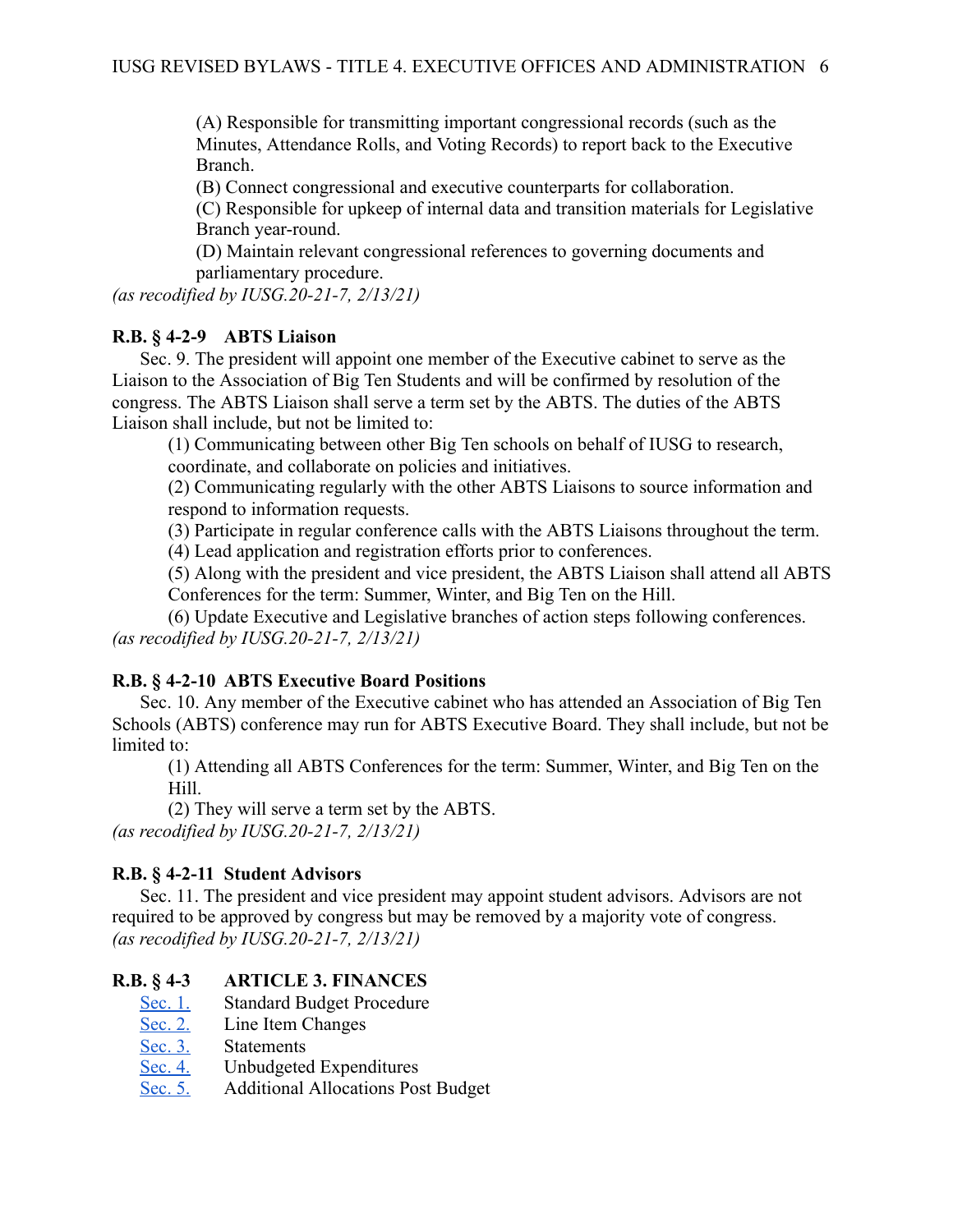[Sec. 6.](#page-34-1) Emergency Expenditures

[Sec. 7.](#page-34-2) [Provisional Finance Code](#page-34-2) 

### <span id="page-33-0"></span>**R.B. § 4-3-1 Standard Budget Procedure**

Sec. 1. (a) For budgetary purposes, the IUSG shall observe a fiscal year beginning on July 1 of each year.

(b) The treasurer shall develop fiscal year budgets for the IUSG Executive Branch and its departments, the congress, and the supreme court. The treasurer will compile a master budget comprising the aforementioned components and any other necessary components. They shall also compile a Summer Budget (comprising of no more than 15% of the entire year's budget) that outlines the expenses that will be incurred over the summer session at the beginning of their term.

(c) congress shall review and amend all fiscal year budget requests and consider for approval or rejection all budget resolutions within two congressional meetings after submission of a budget resolution.

(d) congress shall approve no request for funds until the IUSG Oversight & Reform committee has reviewed and approved the resolution and passed it to the full congress. In an emergency, congress, by a two-thirds vote of those present and voting may bypass these procedures.

*(as amended by IUSG.19-20-9, 4/27/20)* 

### <span id="page-33-1"></span>**R.B. § 4-3-2 Line Item Changes**

Sec. 2. The line-item transfer policy shall be as follows:

(1) Only the overseeing body of a particular budget may initiate line item transfers. The overseeing body shall be defined as the vice president for executive departmental budgets, the chief justice for the court's budget, and the speaker of for congress' budget. (2) Once the proper authority initiates a request for a line item change, they shall explain and discuss the reasoning with the treasurer. The request for a line item change shall then be submitted to the IORC, where a simple majority vote if those present and voting can approve it.

(3) The treasurer will then notify the person requesting the change of the disposition of the vote by the IORC.

*(as amended by IUSG.19-20-9, 4/27/20)* 

### <span id="page-33-2"></span>**R.B. § 4-3-3 Statements**

Sec. 3. The congress shall have the authority to require a financial statement for any funds designated for or disbursed from the IUSG accounts.

(1) Public financial statements for students and IUSG members will be made available upon request.

(2) Auditable Statements that are specific and understood with ease. *(as amended by IUSG.19-20-9, 4/27/20)* 

### <span id="page-33-3"></span>**R.B. § 4-3-4 Unbudgeted Expenditures**

Sec. 4. (a) No money will be spent that has not been included in the budget.

(b) If a person spends money not included in the budget and/or has gone over budget, they will not be reimbursed for such expenditures.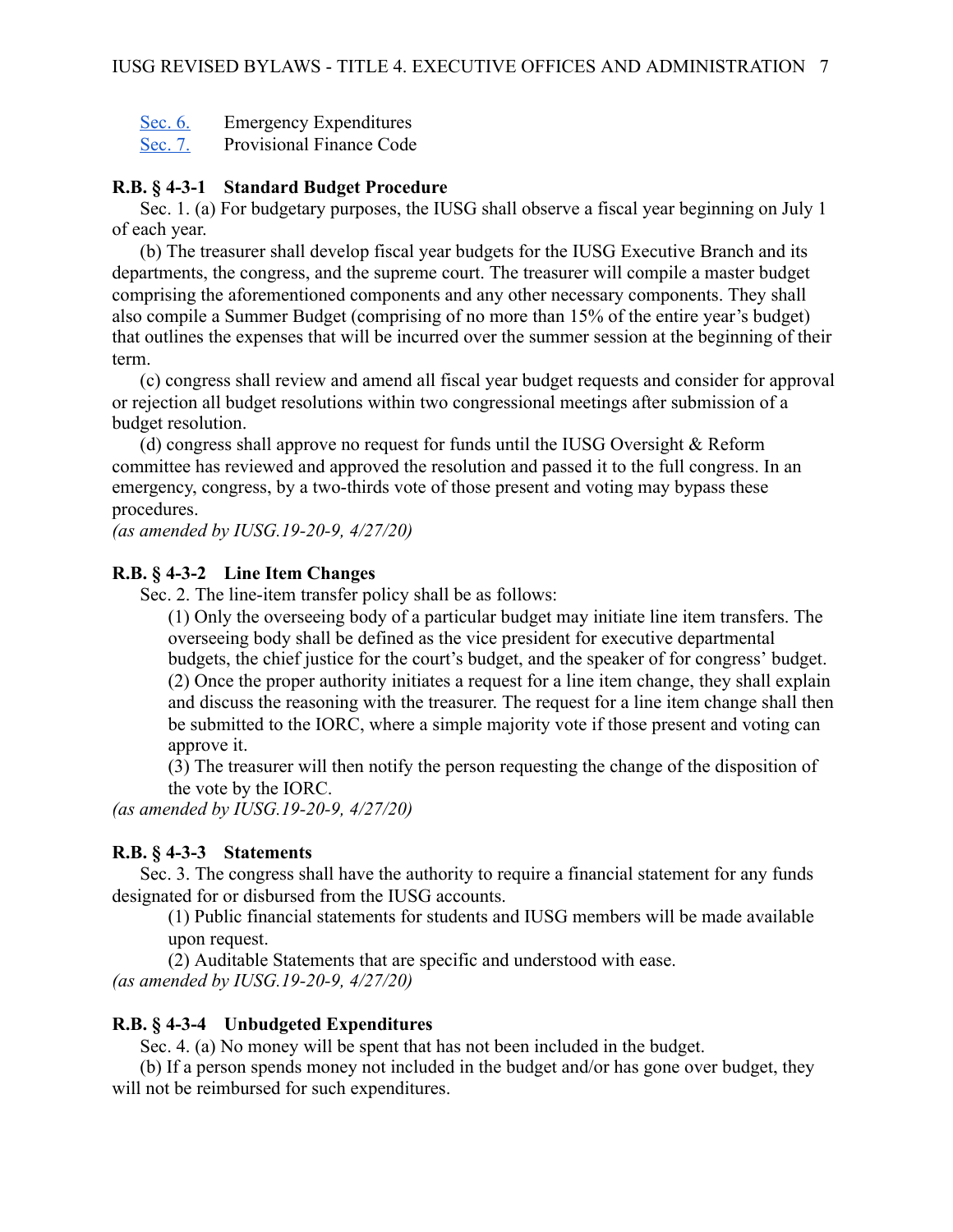(c) If a person has already paid for something not included in the budget using IUSG funds, they will be subject to disciplinary action under Articles XI and XII of these bylaws. *(as amended by IUSG.19-20-9, 4/27/20)* 

### <span id="page-34-0"></span>**R.B. § 4-3-5 Additional Allocations Post Budget**

Sec. 5. If the need arises for more money to be allocated to a budget prior to the spending of those additional funds, then a majority vote of those present and voting of congress may allocate more money for that expenditure. The IORC must review the post budget item before it is submitted to congress, unless an emergency arises. *(as amended by IUSG.19-20-9, 4/27/20)* 

### <span id="page-34-1"></span>**R.B. § 4-3-6 Emergency Expenditures**

Sec. 6. If in the case of an emergency, and only in the case of an emergency, a person spends money not included in the budget and/or goes over budget, the congressional steering committee may, by three-fourths vote of all members present and voting, allocate funds to the expenditure. The committee(s) must allocate the funds within four weeks following the expenditure. Otherwise, the person making the expenditure will be subject to disciplinary action under Appendix C of these Bylaws.

*(as recodified by IUSG.20-21-7, 2/13/21)* 

### <span id="page-34-2"></span>**R.B. § 4-3-7 Provisional Finance Code**

Sec. 7. A provisional finance code shall be maintained. This will consist but not be limited to language describing who has authority over each account, how accounts are intended to be used, time frames and approval needed for accessing money, defining "emergency funding", etc. *(as added by IUSG.19-20-9, 4/27/20)*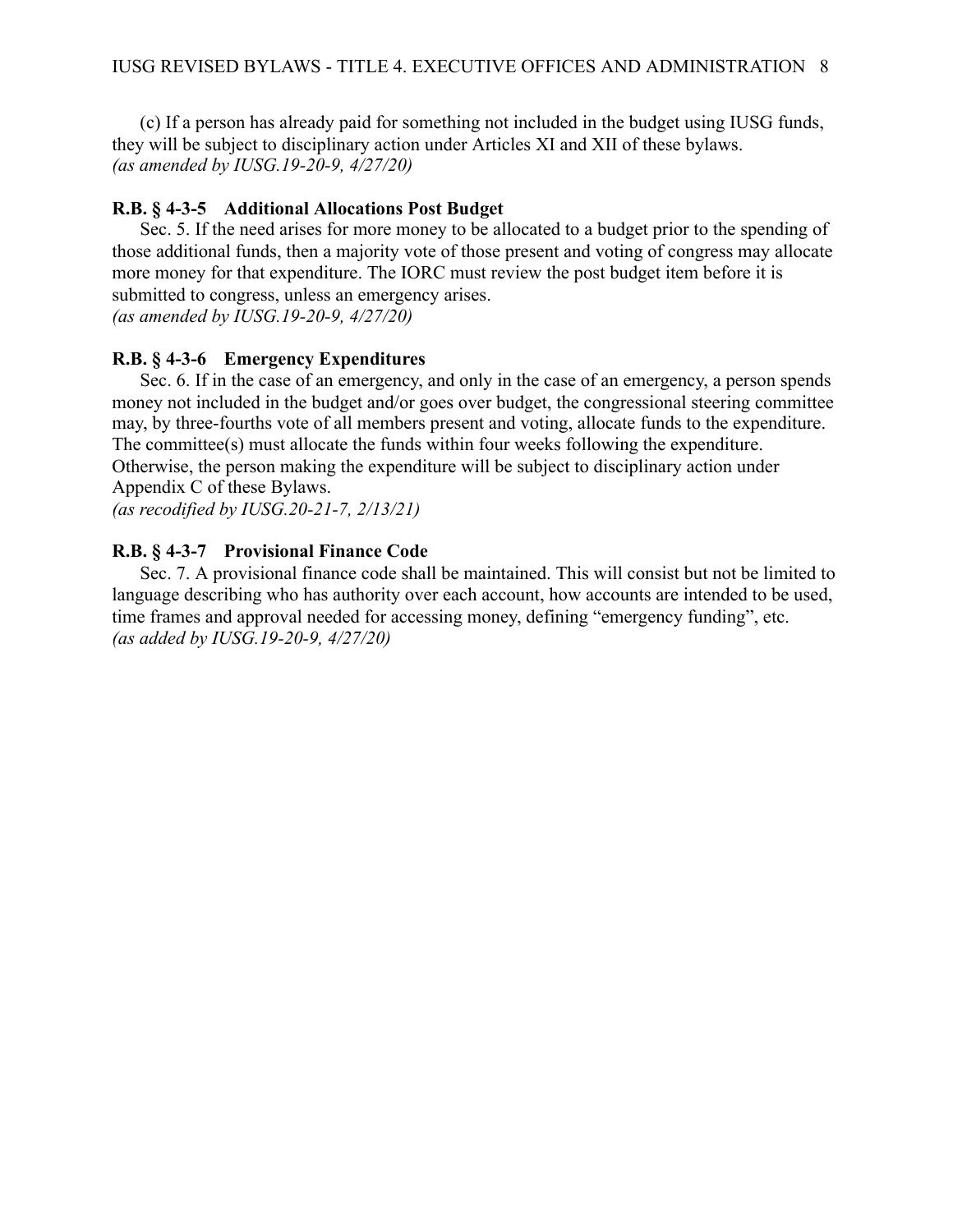## <span id="page-35-0"></span>**R.B. § 5 TITLE 5. PROGRAMS AND SERVICES**  *(as added by IUSG.20-21-7, 2/13/21)*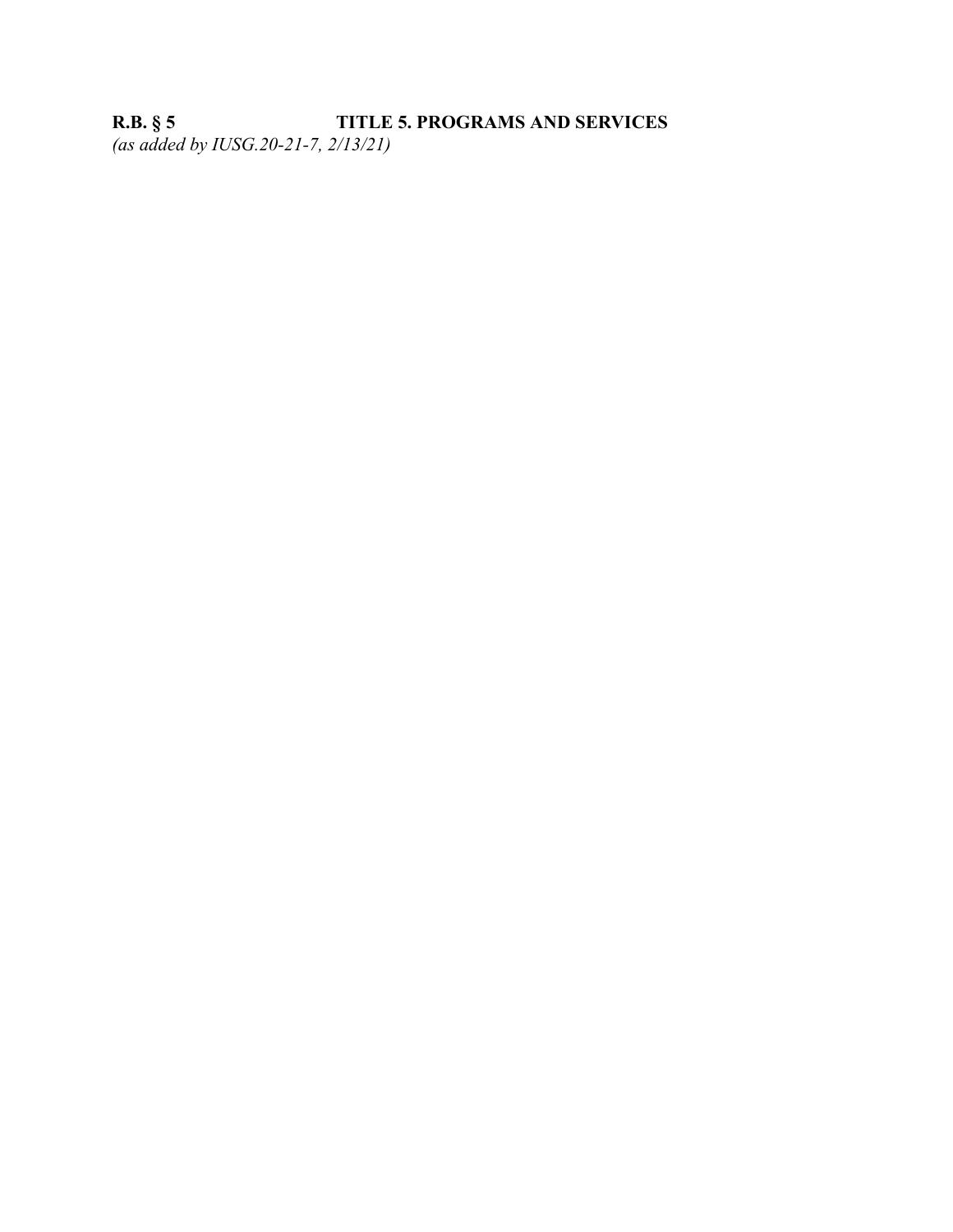### <span id="page-36-0"></span>**R.B. § 6 TITLE 6. THE JUDICIARY**

- [Art. 1. THE JUDICIAL RECOMMENDATION COMMITTEE](#page-36-1)
- [Art. 2. GENERAL PROCEDURES](#page-37-0)
- [Art. 3.](#page-38-0) APPELLATE PROCEDURES

### <span id="page-36-1"></span>**R.B. § 6-1 ARTICLE 1. THE JUDICIAL RECOMMENDATION COMMITTEE**

- [Sec. 1.](#page-36-2) [Judicial Recommendation Committee Established](#page-36-2)
- [Sec. 2.](#page-36-3) Purpose
- [Sec. 3.](#page-36-4) Composition<br>Sec. 4. Restrictions
- [Sec. 4.](#page-37-1) [Restrictions](#page-37-1)<br>Sec. 5. Quorum
- Ouorum
- [Sec. 6.](#page-37-3) [Open Meetings](#page-37-3)
- [Sec. 7.](#page-37-4) [Recommendations](#page-37-4)
- [Sec. 8.](#page-37-5) [Renominations](#page-37-5)

### <span id="page-36-2"></span>**R.B. § 6-1-1 Judicial Recommendation committee Established**

Sec. 1. There shall be a judicial jecommendation committee. *(as added by IUSG.20-21-2, SEC. 2, 12/8/20)* 

### <span id="page-36-3"></span>**R.B. § 6-1-2 Purpose**

Sec. 2. The judicial recommendation committee ("the committee") shall recommend to the president persons to nominate for appointment to any and every vacant position on the supreme court or any other court or tribunal that congress may establish. *(as added by IUSG.20-21-2, SEC. 2, 12/8/20)* 

### <span id="page-36-4"></span>**R.B. § 6-1-3 Composition**

Sec. 3. The following persons, and only the following persons, shall be members of the committee:

(1) The president or their designee.

(2) The chief justice or an associate justice designated by the chief justice; or, if there is no chief justice, then the acting chief justice or an associate justice designated by the acting chief justice.

(3) The president of the Residence Hall Association or their designee.

(4) The president of the Union Board or their designee.

(5) One (1) person designated by the Neal-Marshall Black Culture Center. Such designation must be in writing and made public upon request.

(6) One (1) person designated by La Casa Latino Cultural Center. Such designation must be in writing and made public upon request.

(7) One (1) person designated by the Asian Culture Center. Such designation must be in writing and made public upon request.

(8) One (1) person designated by the First Nations Educational and Cultural Center. Such designation must be in writing and made public upon request.

(9) One (1) person designated by the LGBTQ+ Culture Center. Such designation must be in writing and made public upon request.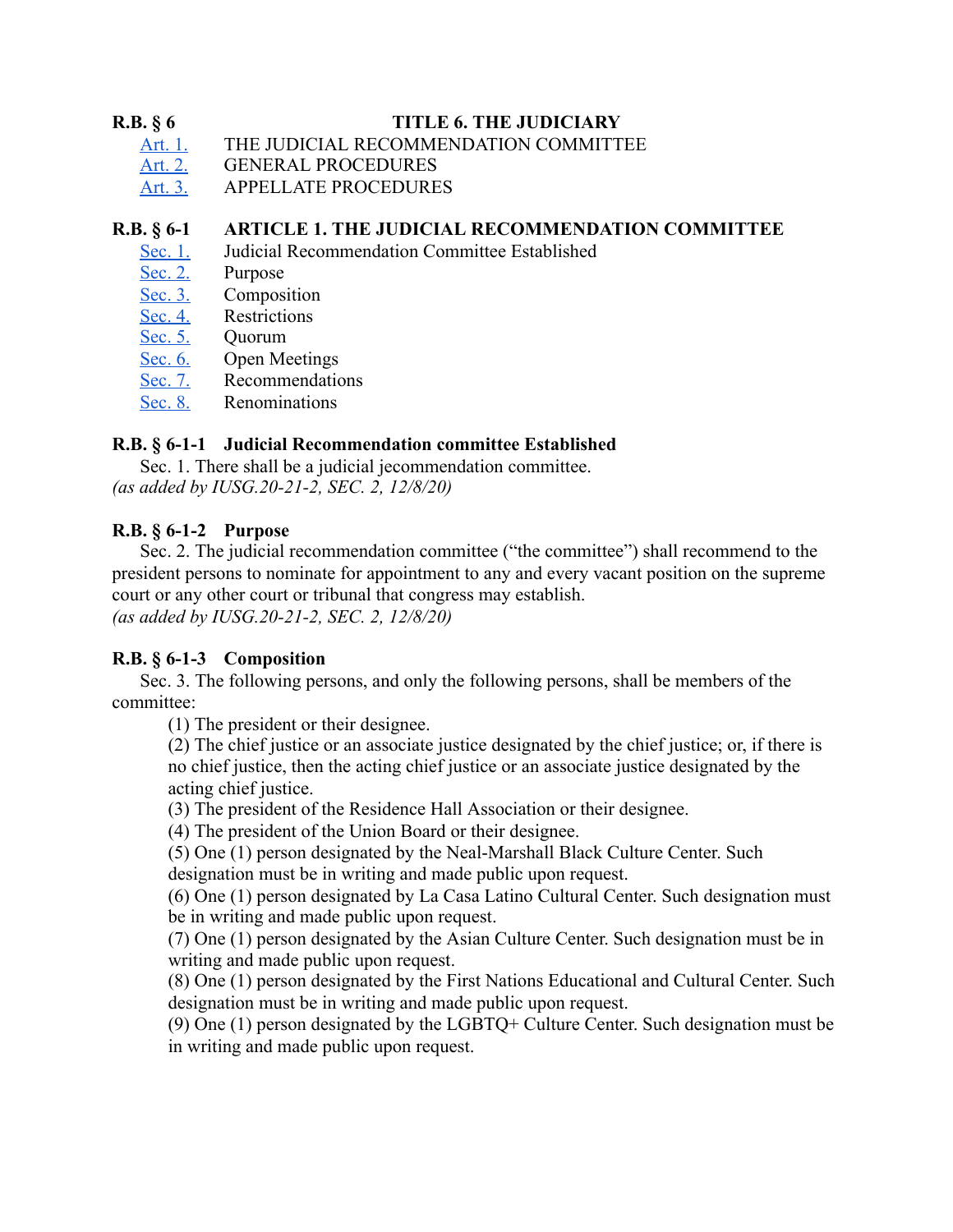(10) One (1) other person designated by an additional culture center of the president's choice, if the president sees fit. Such designation must be in writing and made public upon request.

*(as added by IUSG.20-21-2, SEC. 2, 12/8/20)* 

#### <span id="page-37-1"></span>**R.B. § 6-1-4 Restrictions**

Sec. 4. Aside from the IUSG officials designated above, no person holding any position within the IUSG Legislative, Executive, or Judicial branch shall be a member of the committee. No person who is not a constituent of IUSG, as defined by Article I of the Constitution, shall be a member of the committee. Persons with two (2) or more qualifications listed above must not be utilized to satisfy multiple requirements.

*(as added by IUSG.20-21-2, SEC. 2, 12/8/20)* 

### <span id="page-37-2"></span>**R.B. § 6-1-5 Quorum**

Sec. 5. At any meeting of the committee, a majority of the persons listed above shall constitute a quorum to do business. *(as added by IUSG.20-21-2, SEC. 2, 12/8/20)* 

#### <span id="page-37-3"></span>**R.B. § 6-1-6 Open Meetings**

Sec. 6. All meetings of the committee shall be open to the public, and each meeting shall be announced to the public at least 72 hours in advance. To the extent practical, all meetings shall be held at times and places convenient to the public. No member of the public shall have voting or questioning power within committee meetings. *(as added by IUSG.20-21-2, SEC. 2, 12/8/20)* 

#### <span id="page-37-4"></span>**R.B. § 6-1-7 Recommendations**

Sec. 7. For each vacant position on the supreme court or on any other court or tribunal that congress may establish, the committee shall recommend one (1) to three (3) candidates to the president to be sent to the Government Oversight & Reform committee of congress. The committee shall announce its recommendations publicly. *(as added by IUSG.20-21-2, SEC. 2, 12/8/20)* 

#### <span id="page-37-5"></span>**R.B. § 6-1-8 Renominations**

Sec. 8. No person who is nominated by the president to a judicial office and whose nomination is rejected by the congress may later be recommended by the committee during the same presidential term.

*(as added by IUSG.20-21-2, SEC. 2, 12/8/20)* 

# <span id="page-37-0"></span>**R.B. § 6-2 ARTICLE 2. GENERAL PROCEDURES**<br>Sec. 1. Quorum

- Ouorum
- [Sec. 2.](#page-38-1) Constitutionality Challenges

#### <span id="page-37-6"></span>**R.B. § 6-2-1 Quorum**

Sec. 1. Seven (7) justices of the supreme court constitute a quorum of that court. *(as added by IUSG.20-21-7, SEC. 3, 2/13/21)*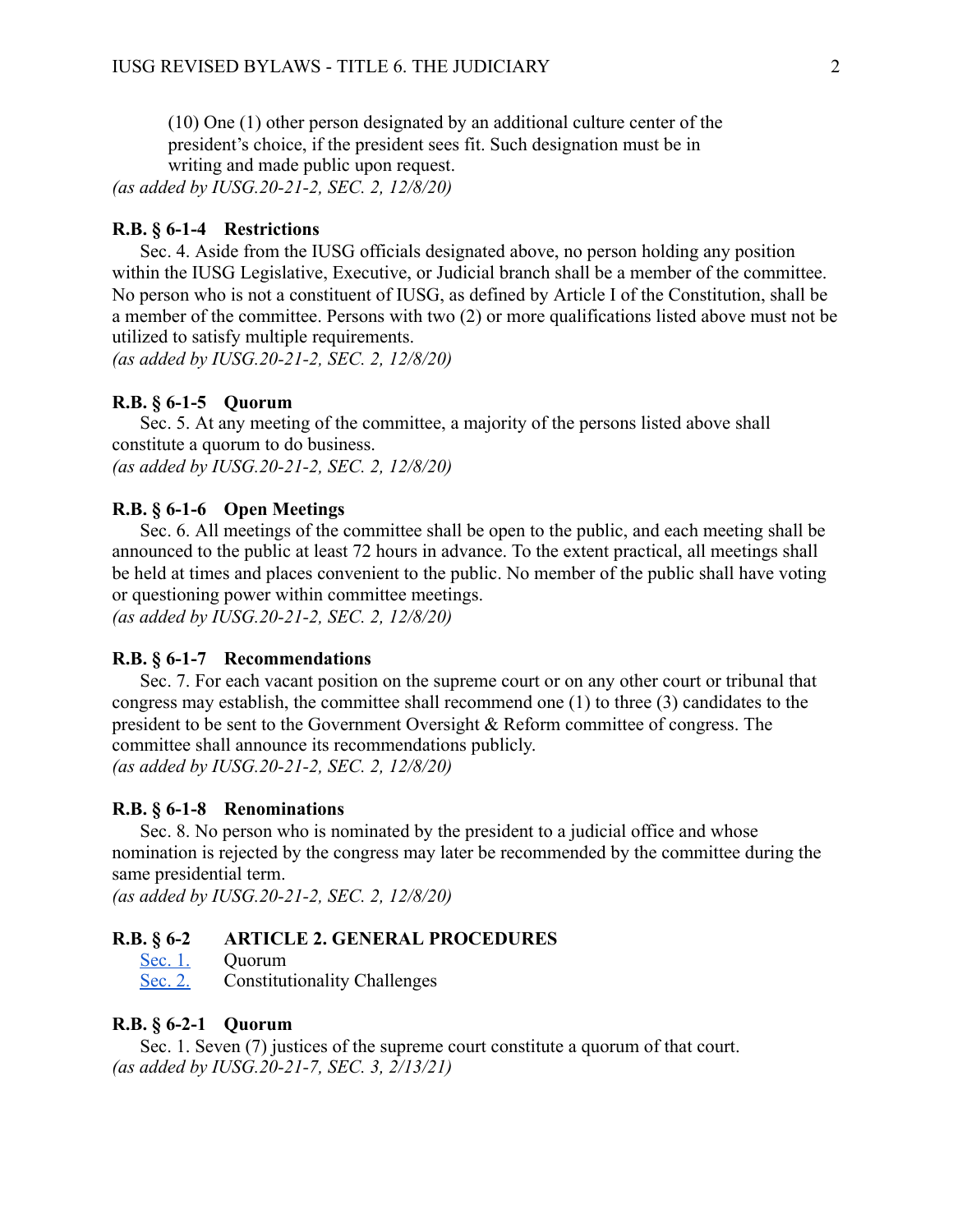#### <span id="page-38-1"></span>**R.B. § 6-2-2 Constitutionality Challenges**

Sec. 2. (a) By Article IV, Section 2 of the Constitution of IUSG, the supreme court shall provide students and congressional Members alike with the opportunity to challenge the constitutionality of any act of legislation via a typed motion submitted to the supreme court.

(b) The supreme court shall evaluate such requests and make known the final opinion concerning the request, in writing, two weeks following the date of submission.

(c) There shall be a position of Clerk of the supreme court so that such requests may be filed and evaluated properly.

(d) The chief justice of the supreme court shall make this appointment. *(as amended by IUSG.20-21-9, 04/27/20)* 

### <span id="page-38-0"></span>**R.B. § 6-3 ARTICLE 3. APPELLATE PROCEDURES**

- [Sec. 1.](#page-38-2) Parties Allowed to Appeal; Grounds for Appeal
- [Sec. 2.](#page-38-3) Statutes of Limitation for Appeals<br>Sec. 3. Form of Appeals
- Form of Appeals
- [Sec. 4.](#page-39-1) Reply Brief
- [Sec. 5.](#page-39-2) Amicus Curiae Briefs
- [Sec. 6.](#page-39-3) Power of supreme court to Order Documents to be Provided
- [Sec. 7.](#page-39-4) Time for Consideration of Appeal

#### <span id="page-38-2"></span>**R.B. § 6-3-1 Parties Allowed to Appeal; Grounds for Appeal**

Sec. 1.

(1) A candidate or ticket that is found responsible by the election commission for an election violation; or

(2) a student organization whose petition to appoint a multicultural representative is denied;

may file with the supreme court a request to appeal that decision. The supreme court may grant writ of certiorari to hear said appeal, provided that:

(3) the election commission's ruling constitutes a clear error in judgment, such that a reasonable election commission could not have reached that conclusion; or

(4) the case rises or falls by a matter of interpretation of the Constitution, Bylaws, or other act or statute; or

(5) there is evidence that the election commission's ruling may have been influenced by bias on the part of one or more election commissioners; or

(6) any other considerable malfeasance that the supreme court deems sufficient for certiorari.

*(as added by IUSG.20-21-11, SEC. 5, 2/27/21)* 

#### <span id="page-38-3"></span>**R.B. § 6-3-2 Statutes of Limitation for Appeals**

Sec. 2. (a) This section is not meant to be an exhaustive list of all statutes of limitation.

(b) No appeal of a final judgement by the election commission may be requested later than forty-eight (48) hours after the judgment was announced. In no event may an appeal be taken after the election results have been certified pursuant to  $R.B. § 3-5-7$ .

(c) No appeal may be taken from a final judgment of the election commission relating to a petition to appoint a Multicultural Representative in congress:

(1) later than seventy-two (72) hours after the judgment was announced; nor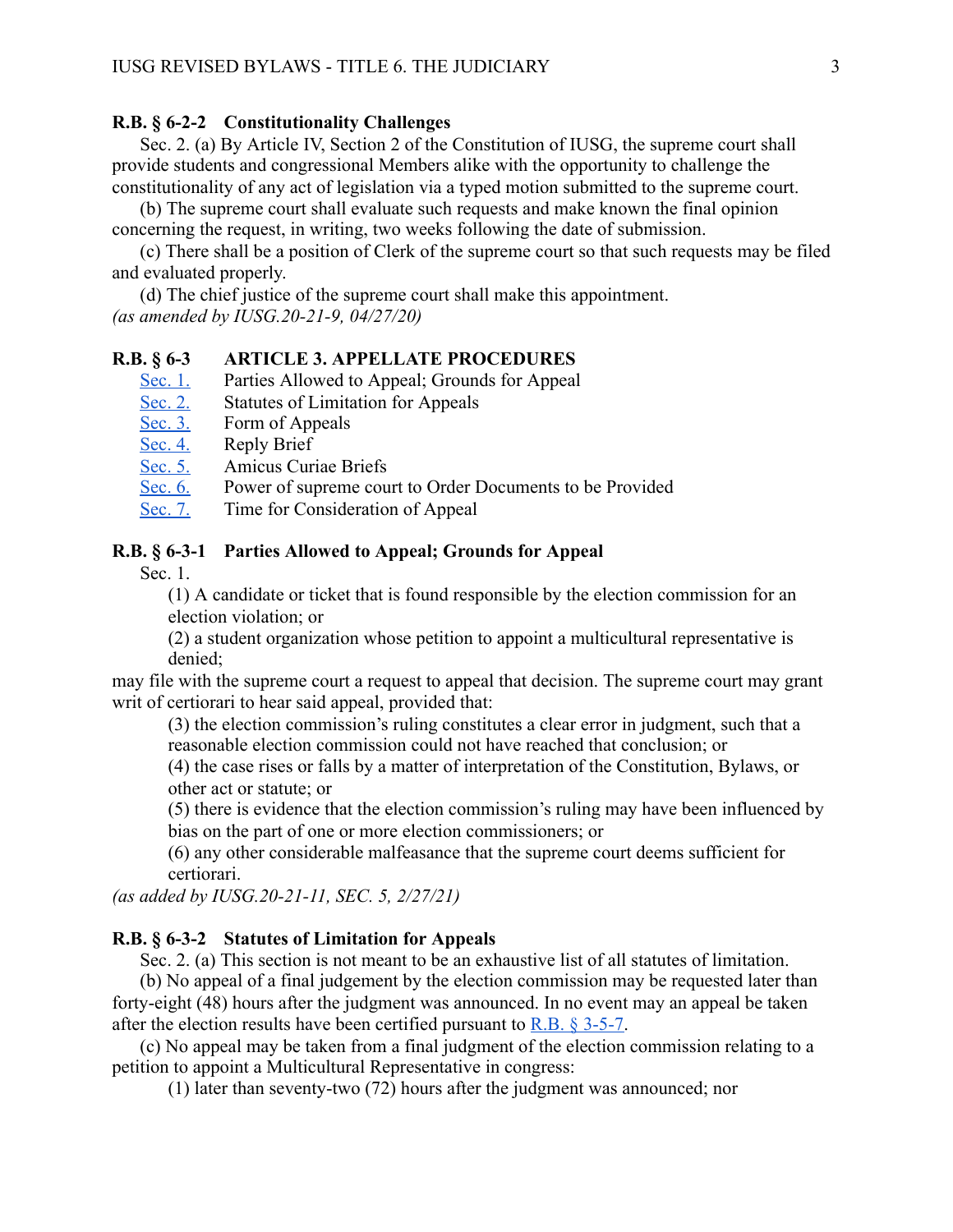(2) later than fourteen (14) days after the deadline for submitting petitions has expired. *(as added by IUSG.20-21-11, SEC. 5, 2/27/21)* 

#### <span id="page-39-0"></span>**R.B. § 6-3-3 Form of Appeals**

Sec. 3. A request to take an appeal from a decision of the election commission may be filed with the supreme court and must include:

(1) a specific identification of the ruling being appealed;

(2) a specific request for relief;

(3) an argument as to why that ruling was wrongly decided and why that relief should be granted; and

(4) any exhibits of evidence that the appellant considers necessary or relevant to support their argument.

*(as added by IUSG.20-21-11, SEC. 5, 2/27/21)* 

#### <span id="page-39-1"></span>**R.B. § 6-3-4 Reply Brief**

Sec. 4. (a) Upon granting certiorari, the supreme court shall request that the appellee submit a reply brief.

(b) A reply brief:

(1) may be submitted no later than forty-eight (48) hours after the request by the supreme court;

(2) must include a response to the argument(s) made by the appellant and any exhibits of evidence that the appellee considers necessary or relevant to support their position; and

(3) may not introduce any new allegations of wrongdoing. *(as added by IUSG.20-21-11, SEC. 5, 2/27/21)* 

#### <span id="page-39-2"></span>**R.B. § 6-3-5 Amicus Curiae Briefs**

Sec. 5. Persons with an interest in the outcome of a case may offer amicus curiae briefs to the court for its consideration.

*(as added by IUSG.20-21-11, SEC. 5, 2/27/21)* 

#### <span id="page-39-3"></span>**R.B. § 6-3-6 Power of supreme court to Order Documents to be Provided**

Sec. 6. The supreme court may order the election commission or any other organ of IUSG to provide such documents or other information as may be relevant to the case. *(as added by IUSG.20-21-11, SEC. 5, 2/27/21)* 

#### <span id="page-39-4"></span>**R.B. § 6-3-7 Time for Consideration of Appeal**

Sec. 7. If the supreme court decides to hear an appeal, it shall make all practical efforts to sit on the case and publish its decision within twenty-one (21) days after receiving the request for appeal.

*(as added by IUSG.20-21-11, SEC. 5, 2/27/21)*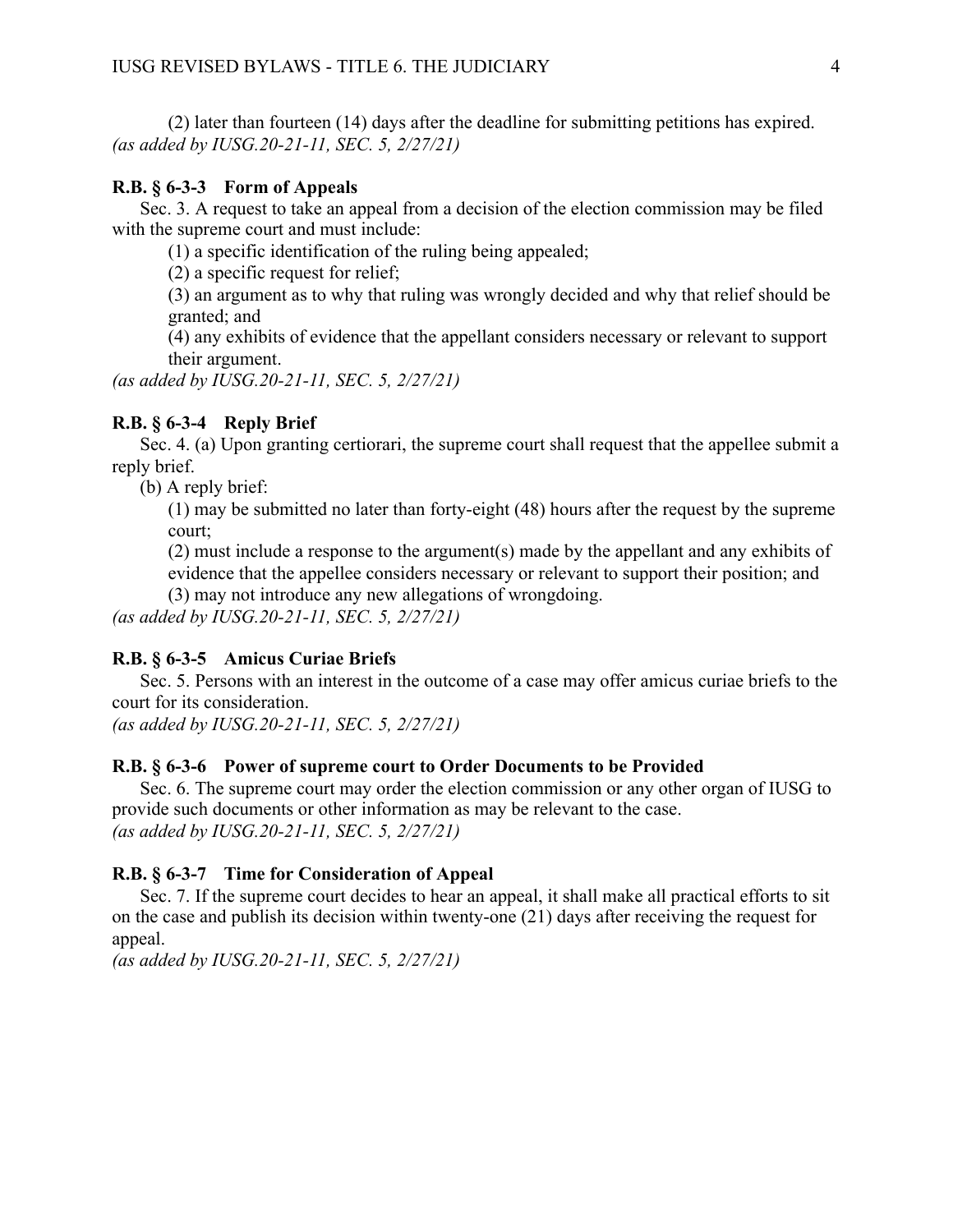### <span id="page-40-0"></span>**R.B. § 7 TITLE 7. CONDUCT**

- Art. 1. **IUSG CODE OF CONDUCT**
- [Art. 2. VIOLATIONS](#page-40-2)
- [Art. 3. IMPEACHABLE OFFENSES](#page-41-0)

### <span id="page-40-1"></span>**R.B. § 7-1 ARTICLE 1. IUSG CODE OF CONDUCT**

[Sec. 1.](#page-40-3) [Code of Conduct](#page-40-3) 

### <span id="page-40-3"></span>**R.B. § 7-1-1 Code of Conduct**

Sec. 1. (a) Representatives, the Executive Administration, and the supreme court shall respect the opinions of fellow Student Representatives, Executives, Departmental chiefs, Directors, staff, Student Body supreme court justices, and guests.

(b) Representatives, the Executive Administration, and the supreme court shall promote an atmosphere of professionalism and courtesy in all meetings in which they are participating.

(c) Representatives, the Executive Administration, and the supreme court shall follow the policies set forth in Indiana University's *Code of Student Rights, Responsibilities, and Conduct* .

(d) Representatives, the Executive Administration, and the supreme court shall follow the procedures set forth in the IUSG Constitution and Bylaws.

*(as amended by IUSG.20-21-7, SEC. 4, 12/8/20)* 

### <span id="page-40-2"></span>**R.B. § 7-2 ARTICLE 2. VIOLATIONS**

[Sec. 1.](#page-40-4) [Violations Defined](#page-40-4) 

[Sec. 2.](#page-41-1) Release of Complaint and Action

### <span id="page-40-4"></span>**R.B. § 7-2-1 Violations Defined**

Sec. 1. Should this Code be violated, action must be taken within one month of the alleged incident. Procedures for determining sanctions for the misconduct, which shall be considered personnel matters, shall be the following:

(1) A typed complaint may be submitted to the speaker requesting action against the alleged misconduct. A typed complaint may include a suggested course of action.

(A) The congressional steering committee shall convene on the matter to decide the appropriate course of action.

(B) At no time may any member of the congressional steering committee, when serving as a conduct committee, vote at or attend a meeting in which their own alleged misconduct is being reviewed, except when asked to appear by that committee in order to testify on their own behalf.

(C) The congressional steering committee shall have the following courses of action to choose from:

(i) No Action.

(ii) Submitting a Resolution of Reprimand, including a course of action, that will be carried out upon adoption by a two-thirds majority of the congress.

(D) Should the Member wish to appeal the decision of the congress, they may do so before the supreme court.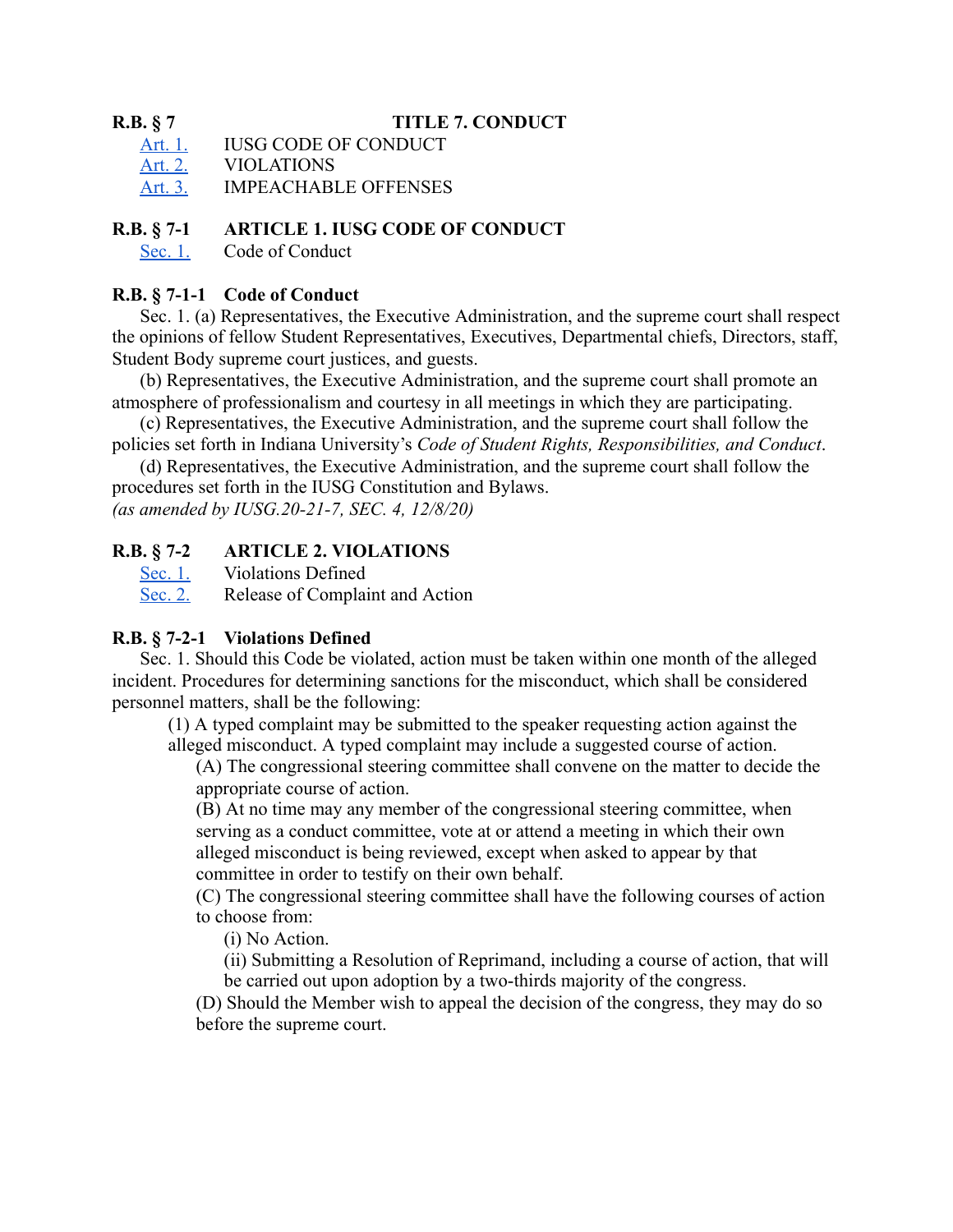(2) If applicable, sanctions may be pursued through university channels as outlined in the *Code of Student Rights, Responsibilities, and Conduct* in addition to or in place of these procedures.

*(as amended by IUSG.20-21-3, SEC. 5, 12/8/20)* 

#### <span id="page-41-1"></span>**R.B. § 7-2-2 Release of Complaint and Action**

Sec. 2. The speaker shall be the sole representative of the IUSG informing all parties of the complaint and any subsequent action taken by the congressional steering committee. *(as amended by IUSG.19-20-9, 04/27/20)* 

### <span id="page-41-0"></span>**R.B. § 7-3 ARTICLE 3. IMPEACHABLE OFFENSES**

[Sec. 1.](#page-41-2) [Impeachable Offenses](#page-41-2)

### <span id="page-41-2"></span>**R.B. § 7-3-1 Impeachable Offenses**

Sec. 1. Impeachable offenses shall include, but not be limited to:

(1) Proof of unethical actions resulting in that individual's election or appointment to an IUSG office.

(2) Proof of unethical actions resulting in another person's or people's election or appointment to an IUSG office.

(3) Failure to perform the duties listed in these Bylaws or the IUSG Constitution.

(4) Proof of unethical use of IUSG finances.

(5) Proof that a member is no longer a resident of the district from which the member was elected, as defined in Article II, Section 1 of the Constitution.

(6) Failure to meet the attendance standards, as defined by Article II, Section 6 of the Constitution.

*(as amended by IUSG.19-20-9, 04/27/20)*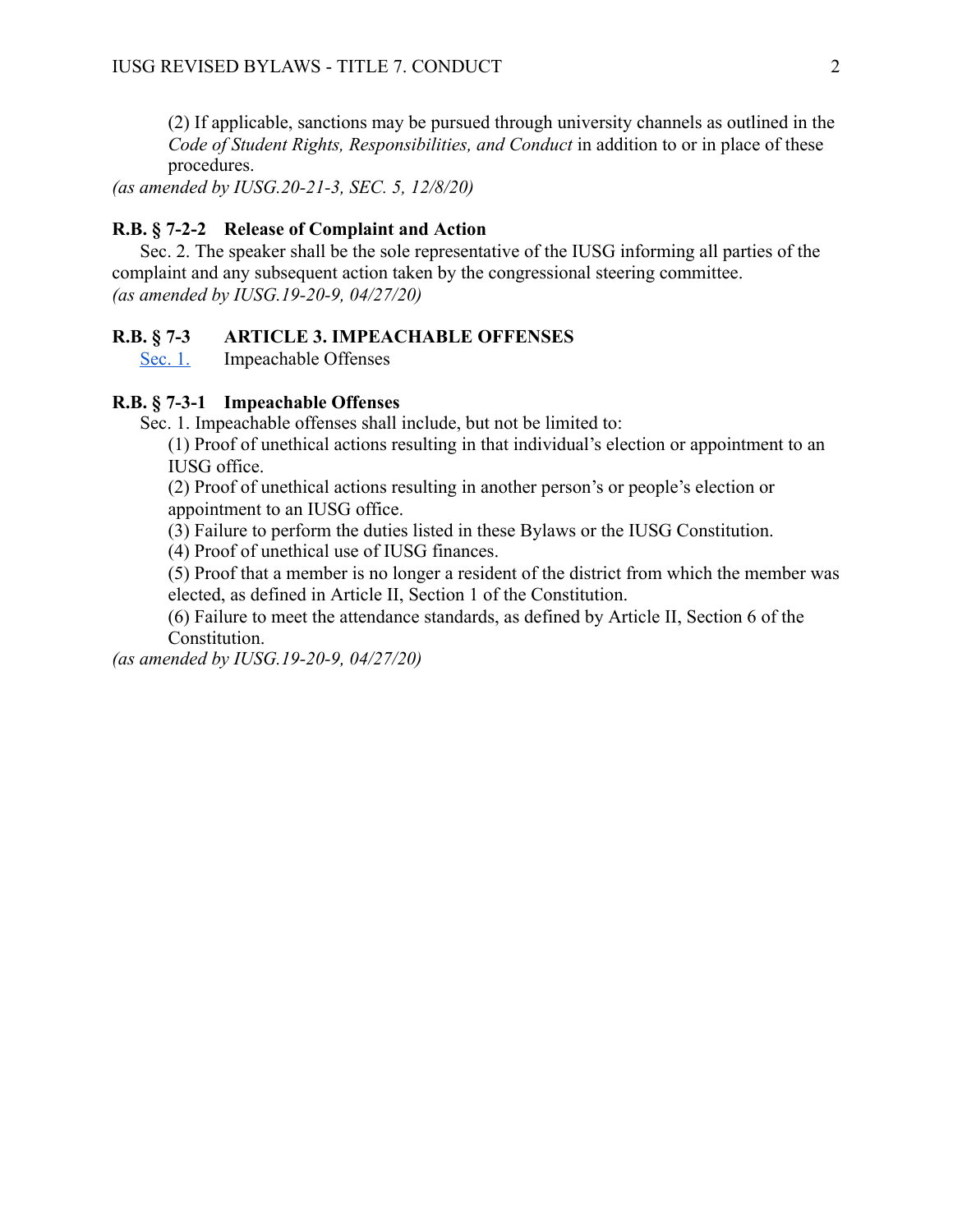### **APPENDIX A. UNINCORPORATED ELECTION PROVISIONS**

*(as amended by IUSG.20-21-11, 11/23/21)* 

### <span id="page-42-0"></span>[TITLE I.](#page-42-1) Candidates

- [Sec. 101.](#page-42-3) General Eligibility
- [Sec. 102.](#page-42-2) Filing for Candidacy
- [Sec. 103.](#page-43-0) Executive Ticket Petitions of Support
- [Sec. 104.](#page-43-1) Congressional Seats
- [Sec. 105.](#page-43-2) Academic Requirement
- [Sec. 106.](#page-43-3) Candidacy for More Than One Office
- [Sec. 107.](#page-43-4) Sexual Misconduct and Violent Offenders
- [Sec. 108.](#page-43-5) Recognition of Candidacy
- [Sec. 109.](#page-44-1) Ticket Definitions
- [Sec. 110.](#page-44-2) Space Reservations
- [Sec. 111.](#page-44-3) Single Ticket Election
- [Sec. 112.](#page-44-4) Executive Ticket Campaign staff
- [TITLE II.](#page-44-0) Campaign Spending
	- [Sec. 201.](#page-44-5) Campaign Expenditures Defined
	- [Sec. 202.](#page-45-0) Contributions for IUSG Elections
	- [Sec. 203.](#page-45-1) Financial Statements
	- [Sec. 204.](#page-45-2) Executive Election Submissions of Intermediate Financial Statement to the Election Commission
	- [Sec. 205.](#page-46-0) Executive Submission of Final Financial Statement to the Election Commission
	- [Sec. 206.](#page-46-1) Congress Election Submission of Final Financial Statement to Election Commission

#### **TITLE I. Candidates**

#### <span id="page-42-3"></span><span id="page-42-1"></span>**Section 101. Candidate Eligibility**

Any undergraduate student of Indiana University shall have the option of being a candidate for any elected IUSG position, except for designated graduate student congressional seats, provided that such a member meets the other eligibility requirements in this Code. All candidates must be undergraduate students for the duration of their term in office.

*(unknown)* 

#### <span id="page-42-2"></span>**Section 102. Filing for Candidacy**

To properly file for candidacy, a candidate must submit to the election commission an electronically signed application via the online system provided by the election commission and posted on the IUSG website listing the IUSG office the candidate is seeking. congressional Candidates will be required to submit a bio of 100 words on the application for candidacy. These bios will then be made available to the public. This application must be submitted prior to the deadline set by the election commission. Applications for candidacy shall be accepted if the candidate meets all other eligibility requirements in this Code. The candidate will be listed on the ballot by their first and last name. If the candidate wishes to be listed by any other name, they must request the use of a particular name on this application, subject to the approval of the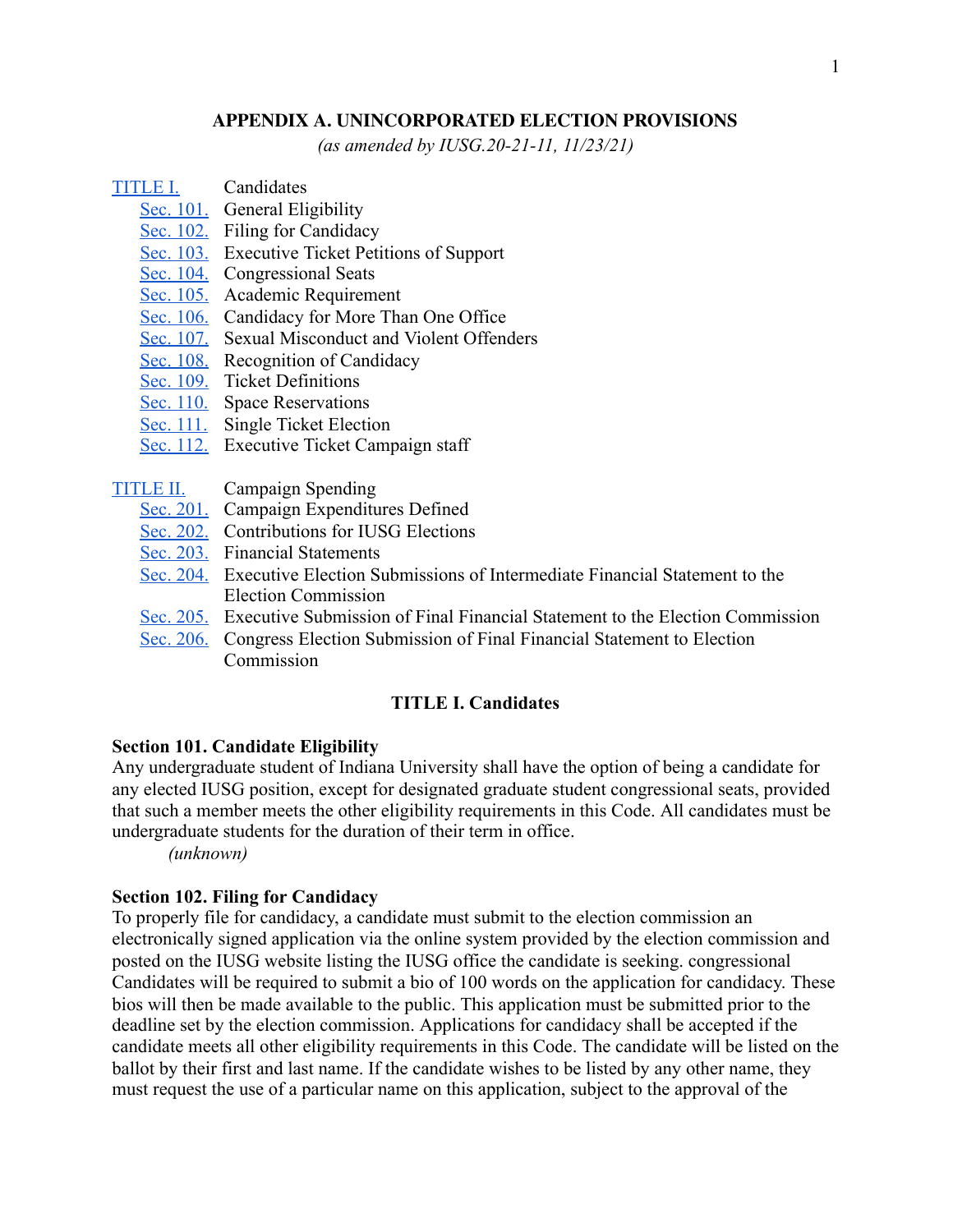election commission. When an application is filed, the candidate shall be given a receipt that notes the date and time that the application was received. Any application received after the deadline shall not be accepted. The candidates must be the eligibility requirements as defined in the IUSG Constitution and Bylaws.

*(last amended by IUSG 19-20-86, 08/17/20)* 

### <span id="page-43-0"></span>**Section 103. Executive Ticket Petitions of Support**

In order to file for executive candidacy, each ticket must provide a petition of 150 student signatures with their application. These signatures may be either electronic or physical. *(last amended 02/05/19)* 

### <span id="page-43-1"></span>**Section 104. Congressional Seats**

congressional seats shall be allocated on a yearly basis as directed by the IUSG Constitution and Bylaws. The election commission chair shall verify the composition of the congress for the academic year following the Executive with the sitting IUSG administration and make publicly available a full list of these congressional seats before the general Legislative callout meeting. *(unknown)* 

#### <span id="page-43-2"></span>**Section 105. Academic Requirement**

No candidate may be on academic probation or on university suspension and be a candidate for an IUSG office. All candidates must possess a college grade point average above 2.5 on a four (4) point scale.

*(last amended by CR 09-1-3, 02/10/09)* 

#### <span id="page-43-3"></span>**Section 106. Candidacy for More Than One Office**

No person shall simultaneously be a candidate for more than one (1) elected position in IUSG. No elected members of congress shall simultaneously hold appointed positions in the IUSG executive branch or judicial branch and vice versa.

*(unknown)* 

### <span id="page-43-4"></span>**Section 107. Sexual Misconduct and Violent Offenders**

No person who has been found to be guilty of sexual misconduct or a violent crime by either the University or any legal jurisdiction, be it the United States or another nation, may be a candidate for an IUSG office.

*(unknown)* 

### <span id="page-43-5"></span>**Section 108. Recognition of Candidacy**

A candidate for any of the Executive offices as defined by the IUSG Constitution and Bylaws, must be a running mate with a candidate for the other Executive offices. These candidates shall run as a group and state an affiliation with the others, forming an executive slate. No individual may run for an IUSG executive position without the aforementioned running mates as defined in the IUSG Constitution.

*(unknown)*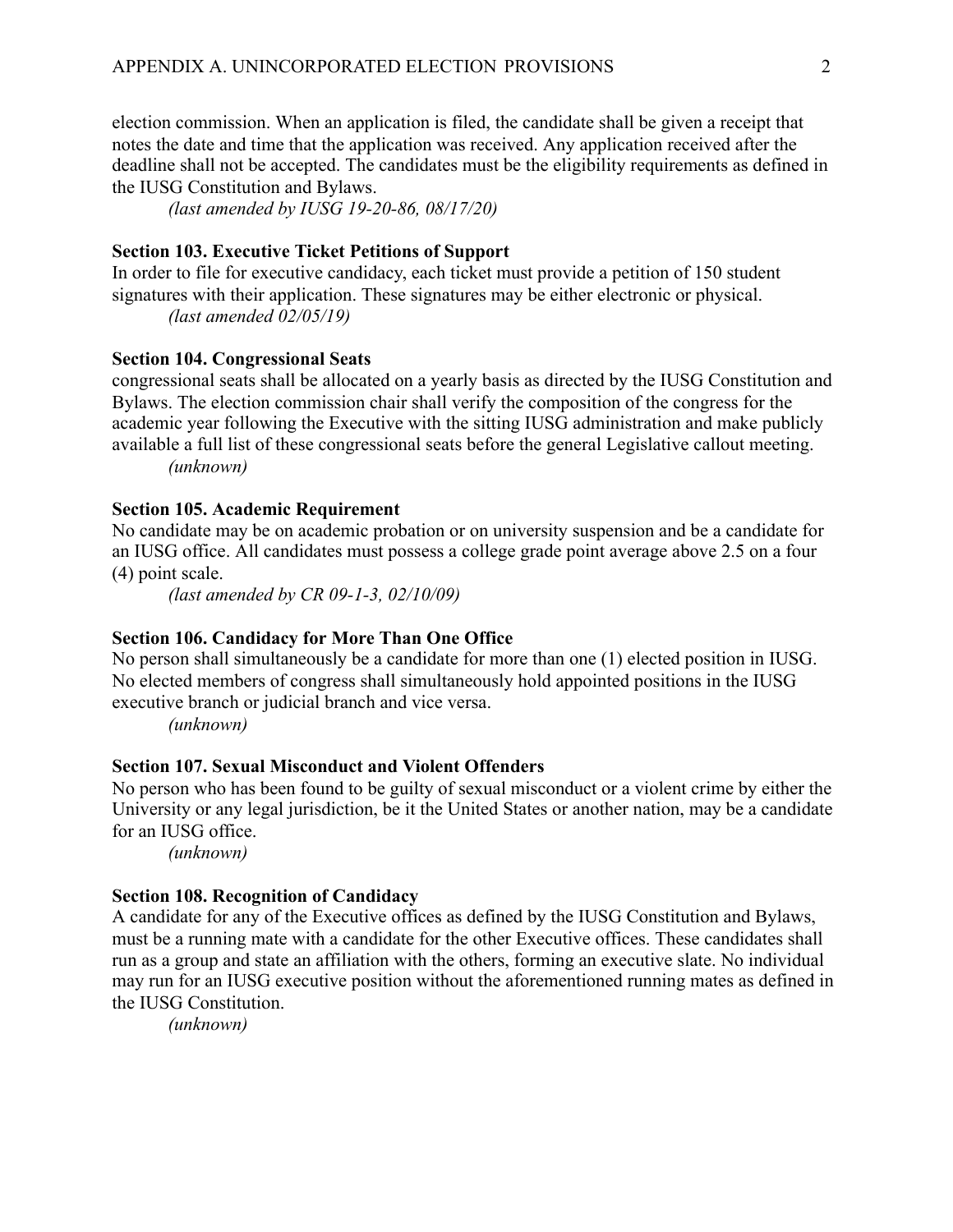### <span id="page-44-1"></span>**Section 109. Ticket Definitions**

Legal entities operating as a business or nonprofit are not considered tickets and are not allowed to run in the IUSG election. While not student organizations, tickets are required to live up to the responsibilities and obligations defined in the Student Involvement and Leadership (SIL) policies or face the penalties defined in Titles IV and V. Candidates are considered members of IUSG during the election season.

*(unknown)* 

#### <span id="page-44-2"></span>**Section 110. Space Reservations**

Any Executive ticket wishing to reserve a space on campus to promote their campaign at any point in the spring semester must do so through the election commission. This includes any meetings/tabling where a space must be reserved. The election commission will use its own discretion to create an adequate process for tickets and candidates wishing to reserve space. On the days of the Executive election, the election commission will establish an equitable and well-defined system to fairly distribute tabling space.

*(unknown)* 

### <span id="page-44-3"></span>**Section 111. Single Ticket Election**

In the case that only one (1) ticket applies to run for IUSG by the application deadline, no further applications will be accepted and no exceptions will be made. As IUSG elections serve to raise awareness of the student government among the student body as a whole, elections will still occur according to the mandated timeline. The election commission will oversee these elections, and the candidates of the unopposed ticket will be required to campaign on both days of the election.

*(unknown)* 

#### <span id="page-44-4"></span>**Section 112. Executive Ticket Campaign staff**

Each executive ticket shall provide a list of all staff members working on their campaigns to the election commission upon application for candidacy. Any changes in staff must be provided to the election commission within 24 hours of the change occurring. The actions of staff members are under the jurisdiction of the election commission when adjudicating violations of this Code. The election commission reserves the right to rule that an individual is acting as a de facto member of campaign staff in the case that they are working on campaign matters without appearing on the official staff list. This decision shall be conducted through a test of control and coordination of individuals on behalf of an executive ticket.

*(enacted 02/05/19)* 

#### **TITLE II. Campaign Spending**

#### <span id="page-44-5"></span><span id="page-44-0"></span>**Section 201. Campaign Expenditures Defined**

Any purchase or donation which is used for promoting any candidate or ticket shall be considered a campaign expenditure. In determining the value of an expenditure, non-affiliated candidates or tickets shall be assessed the fair market value of the goods or services used to campaign. For the purposes of this election, fair market value will be defined as the price a good or service would command on the open market, e.g. before family discounts or other special deals not available to all competing tickets. For the purposes of this election, goods are limited to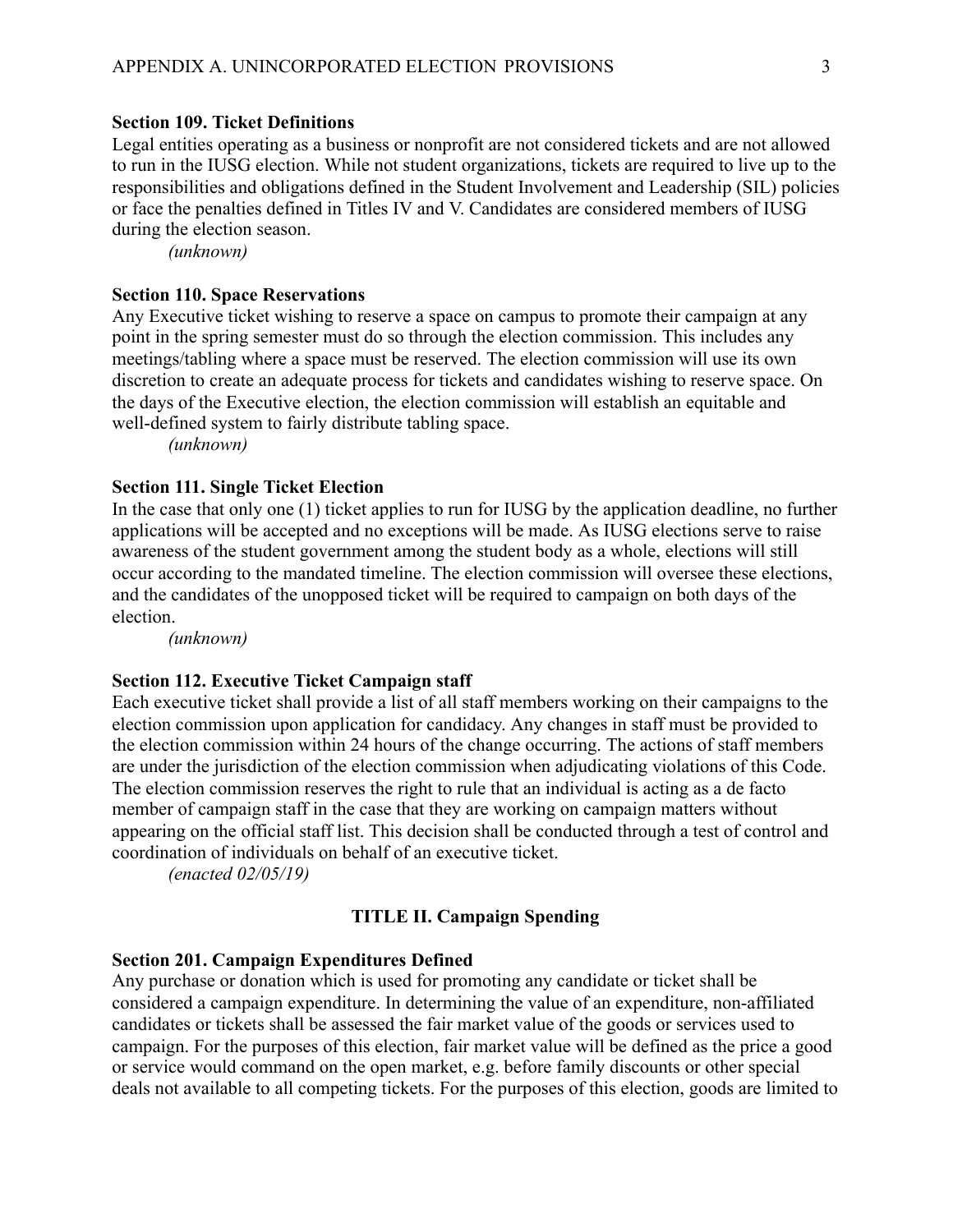tangible objects. For the purposes of this election, services are limited to contracted services. Services rendered by members of the ticket themselves or available to all candidates equally shall not be considered a campaign expenditure. No single candidate or ticket shall be penalized for a vendor's inability to supply every or any candidate or ticket with goods or services used for campaigning. The election commission shall have the authority to determine whether any purchase is a campaign expenditure and what the fair market value of the expenditure is according to the definition of this section. Any candidate may request from the election commission an advisory opinion as to whether a particular purchase would constitute a campaign expenditure and what value it would be assessed.

*(unknown)* 

### <span id="page-45-0"></span>**Section 202. Contributions for IUSG Elections**

Executive candidates appearing on the election ballot may contribute up to five hundred dollars (\$500.00) of their own funds to their campaign or ticket with which they are affiliated. congressional candidates appearing on the election ballot may contribute up to two hundred and fifty dollars (\$250.00) to their campaign or ticket. Any individual or organization not appearing on the ballot may contribute up to one hundred dollars (\$100.00) in any one (1) IUSG election. Total campaign expenditures may not exceed total campaign contributions. Additionally, total campaign expenditures may not exceed two thousand dollars (\$2,000), regardless of total campaign contributions. Tickets are required to track and report contributions and any expenditures which are made before the application deadline and list these expenses on any intermediate or final statement. Excess contributions must be returned proportionally within four (4) weeks of the election.

*(last amended 02/05/19)* 

#### <span id="page-45-1"></span>**Section 203. Financial Statements**

A financial statement is defined as an itemized list of all campaign expenditures, including receipts and appropriate documentation for each campaign expenditure listed, and an itemized list of all contributions accepted. Documentation of expenditures must include the fair market value of the expenditure and appropriate vendor contact information as listed on the financial form created by the election commission, Failure to provide appropriate information must instead be accompanied by a reasonable explanation of why it is not listed and reasonable efforts made to obtain the information .Documentation of contributions must include an itemized list of all contributions and all donor contact information as listed on the financial form created by the election commission. Each financial statement must be signed by the candidate for president and this can be an electronic signature. Receipts for all expenditures must also be submitted with each financial statement.

*(unknown)* 

### <span id="page-45-2"></span>**Section 204. Executive Election Submissions of an Intermediate Financial Statement to the Election Commission**

Each Executive ticket must submit a unified intermediate financial statement along with the appropriate receipts to the election commission between the date range set by the election commission before the IUSG Election. This financial statement must be cumulative and shall state all expenditures and contributions made to date.

*(unknown)*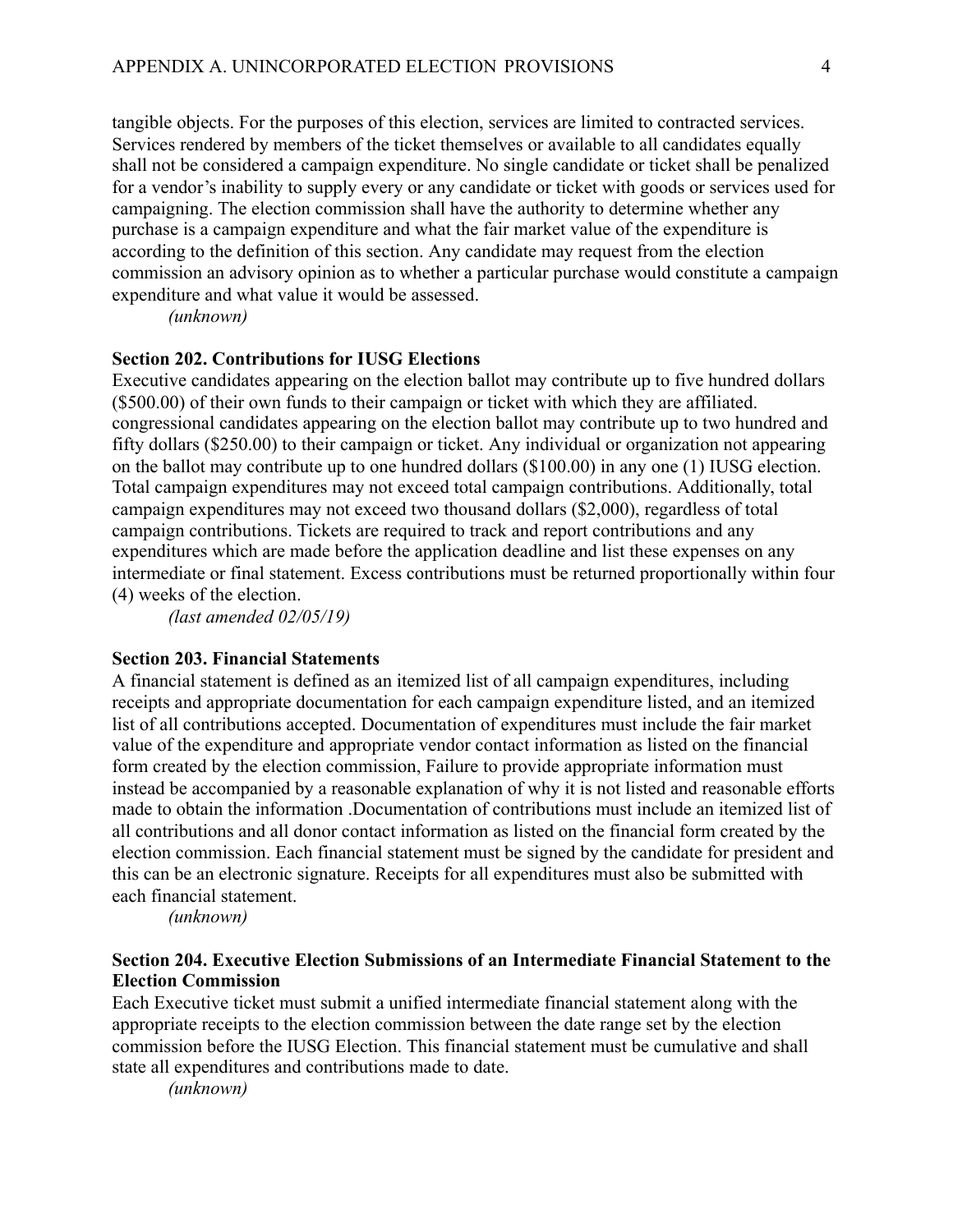### <span id="page-46-0"></span>**Section 205. Executive Submission of Final Financial Statement to the Election Commission**

Each ticket shall submit a unified final financial statement, along with appropriate receipts, to the election commission, no later than 8:00 PM on the Friday after the IUSG Election. A financial statement must be submitted, even if the statement reflects that no expenditures were made. This final financial statement must be cumulative and shall state all expenditures and contributions made or given after candidate applications were due and through the end of the IUSG Election. Failure to submit financial statement is grounds for disqualification.

*(unknown)* 

### <span id="page-46-1"></span>**Section 206. Congress Election Submission of Final Financial Statement to Election Commission**

Each congressional candidate shall submit a unified final financial statement, along with appropriate receipts, to the election commission, no later than 8:00 PM on the Friday after the IUSG Election. A financial statement must be submitted, even if the statement reflects that no expenditures were made. This final financial statement must be cumulative and shall state all expenditures and contributions made or given after candidate applications were due and through the end of the IUSG Election. Financial statements will not be released and instead reviewed by IUSG election commission for violations.

*(unknown)*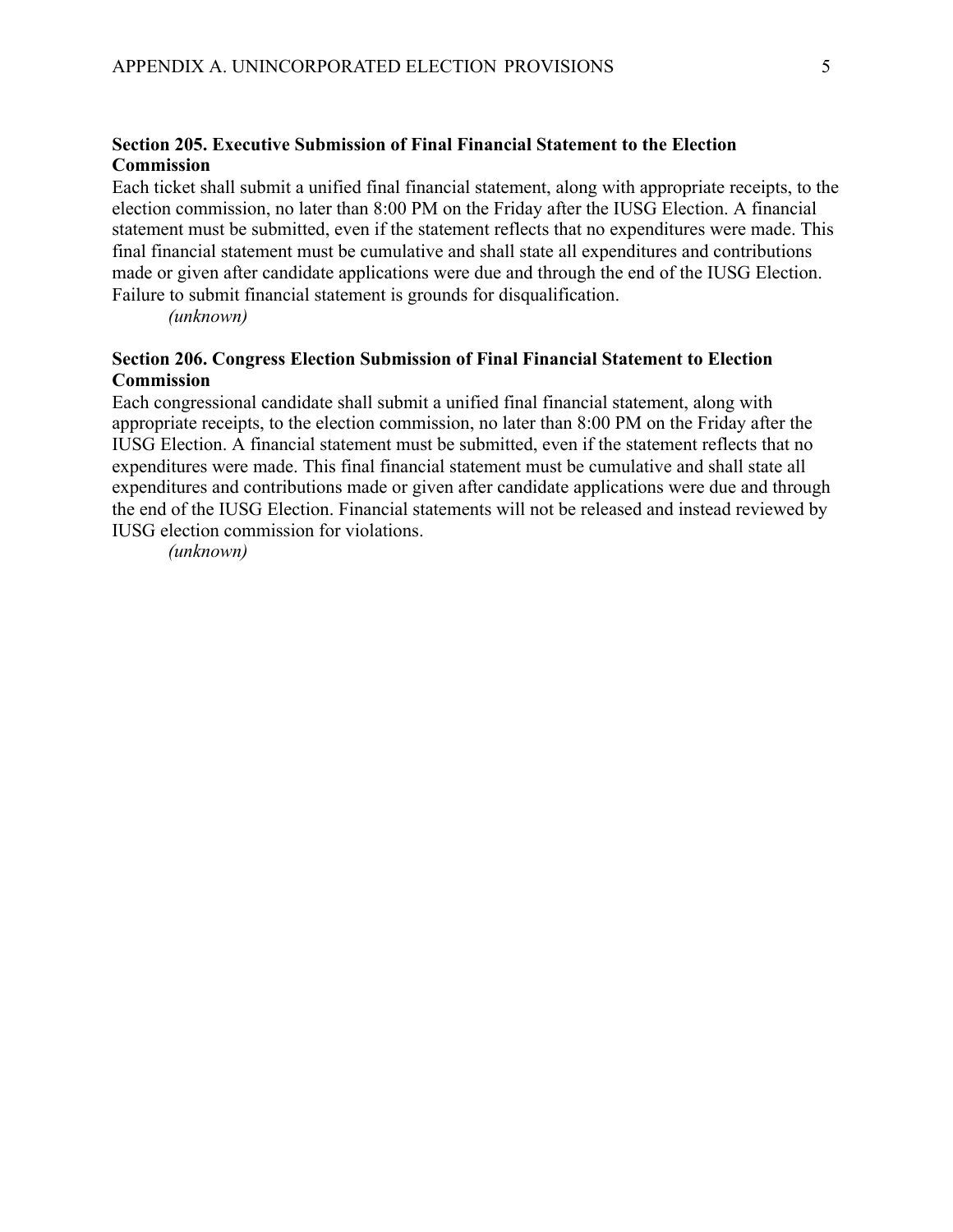### **APPENDIX B. MULTICULTURAL SEAT MINIMUMS**

<span id="page-47-0"></span>

| Appendix B: Section F. Catagorical Exec Reachout Minimums |   |  |
|-----------------------------------------------------------|---|--|
| NPHC/MCGC                                                 | 2 |  |
| Black/African-American                                    | 3 |  |
| Latin/o/a/x                                               | 3 |  |
| Middle Eastern                                            | 2 |  |
| Indigenous                                                | 2 |  |
| <b>LGBTQIA</b>                                            | 3 |  |
| Jewish                                                    | 2 |  |
| Muslim                                                    | 2 |  |
| <b>Other Ethnoreligious Minorities</b>                    | 3 |  |
| Asian American/Pacific Islander                           | 3 |  |
| <b>Students with Disabilities</b>                         | 2 |  |
| <b>International Students</b>                             | 3 |  |
| <b>Intersectional Student Groups</b>                      | 5 |  |

*(as appended by IUSG.20-21-3, SEC. 5, 1/22/21)*